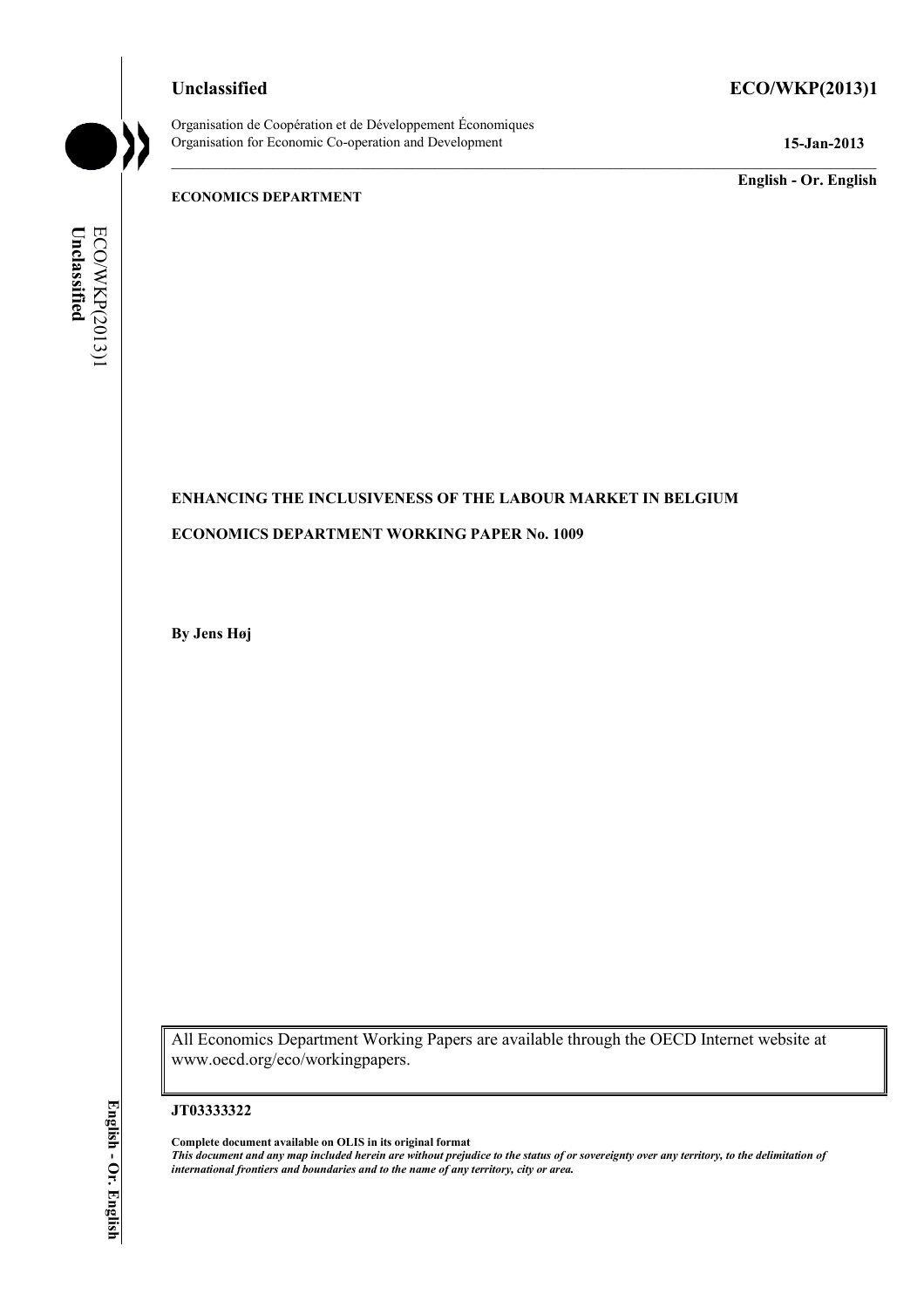# **ABSTRACT/RÉSUMÉ**

#### **Enhancing the inclusiveness of the labour market in Belgium**

The global crisis led to a smaller increase in the unemployment rate than in most other OECD countries as employment has been sustained through intensive use of reduced working time schemes. These schemes have mostly benefited workers with permanent contracts while the higher unemployment mostly affected workers with weaker labour market attachment. A main challenge for policy makers is therefore to avoid that the increase in labour market segmentation between insiders and outsiders that would hurt the most vulnerable. Over the medium term, labour market policies need to respond to the ageing of the labour force, which implies that an increasing number of workers with permanent contracts will retire. Thus, policies must focus on enabling the current labour market outsiders to get a stronger foothold on the labour market as well as to mobilize under-utilised labour resources. The wage determination system has allowed wages to increase faster than the main competitors and faster than productivity, leading to a gradual loss of cost competitiveness. Minimum wages are high by international standards, hampering entry to the labour market for many low-skilled workers. Unemployment benefits are relatively generous, and particularly for long-term unemployed. A complicated tax-benefit system has created high effective marginal tax rates and numerous labour market traps.

This Working Paper relates to the 2011 *OECD Economic Survey of Belgium* (www.oecd.org/eco/surveys/Belgium).

### *JEL Classification*: J2, J11, J31, J65, J64

*Keywords*:Labour supply and demand, ageing of the labour force, wage formation, unemployment benefits, labour market traps

#### \*\*\*\*\*\*\*\*\*\*\*\*\*\*\*\*\*\*\*\*\*\*\*\*\*\*\*\*\*\*\*\*\*\*\*\*\*\*

#### **Pour un marché du travail plus inclusif en Belgique**

La crise mondiale a entraîné une progression du chômage moindre que dans la plupart des autres pays de l'OCDE car l'emploi est resté soutenu du fait du recours intensif à des dispositifs de réduction du temps de travail. Ces dispositifs ont bénéficié essentiellement aux travailleurs titulaires de contrats permanents tandis que la hausse du chômage a principalement touché les travailleurs dont les liens avec le marché du travail étaient plus distendus. L'un des principaux défis pour les responsables des politiques publiques est donc d'éviter que la segmentation accrue du marché du travail entre travailleurs intégrés et travailleurs exclus frappe les plus vulnérables. A moyen terme, les politiques du marché du travail doivent s'adapter au problème du vieillissement de la main d'œuvre qui impliquera le départ à la retraite d'un nombre croissant de travailleurs titulaires de contrats permanents. Les politiques publiques doivent donc s'attacher à permettre aux travailleurs aujourd'hui exclus du marché du travail de s'y implanter plus fermement mais aussi à mobiliser les ressources en main d'œuvre sous-utilisées. Le mécanisme de fixation des salaires leur a permis d'augmenter plus vite que ceux des principaux concurrents et plus vite que la productivité, ce qui a abouti à une perte progressive de compétitivité-coûts. Les salaires minimums sont élevés comparés aux standards internationaux, ce qui est un frein à l'entrée sur le marché du travail d'un grand nombre de travailleurs peu qualifiés. L'indemnisation du chômage est relativement généreuse, en particulier pour les chômeurs de longue durée. Une fiscalité et un régime de prestations complexes ont généré des taux d'imposition effectifs marginaux élevés et de nombreux pièges sur le marché du travail.

Ce Document de travail se rapporte à l'Étude économique de l'OCDE de la Belgique 2011 (www.oecd.org/eco/etudes/Belgique).

#### *Classification JEL :* J2, J11, J31, J65, J64

*Mots-clés* : L'offre de travail et la demande, le vieillissement de la main-d'œuvre, la formation des salaires, allocations de chômage, les pièges du marché du travail

#### **© OECD (2013)**

**You can copy, download or print OECD content for your own use, and you can include excerpts from OECD publications, databases and multimedia products in your own documents, presentations, blogs, websites and teaching materials, provided that suitable acknowledgment of OECD as source and copyright owner is given. All requests for commercial use and translation rights should be submitted to** rights@oecd.org**.**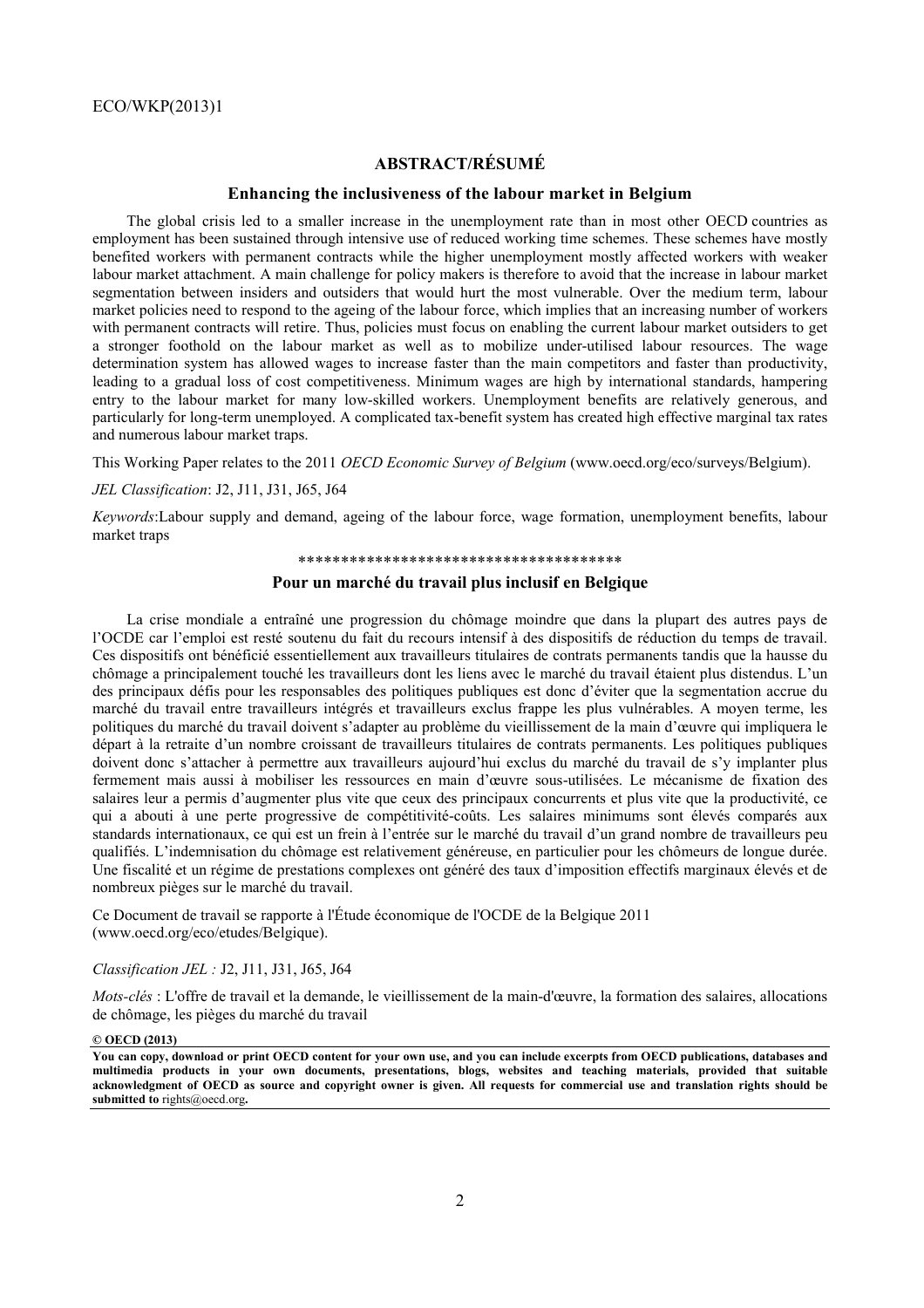# **TABLE OF CONTENTS**

| The labour market performed relatively well during the crisis, but structural problems remain |     |
|-----------------------------------------------------------------------------------------------|-----|
| Unemployment mostly affected workers with a relatively weak labour market attachment          |     |
|                                                                                               |     |
|                                                                                               |     |
|                                                                                               |     |
|                                                                                               |     |
|                                                                                               |     |
|                                                                                               |     |
| The wage determination process has not preserved international cost competitiveness  24       |     |
|                                                                                               |     |
|                                                                                               |     |
|                                                                                               |     |
|                                                                                               | .33 |
|                                                                                               |     |
|                                                                                               |     |

# **Boxes**

# **Tables**

| 1. Eligibility and conditionality requirements for reduced work time schemes in the OECD  12 |  |
|----------------------------------------------------------------------------------------------|--|
|                                                                                              |  |
|                                                                                              |  |
|                                                                                              |  |
|                                                                                              |  |
|                                                                                              |  |
|                                                                                              |  |
|                                                                                              |  |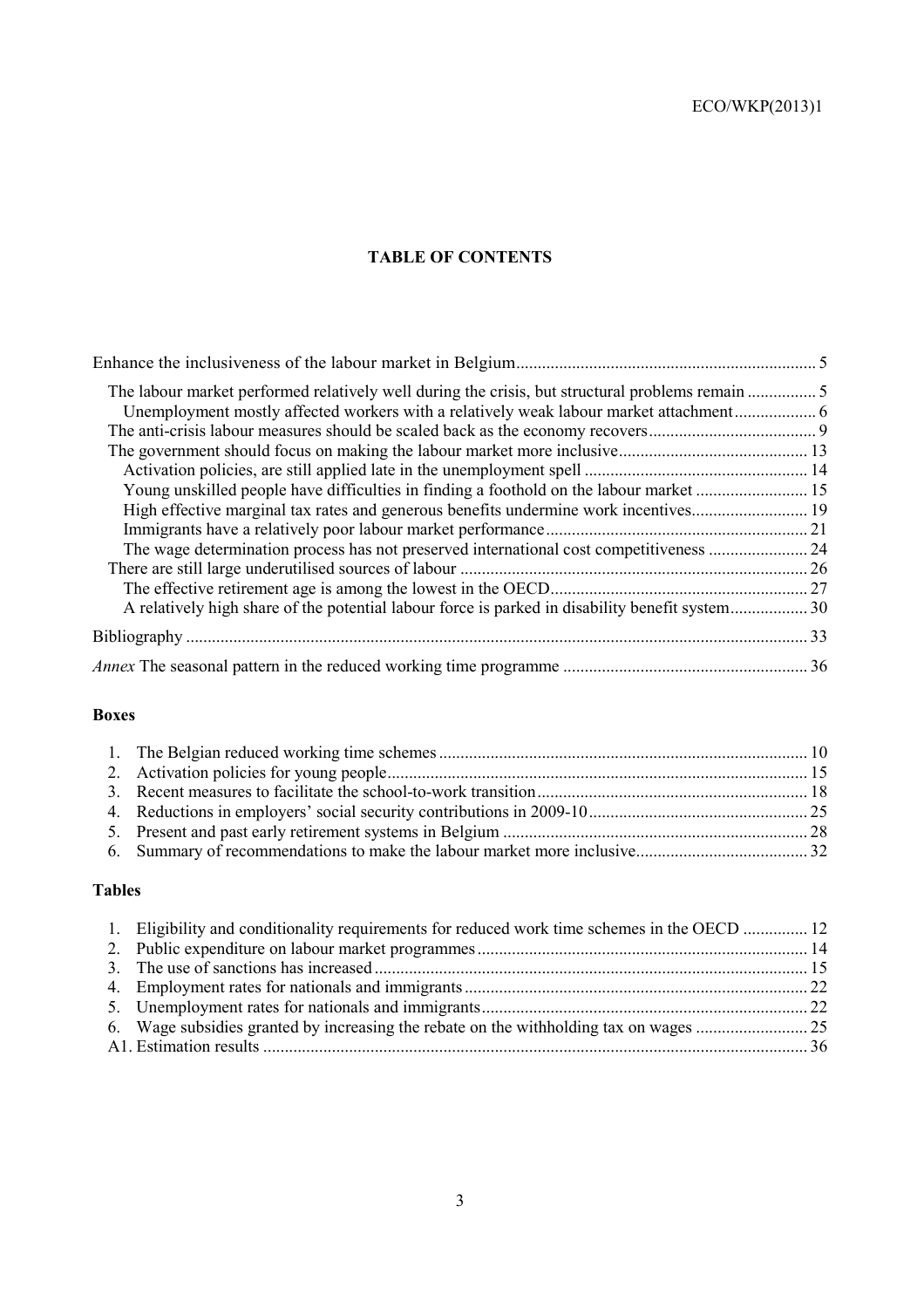# **Figures**

| 1. |                                                                                  |     |
|----|----------------------------------------------------------------------------------|-----|
| 2. |                                                                                  |     |
| 3. |                                                                                  |     |
| 4. |                                                                                  |     |
| 5. | Average monthly take-up rate of reduced working schemes in selected countries 11 |     |
| 6. |                                                                                  |     |
| 7. |                                                                                  |     |
| 8. |                                                                                  |     |
| 9. |                                                                                  |     |
|    |                                                                                  |     |
|    |                                                                                  |     |
|    |                                                                                  |     |
|    |                                                                                  | .22 |
|    |                                                                                  |     |
|    |                                                                                  | .27 |
|    |                                                                                  | 31  |

*The statistical data for Israel are supplied by and under the responsibility of the relevant Israeli authorities. The use of such data by the OECD is without prejudice to the status of the Golan Heights, East Jerusalem and Israeli settlements in the West Bank under the terms of international law*.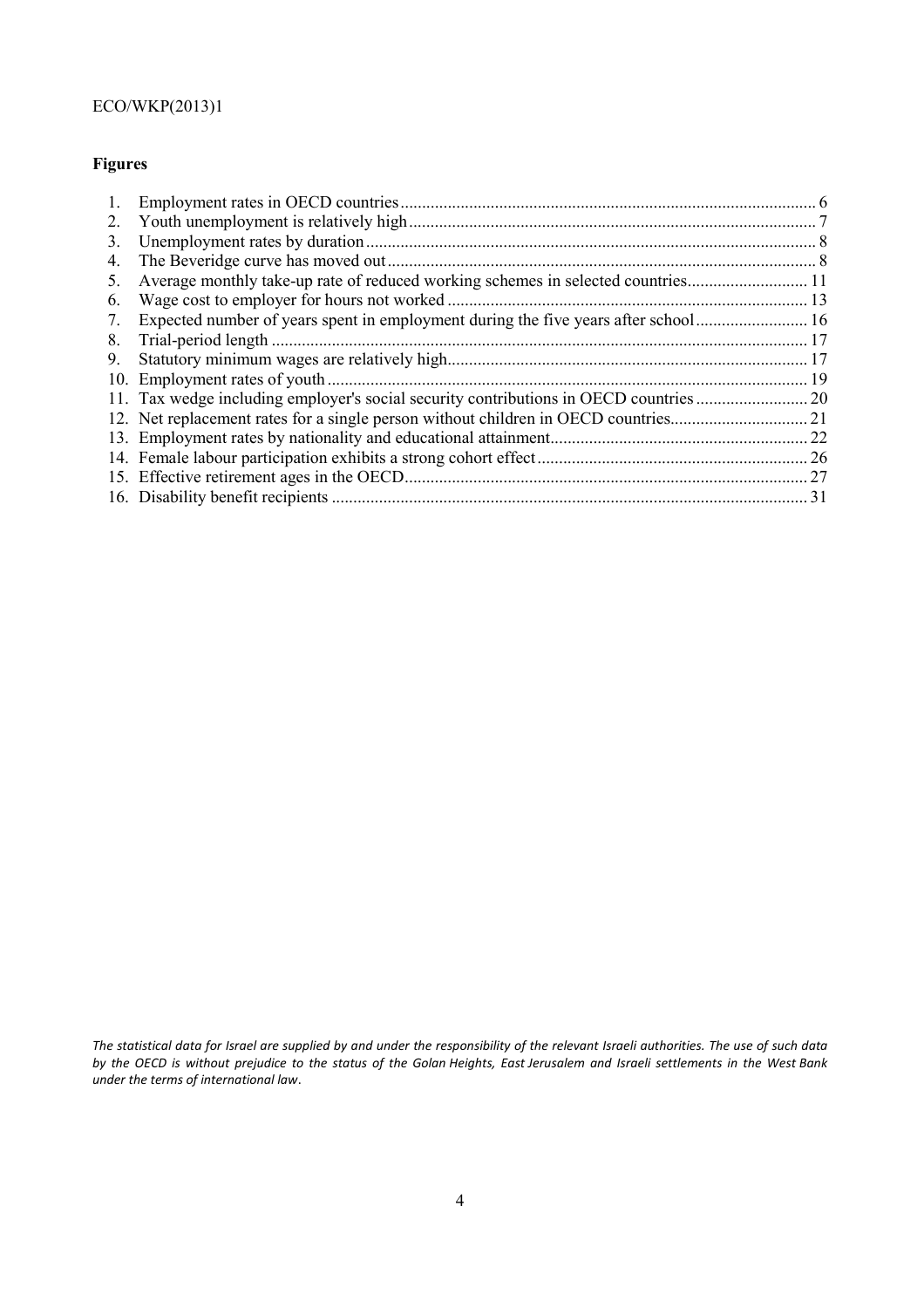### **ENHANCING THE INCLUSIVENESS OF THE LABOUR MARKET IN BELGIUM**

# **Jens Høj<sup>1</sup>**

### **The labour market performed relatively well during the crisis, but structural problems remain**

 The relatively good labour market performance during the crisis reflected widespread labour hoarding, encouraged by intensive use of reduced work time schemes, and the benefits of more intensive activation policies. Workers with permanent contracts were the main beneficiaries of the reduced work time schemes, and unemployment increased mostly in groups with relatively weak labour market attachment. In 2010, employment started to expand again. However, beyond the relatively good conjunctural performance, structural problems remain more widely. The employment rates for males and females are among the lowest in the OECD (Figure 1). Even if population ageing and cohort effects for females may increase participation rates eventually, these demographic changes are unlikely to boost employment rate towards the national employment targets of 73.2% without accompanying structural reforms.

 The low employment rates reflect high structural unemployment and a relatively large number of passive income support recipients, such as early retirees and disability beneficiaries. The following section investigates the widening segmentation of the labour market between workers with permanent contacts and those without. Subsequently, an evaluation is made of how crisis measures - despite their positive shortterm impact – have contributed to increasing labour market segmentation while carrying a considerable dead-weight. This is followed by looking into how to strengthen the weak labour market attachment of the groups most affected by the crisis – a particularly important issue over the coming years as the ageing of the labour force means that an increasing number of retiring insiders will have to be replaced. The paper concludes with an assessment of how the effects of an ageing labour force can be offset by mobilising other underutilised labour resources.

<sup>1.</sup> This Working Paper is based on Chapter 2 of the OECD's 2011 Survey of Belgium which was prepared under the responsibility of the Economic and Development Review Committee. The author is grateful for the valuable comments received on earlier drafts of this text from Pierre Beynet, Andrew Dean, Robert Ford and other colleagues in the Economics Department. Special thanks for statistical assistance go to Agnes Cavaciuti and to Maartje Michelson for editorial assistance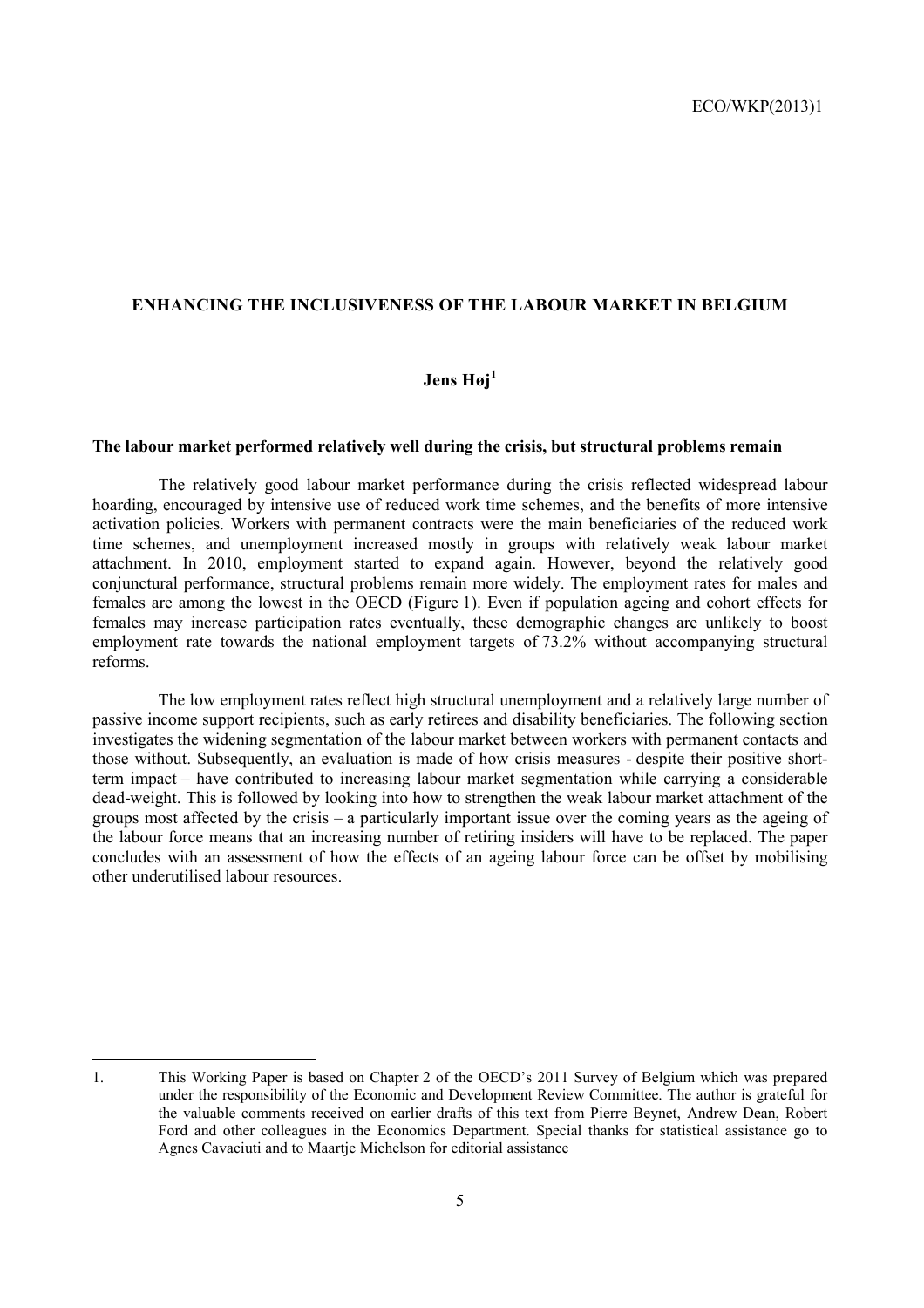

### **Figure 1. Employment rates in OECD countries<sup>1</sup>**

Percent, 2010

1. Population aged 15-64.

*Source*: OECD, *Labour Force Statistics Database*.

### *Unemployment mostly affected workers with a relatively weak labour market attachment*

 The unemployment rate of younger workers rose despite a fall in participation that reflected higher education enrolment and longer studies.<sup>2</sup> This has exacerbated the long standing problem of relatively high youth unemployment (Figure 2). Moreover, there is just above 10% of young people who declare that they are neither employed nor in education and training - a share that is slightly higher than the average for the European OECD countries (OECD, 2010b). In addition, duration of unemployment increased further, and the share of long-term unemployed (more than 12 months) edged up to more than half of all unemployed (Figure 3). Since the crisis, unemployment among non-EU immigrants has increased by nearly a quarter, averaging 30.6% in 2010.

 $\overline{a}$ 

<sup>2.</sup> The response in youth unemployment to economic cycles has a larger amplitude than adult unemployment both in downturn and upturn, so younger workers should benefit most from an economic upswing ( Conseil supérieur de l'emploi, 2009; OECD, 2007).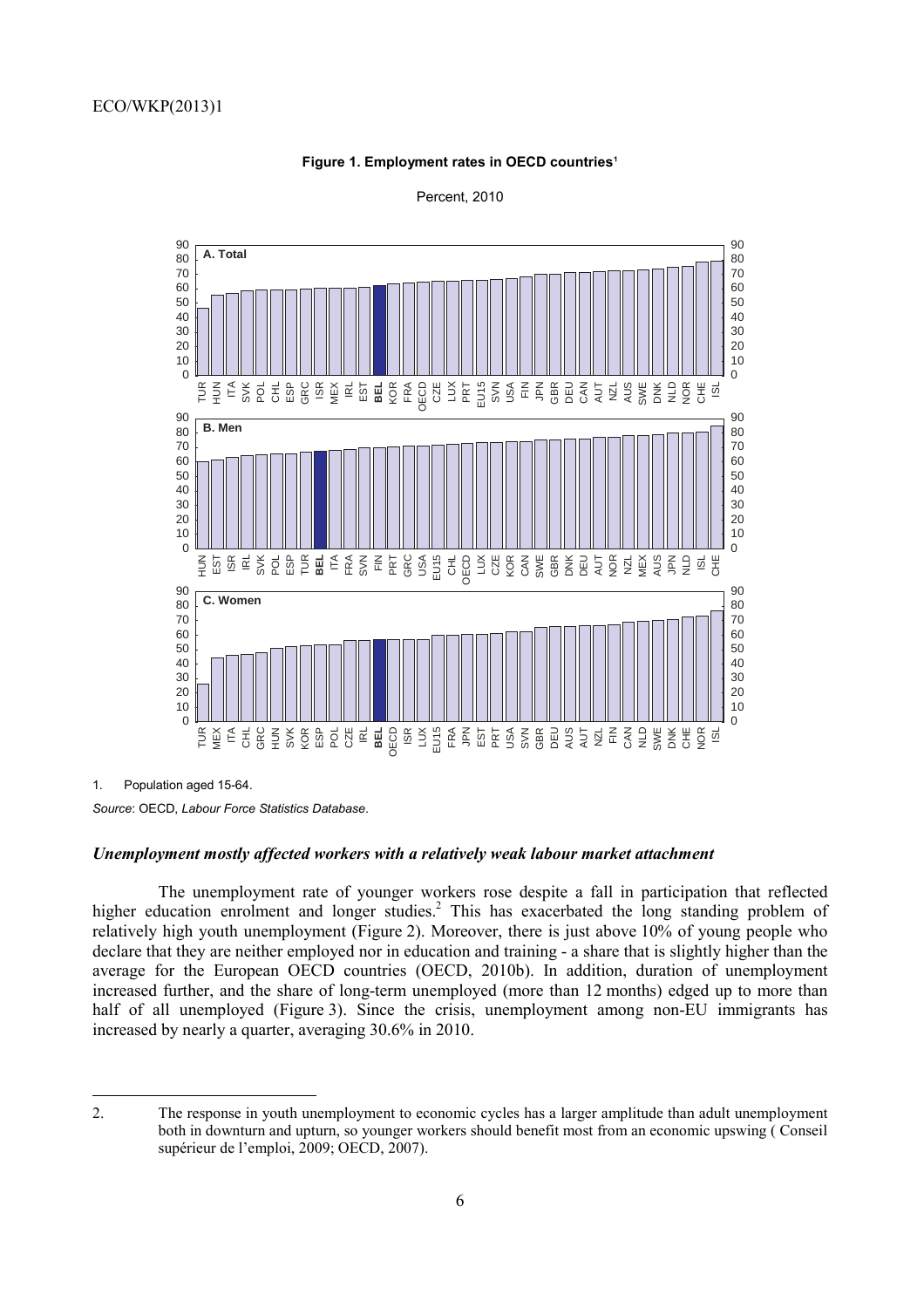

Percentage points change between 2008 and 2010



1. The lower and the higher limits represent respectively unemployment rates in 2008 and in 2010 except for Chile in panel A, for Germany and Luxembourg in panels A, B and C and for Slovenia in panel C.

*Source*: OECD, *Labour Force Statistics Database*.

 The higher unemployment rate was accompanied by a relatively modest fall in the vacancy rate, reflecting persistent labour market mismatches. During the 2000s, there was an outwards shift of the Beveridge curve. This probably reflects the impact of policies to activate older workers and the long-term unemployed, which made it more likely that these groups would report some job search and therefore be classified as unemployed in labour-force-survey statistics. On the other hand, the persistence of the outward movement of the Beveridge curve (Figure 4) reflects continuing difficulty in achieving effective transitions from the unemployment status into employment, particularly for the older-worker group that has been exempt from activation measures that applies to younger long-term unemployed.<sup>3</sup> Moreover, the intensive use of reduced working time schemes has not reduced mismatch problems, as the schemes have

<sup>3.</sup> In Flanders, the regional PES (VDAB) has a special support system for those aged 50-52.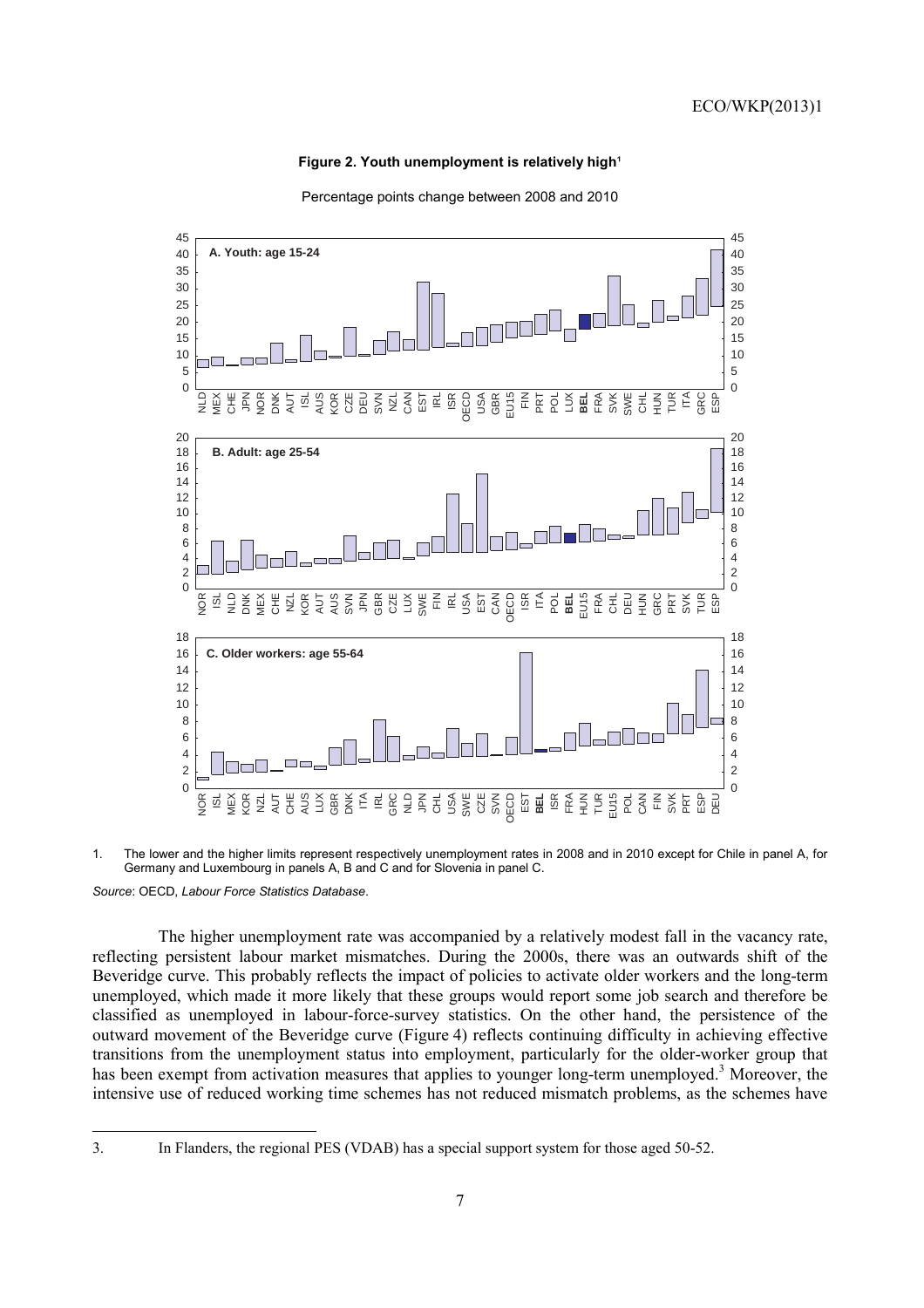allowed firms to keep strong links with their (key) workers, contributing to a low level of unemployment turnover that is pushing up structural unemployment (De Serres *et al.*, 2011). Such mismatch problems needs to be addressed to maintain potential growth in the face of population ageing.

#### **Figure 3. Unemployment rates by duration**

As a percentage of total unemployed



*Source*: Eurostat.





1. The number of administrative job vacancies divided by the sum of the number of administrative job vacancies and the number of occupied posts.

2. As a percentage of labour force.

*Source*: OECD, *Main Economic Indicators* and *Labour Force Statistics Databases*; Belgian Federal Public Service for Employment, Labour and Social Dialogue calculations.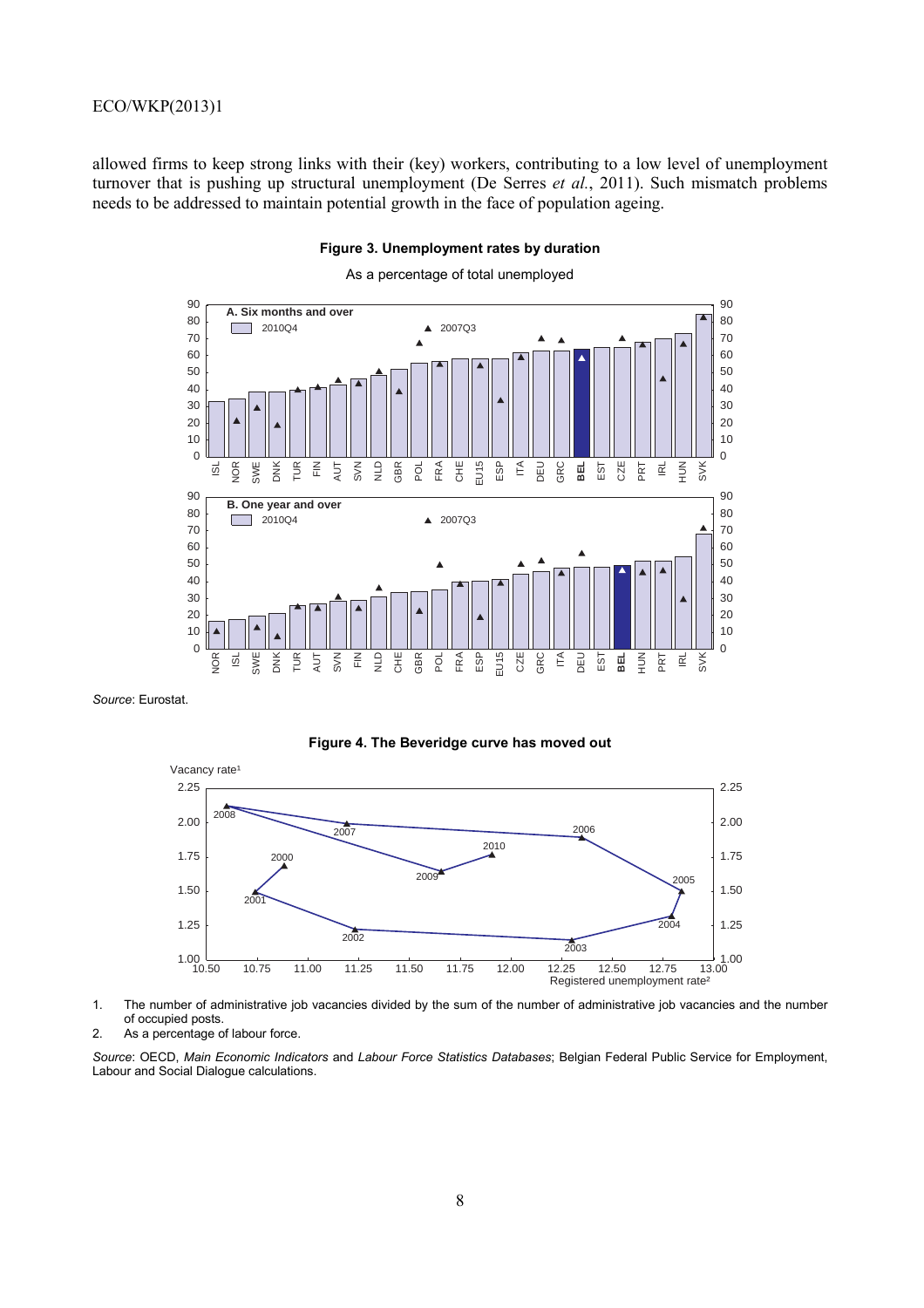#### **The anti-crisis labour measures should be scaled back as the economy recovers**

 A number of anti-crisis measures were implemented to support the labour market. Several measures reduced wage costs for certain categories of workers. Demand for younger workers was stimulated via the Win-Win plan from 1 January 2010 (and in place until end-2011) which introduced full or partial exemption from social security contributions for younger workers, where the degree of exemption depends on age, education level, and length of unemployment. The Win-Win plan also targets older unemployed and long-term unemployed. On the other hand, the planned reform to concentrate all reductions in employer's social contributions on low-wage workers by 2009 was not implemented. At the regional level, Flanders has increased wage subsidies for hiring most categories of older unemployed (+50 years) and Wallonia has increased provision of subsidised jobs for youth in SMEs, complementing the existing reduction in employers' social security contributions (for the first three young peopled hired) that benefits start-up firms.

 Measures were also taken to strengthen job search incentives. Firms with more than 20 workers and that engaged in collective dismissals were required to provide counselling for all workers, including those on temporary contracts.<sup>4</sup> Wallonia introduced payments to cover child care and travel costs for low-wage workers. Flanders created work experience possibilities in 2010-11 for young long-term unemployed, and extended search obligations to newly registered unemployed in the age bracket 50-52. In spring 2011, this measure was further extended to the age bracket 53-55 and there are plans for a further extension to 58. Access to training programmes for the unemployed was boosted, particularly for workers in reduced working time schemes, and the training and guidance capacities of the Public Employment Services (PES) were increased. Nonetheless, there has only been limited vocational training of workers enrolled in the reduced working time schemes.<sup>5</sup>

 The most important measure to contain the rise in unemployment was a substantial expansion of the existing reduced working time scheme for blue-collar workers, which in mid-2009 was supplemented with schemes for white-collar workers and workers subject to collective reductions (Box 1). The estimated number of jobs saved ranges from  $\frac{1}{2}$  per cent of private sector employment to  $1/4$  per cent of (permanent) employment (Hijzen and Venn, 2011; OECD, 2010). The scheme for blue-collar workers enables firms to temporarily suspend contracts of blue-collar workers when faced with unexpected adverse circumstances outside their control, such as bad weather or adverse economic conditions. Enrolled workers receive unemployment benefits for the non-worked hours and, in most cases, top-ups from their employers. During the crisis, total enrolment in the schemes almost doubled to reach an international high of nearly 6% of all employees (3% in full time equivalents) reflecting an average hours reduction of nearly 40% for those concerned (Figure 5).

 The scheme for blue-collar workers saved a considerable number of jobs during the crisis. However, unlike in other countries enrolment is permanently high. Pre-crisis enrolment was actually equal to crisis levels in Germany and Italy (Figure 5). Moreover, about half of the pre-crisis budget was spent on workers who were enrolled for more than 40 working days, which appears long in the context of

 $\overline{a}$ 

<sup>4.</sup> A problem is this respect is that temporary workers are a very heterogenous group (often younger and immigrant workers) and they often rapidly change between employment, unemployment, and inactivity, making tracking difficult and hindering the guidance effort by PES.

<sup>5.</sup> Designing effective training incentives is difficult. For example, the popular (214 000 requests in 2009) Flemish training cheques with a maximum value of EUR 250 to help workers to gain skills to improve job prospects are mostly used for courses to enhance lifelong learning or personal interests and only 40% for job-related training. In mid-2010, a new requirement for the cheques was that they can only be used for courses that are accredited for paid educational leave. Generally, private firms benefit from providing formal training as the positive net effect on labour productivity is higher than the increase in labour costs and wages, although only about a third of firms actively train their workers (Mahy and Volral, 2010).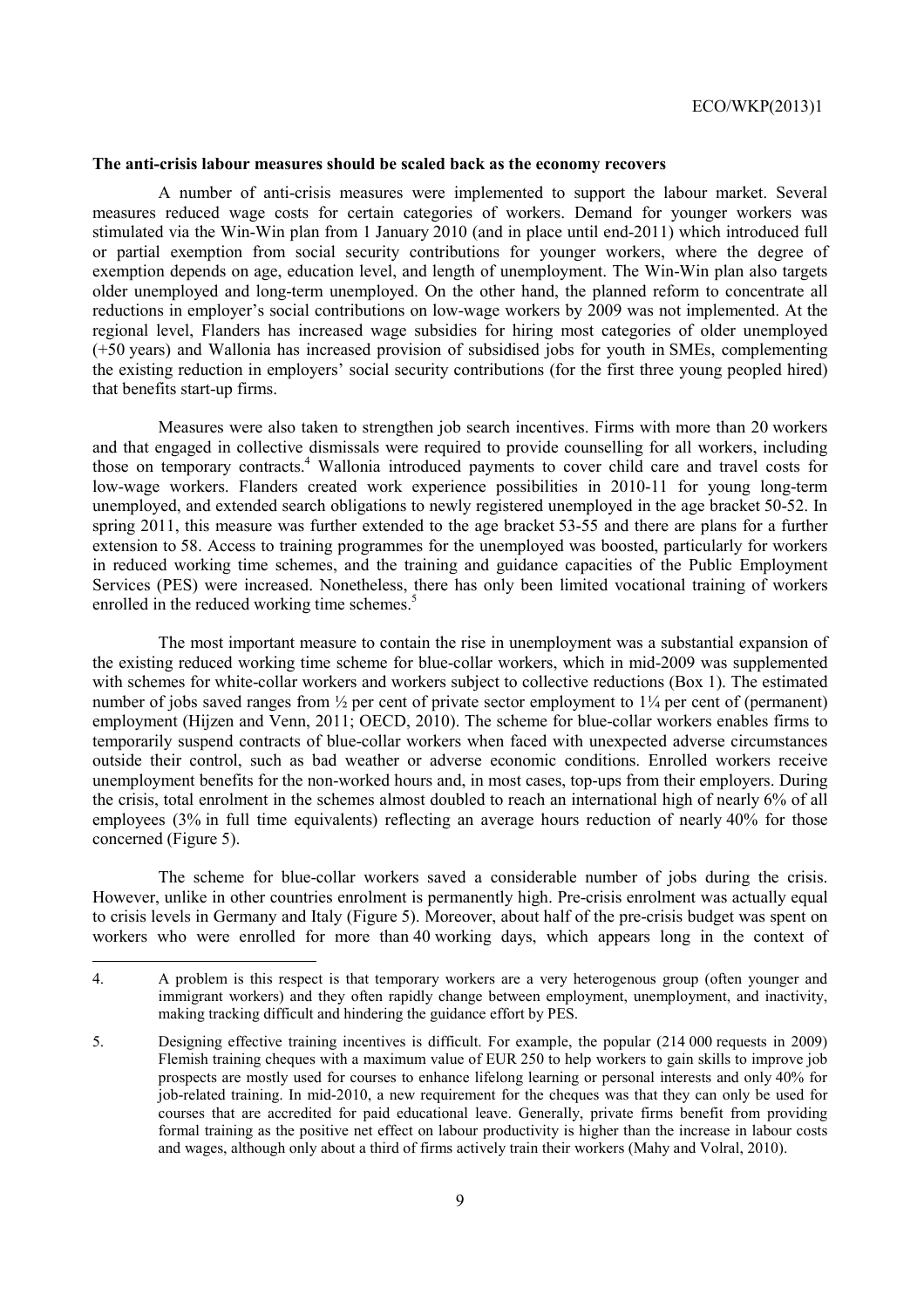unexpected and temporary reductions in activity. Furthermore, the strong seasonality in the use of the scheme harmonises poorly with the stated aim of addressing unexpected adverse developments (Annex A1).<sup>6</sup> The scheme has few checks and balances to minimise dead-weight losses - particularly in terms of avoiding subsidising employment that are not at risk. For employers, the system is very flexible with short notification periods and significant discretion on permissible reductions, ranging from a few hours per week to temporary layoffs. Few other countries have the same degree of flexibility, where often the possibility of temporary layoffs are explicitly ruled out or schemes have to be applied to at least entire production units (Hijzen and Venn, 2011).The scheme helps employers to cope with the relatively strict employment protection legislation for collective dismissals, which requires procedures of an estimated average of  $120 \text{ days}$ .<sup>7</sup> In early 1990s, Belgium experienced problems with high enrolment in part-time unemployment, when about half of all part-time workers in the economy received benefits for involuntary part-time work. By 1992, the associated fiscal costs eventually led to the introduction of checks and balances (including higher costs for employers and limitation in duration) which reduced the number of beneficiaries by 60% (OECD, 2003).

#### **Box.1. The Belgian reduced working time schemes**

Three schemes are in place to reduce working hours during temporary slowdowns in economic activity. Employees may receive benefits up to 75% of their salary and sometimes a top up from the employer:

- The largest (permanent) scheme for blue-collar workers allows employers to suspend (partially or completely) wage contracts, *i.e.* stop remuneration but keep the workers on the pay-roll. The employer can make the decision about whether there is a need to use the scheme and must inform employees 7 days in advance about the degree and duration of the temporary reduced working hours - information that is transmitted to the union (via the "conseil d'entreprise") and the national employment office (ONEM). The ONEM may, if it observes a regular pattern in the use of this scheme by individual firms, decide that structural factors are at play and rule the firm ineligible. Duration ranges from 1 to 12 months, depending on the degree of partial unemployment.
- A second scheme for white-collar workers was introduced in 2009. It is similar to the scheme for blue-collar workers, although there needs to be a formal agreement with the unions at the firm or sector level. To use this measure, the employer needs to demonstrate a significant reduction in economic activity (either a 15% yearon-year decline in turnover, production or orders) or have at least 20% of its blue-collar workers on suspended contracts. The duration ranges from at least one week up to 4-6 months, depending on the degree of partial unemployment.
- A third temporary scheme was introduced in 2009 (and expired in early-2011) to allow employers to reduce working time for all employees within a collective agreement at the firm level - so-called collective reductions. A similar measure can be applied individually (via the so-called "*crédit-temps de crise*"). The employer is broadly subject to the same requirements as in the temporary scheme for white-collar workers. Duration is at least one month.

The take-up of reduced working time schemes nearly doubled between 2007 and 2009, both in terms of enrollment (reaching 215 000 in 2009) and the total number of hours subsidised. The budgetary costs nearly tripled to reach EUR 1 billion in 2009. The take-up in the schemes for white-collar workers and for collective reduction is more modest, involving about 900 and 4 100 persons in full time equivalents, respectively. Less than 10% of the participants participate in subsidised training as part of the scheme. The reduced working hours schemes have not been assessed.

<sup>6.</sup> The most important reasons for invoking the reduced working time schemes are adverse economic developments, weather, technical failures, force majeure, closure of the company during annual holidays, and strikes.

<sup>7.</sup> The long procedures are also hampering labour reallocation as the PES cannot start accompanying the affected workers until the procedures are completed.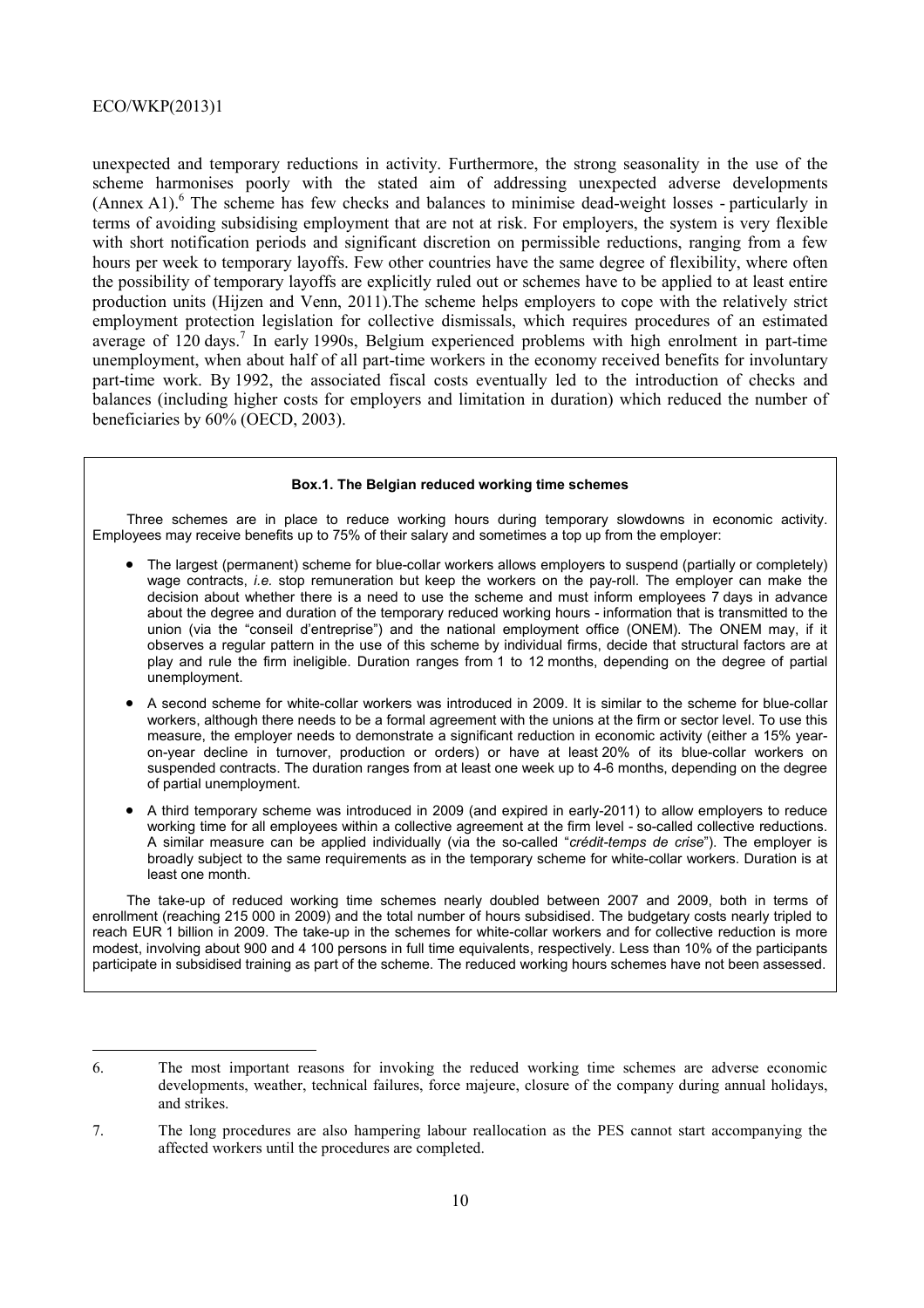



1. Take-up is measured by the average stock of participants.

2. Data refer to 2009Q1, 2009Q3 for Austria, Luxembourg, the Netherlands, New Zealand, Portugal, the Slovak Republic and Spain

*Source*: Hijzen, A. and D. Venn (2011), "The Role of Short-Time Work Schemes during the 2008-09 Recession", *OECD Social, Employment and Migration Working Papers*, No. 115.

 The sum of eligibility and conditionality requirements comes across as weaker than in other countries. Noticeably in term of eligibility requirements, employers only need to notify unions, unlike in many other OECD countries, where employers have to obtain an explicit agreement with the unions (Table 1). Such agreements often function as a screening device, as unions have to balance the temporary fall in income with the probability of maintaining income via an alternative employment, although the effect depends on replacement rates. For example, the German replacement rate of 60% means that the unions must accept a substantial income cut for their members. In comparison, Belgian monthly replacement rates (including employer top-ups) can reach nearly 100%, compared with the replacement rate in the unemployment benefit system of about 60% (Hijzen and Venn, 2011). Individual conditionality criteria tend to be similar to those in other countries, but collectively they come across as weak, implying a risk that the subsidy supports unviable jobs (Table 1). Unlike some other countries, Belgium does not require firms to provide compulsory training and recovery plans. Moreover, Belgian firms are allowed to dismiss enrolled workers without being required to pay-back received subsidies, whereas other countries do not permit dismissals during and immediately after enrolment. In addition, employees are not subject to job search requirements, minimising the risk for firms that their enrolled workers find alternative employment (Table 1). Such requirements help to minimise dead-weight losses, as they reduce displacement effects (such as supporting unviable jobs), upgrade human capital or promote labour mobility. Another benefit for employers of using the system is that they pay no social security contributions for non-worked hours, unlike in many other countries, even though such hours are included in the calculation of pension rights (Figure 6).

 Reduced working time schemes entail a trade-off between cost-effectiveness (limiting dead-weight costs) and scale (restricting desirable take-up). The schemes have mostly benefited workers with permanent contracts, pointing to potential deeper labour market segmentation. In addition, by allowing firms to keep their key workers the schemes have probably added to labour market mismatches. Thus, the introduction of appropriate checks and balances could preserve the effectiveness of the system, but at a significantly lower cost, while improving labour resource utilisation and allocation (OECD, 2009a). A starting point should be to align the checks and balances in the system for blue-collar workers with the, more stringent ones embodied in the other schemes, rather than the reverse as stipulated in the 2011-12 wage agreement. Thus, firms should demonstrate a significant temporary drop in activity and enrolment in the scheme should be subject to approval by the labour market authorities. Re-entry into the schemes should be restricted within a given time horizon, such as the following year, to encourage firms to adopt new production planning, processes, and technologies.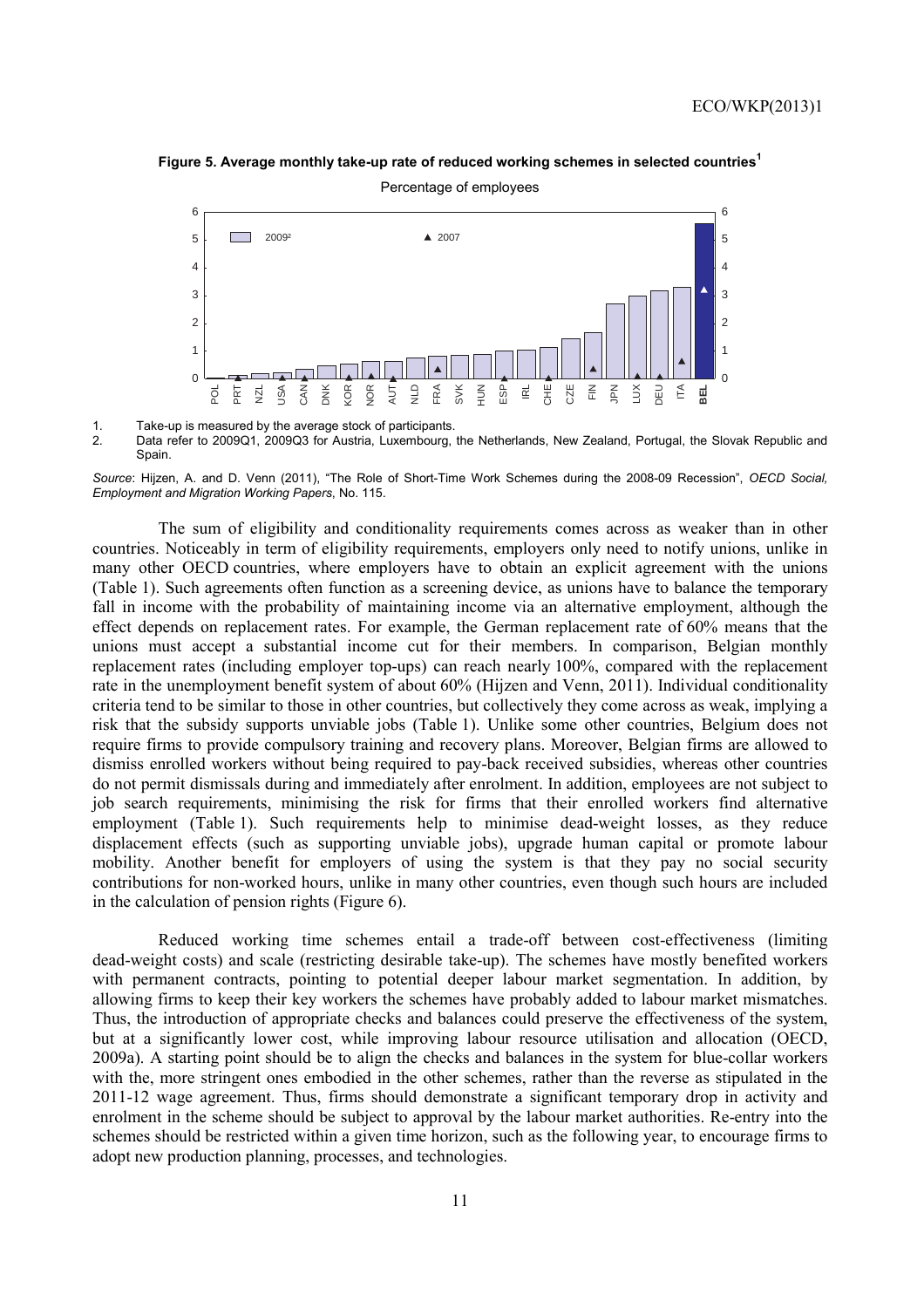|                      | Eligibility requirements                                     |                               |                                                           | Conditionality requirements |                  |                 |                                              |
|----------------------|--------------------------------------------------------------|-------------------------------|-----------------------------------------------------------|-----------------------------|------------------|-----------------|----------------------------------------------|
|                      | Firm must<br>provide<br>justification<br>of economic<br>need | Social partner<br>agreement   | Participating<br>workers<br>must be<br>eligible for<br>UB | Compulsory<br>training      | Recovery<br>plan | No<br>dismissal | Job search<br>requirement<br>for<br>employee |
| Austria              | Yes                                                          | Yes                           | <b>No</b>                                                 | <b>No</b>                   | <b>No</b>        | Yes             | <b>No</b>                                    |
|                      |                                                              | <b>BC: No</b>                 |                                                           |                             | <b>BC: No</b>    |                 |                                              |
| <b>Belgium</b>       | Yes                                                          | WC: Yes (or<br>business plan) | <b>No</b>                                                 | No                          | <b>WC: Yes</b>   | No              | <b>No</b>                                    |
| Canada               | Yes                                                          | Yes                           | Yes                                                       | No                          | <b>No</b>        | No              | No                                           |
| Czech Republic       | Yes                                                          | Yes                           | <b>No</b>                                                 | Yes                         | <b>No</b>        | <b>No</b>       | <b>No</b>                                    |
| Denmark              | No                                                           | Yes                           | <b>No</b>                                                 | No                          | No               | <b>No</b>       | Yes (when)                                   |
| Finland              | Yes                                                          | Consultation                  | Yes                                                       | No                          | No               | No              | Yes                                          |
| France               | Yes                                                          | Yes                           | No                                                        | No                          | No               | Yes             | No                                           |
| Germany              | Yes                                                          | Yes                           | Yes                                                       | <b>No</b>                   | No               | <b>No</b>       | Yes                                          |
| Hungary              | Yes                                                          | <b>No</b>                     | <b>No</b>                                                 | Yes                         | No               | Yes             | No                                           |
| Ireland              | No                                                           | <b>No</b>                     | Yes                                                       | <b>No</b>                   | No               | <b>No</b>       | Yes                                          |
|                      |                                                              | CIGO: No                      | No                                                        | No                          | Yes              | No              | No                                           |
| Italy                | Yes                                                          | CIGS:<br>Consultation         |                                                           |                             |                  |                 |                                              |
| Japan                | Yes                                                          | Yes                           | Yes                                                       | No                          | No               | <b>No</b>       | No                                           |
| Korea                | Yes                                                          | Consultation                  | Yes                                                       | No                          | <b>No</b>        | No              | <b>No</b>                                    |
| Luxembourg           | Yes                                                          | Yes                           | $\overline{\phantom{a}}$                                  | <b>No</b>                   | Yes              | <b>No</b>       | No                                           |
| <b>Netherlands</b>   | <b>No</b>                                                    | Yes                           | Yes                                                       | Yes (or<br>secondment)      | No               | Yes             | <b>No</b>                                    |
| New Zealand          | <b>No</b>                                                    | Yes                           | <b>No</b>                                                 | No                          | No               | Yes             | <b>No</b>                                    |
| Norway               | Yes                                                          | No                            | Yes                                                       | <b>No</b>                   | No               | <b>No</b>       | Yes                                          |
| Poland               | Yes                                                          | Yes                           | No                                                        | <b>No</b>                   | Yes              | Yes             | No                                           |
| Portugal             | $\overline{\phantom{a}}$                                     | $\sim$                        | $-$                                                       | Yes                         | No               | No              | $-$                                          |
| Slovak Republic      | Yes                                                          | Yes                           | No                                                        | No                          | <b>No</b>        | <b>No</b>       | <b>No</b>                                    |
| Spain                | Yes                                                          | <b>No</b>                     | No                                                        | No                          | No               | Yes             | Yes                                          |
| Switzerland          | Yes                                                          | Individual<br>agreement       | <b>No</b>                                                 | No                          | <b>No</b>        | No              | <b>No</b>                                    |
| Turkey               | Yes                                                          | No                            | Yes                                                       | No                          | No               | No              | No                                           |
| <b>United States</b> | Yes                                                          | Yes                           | Yes                                                       | No                          | No               | No              | No                                           |

## **Table 1. Eligibility and conditionality requirements for reduced work time schemes in the OECD**<sup>1</sup>

1. BC: blue collar; WC: white collar; CIGO: Cassa Integrazione Guadagni Ordinaria; CIGS: Cassa Integrazione Guadagni Straordinaria; UB: unemployment benefit.

*Source*: Hijzen, A. and D. Venn (2011), "The Role of Short-Time Work Schemes during the 2008-09 Recession", *OECD Social, Employment and Migration Working Papers*, No. 115.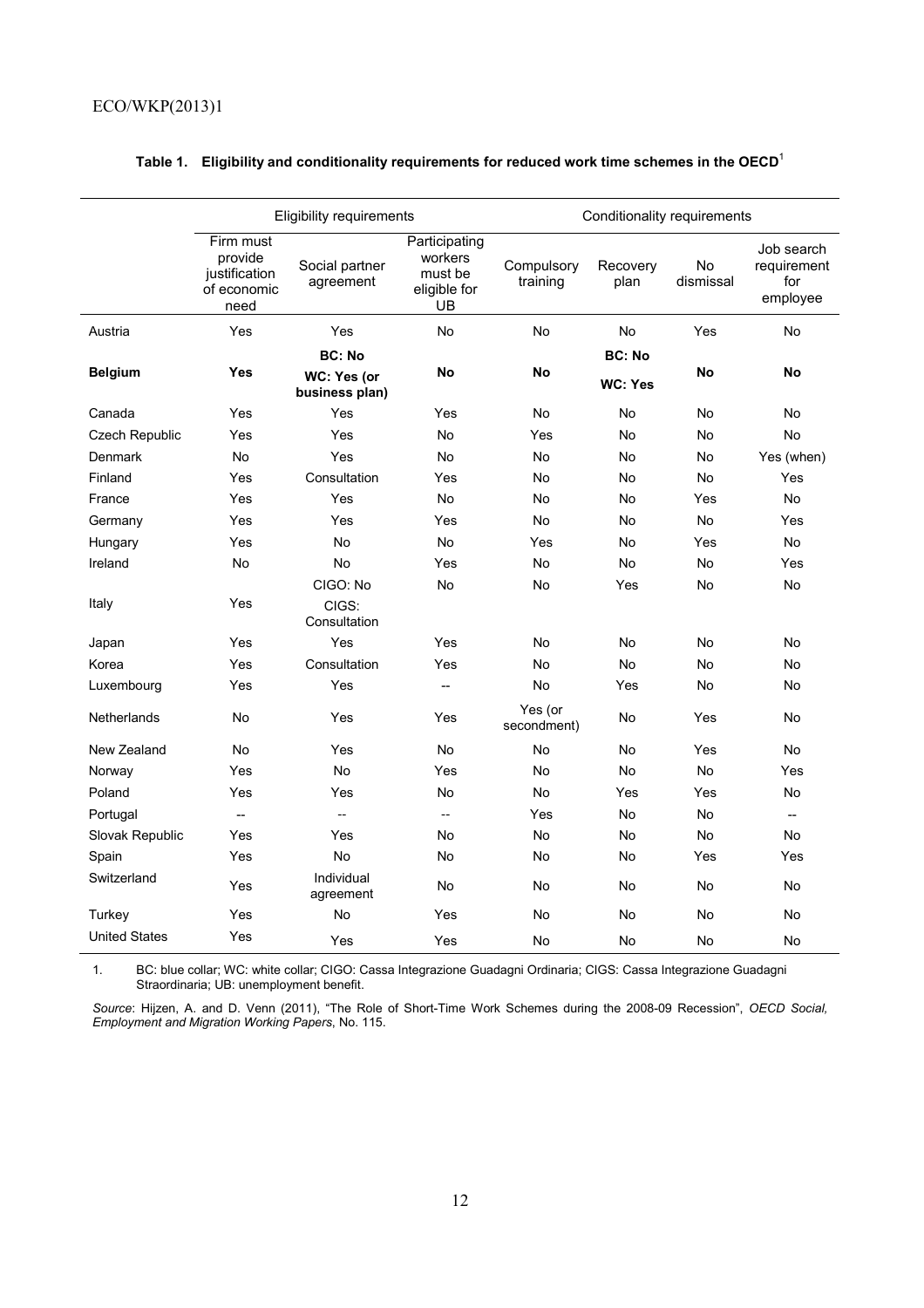An important check and balance would be to increase the cost for employers of using the system to secure that only firms exposed to temporary shocks would use the system and to give firms incentives to leave the system as soon as possible. Thus, employers should pay social security contributions for nonworked hours and the benefits for an initial enrolment period. This should be backed with - in line with the Dutch approach (OECD, 2010) - the (partial) repayment of received subsidies if enrolment workers are subsequently fired. To avoid "parking" key workers that may be in demand in other sectors, enrolled workers should – as are other unemployment beneficiaries - be available for hiring in other firms via the PES, who should also monitor and enforce availability. In case of prolonged enrolment, it could be considered to make enrolled workers subject to standard job search requirements. To secure that the system is only used for temporary shocks, there should be a cap on enrolment periods. Currently, employees have little incentives to refuse participation, even if they are aware that the firm is exposed to more structural issues. This could be corrected by having employees sharing a larger part of the costs, for example through reducing benefits over time or the banning of top-ups from the employer. This would increase search incentives for alternative employment and thus facilitating reallocation of labour.<sup>8</sup> In view of the problems of fiscal sustainability problems, closer parliamentarian oversight could be secured by making the reduced working time schemes budget dependent. In practise, this would mean that the relevant ministry would have to present a new bill to parliament to secure additional funding, which would at least high-lighten the need for structural reform in case of ballooning fiscal costs.

### **Figure 6. Wage cost to employer for hours not worked**

As a percentage of normal total labour cost<sup>1</sup>



1. For a single worker without children who usually earns the average wage.

*Source*: Hijzen, A. and D. Venn (2011), "The Role of Short-Time Work Schemes during the 2008-09 Recession", *OECD Social, Employment and Migration Working Papers*, No. 115.

#### **The government should focus on making the labour market more inclusive**

 Over the medium-term, the main challenge for labour market policies is to mobilise available labour resources to replace the increasing – due to population ageing – number of retiring permanent contract workers. This requires reforming labour market institutions to strengthen the labour market attachment of outsiders and enhance labour market participation incentives. There has been an increasing focus on earlier activation, but nevertheless available public funds are still focussed on job creation and

8. An additional issue concerns targeting on which no Belgian specific research is available. Recent empirical German studies show that small firms, which are normally more exposed to credit crunches and thus need short-term public support, are significantly less likely to participate in reduced work time schemes than medium – to large sized firms. This probably reflects that small firms have a more limited ability to adjust work processes and to manage flexible working arrangements more generally.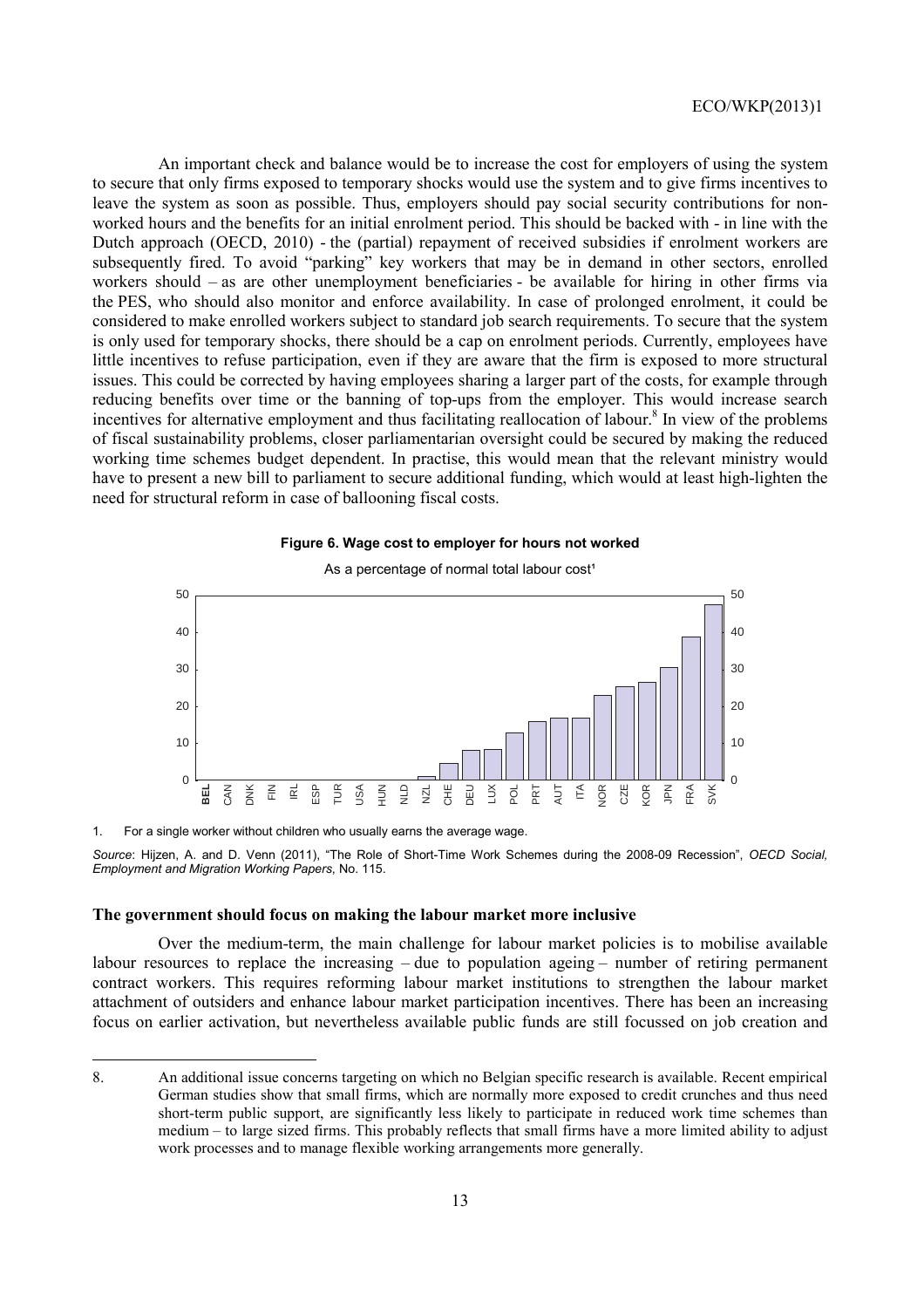employment incentives, while training and activation resources at the PES play a less important role (Table 2). The focus on job creation and employment incentives may be needed in the context of the high minimum wage, although this is arguably a second-best use of funds.

### **Table 2. Public expenditure on labour market programmes**

|                                                 | <b>Belgium</b> | EU15' | EU19' |
|-------------------------------------------------|----------------|-------|-------|
| PES and administration                          | 15.40          | 27.60 | 29.40 |
| Training                                        | 12.30          | 26.70 | 23.50 |
| Employment incentives                           | 35.50          | 19.50 | 18.40 |
| Supported employment and rehabilitation         | 9.60           | 11.80 | 13.10 |
| Direct job creation                             | 26.80          | 11.10 | 11.10 |
| Start-up incentives                             | 0.30           | 2.60  | 4.00  |
| Total expenditure on active measures (% of GDP) | 1.28           | 0.78  | 1.10  |

As a percentage of total expenditure on active measures, 2008

The EU15 and EU19 aggregates are unweighted averages and exclude Greece.

*Source:* OECD, *Labour Market Programmes Database*.

#### *Activation policies, are still applied late in the unemployment spell*

 Reforms in the second half of the 2000s have introduced a step-wise activation of unemployment benefit receivers. A first letter about job search obligations is sent out during the 13th month of unemployment (7th month for young unemployed). The first interview occurs about 8 months later (*i.e.* after 21 months of unemployment). If it is unsatisfactory, it leads to an action plan contract with specific steps in the following four months. If these steps have been followed, a next interview will be scheduled for 12 months later; otherwise an additional action plan is offered. Non-compliance with the new action plan leads to sanctions (partial or permanent suspension of benefits). This is complemented by regional guidance and job matching measures, that starts earlier in the unemployment period.

 Between 2004 and 2010, nearly 630 000 interviews were conducted and close to 70 000 sanctions (of which nearly 20 500 exclusions) were issued (Table 3). The use of sanctions is supplemented by enhanced regional activation policies, focusing on individual guidance and contracting, job offers, and with special emphasis on young and older workers.<sup>9</sup> The policy has had positive results, as the first notification increases transition rates into employment, by around 6 and 10 percentage points in Wallonia and Flanders, respectively, to 28% and 22% (although often to lower paid and relatively short-term jobs) (Cockx and Dejemeppe, 2010). Nevertheless, the slow pace of intervention reduces the effects of the programme (De Serres *et al.*, 2011) and sanctions are mainly applied to long-term unemployed with low transition into the labour market, implying that most eventually return to the system or transfer to social assistance benefits. Combating long-term unemployment therefore requires that activation be applied much earlier (at the latest after 6 months of unemployment) and be backed up with earlier sanctions, say after 9-12 months of unemployment. The success of such a reform depends on the capacity of regional employment services to provide employment assistance and referrals to job vacancies.

<sup>9.</sup> In addition, the increased information exchange between the regional PES has started showing results with for example 7 000 unemployed from the Brussels Capital region finding employment in Flanders. In all, more than 42 000 people from the Brussels Capital Region and about 105 000 people from the Walloon Region worked in Flanders.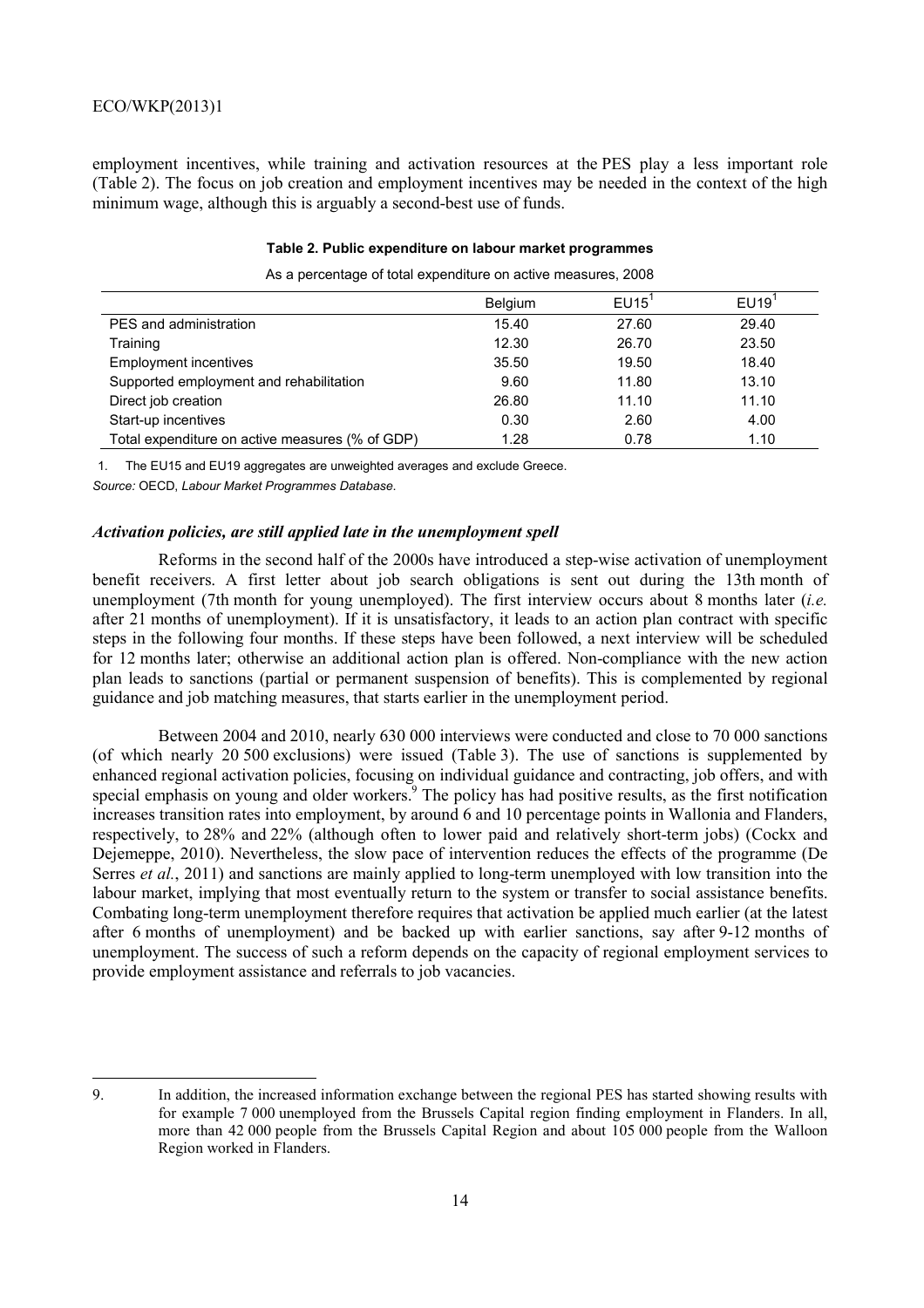|      |                 | Per cent |                 |       |  |
|------|-----------------|----------|-----------------|-------|--|
|      | <b>Flanders</b> | Wallonia | <b>Brussels</b> | Total |  |
| 2003 | 1.66            | 0.08     | 0.65            | 0.78  |  |
| 2004 | 1.64            | 0.10     | 0.90            | 0.83  |  |
| 2005 | 2.03            | 0.20     | 1.42            | 1.11  |  |
| 2006 | 3.32            | 1.36     | 1.16            | 2.05  |  |
| 2007 | 6.92            | 2.51     | 2.02            | 3.92  |  |
| 2008 | 6.98            | 3.61     | 2.23            | 4.48  |  |
| 2009 | 4.47            | 4.66     | 2.27            | 4.17  |  |
| 2010 | 2.57            | 5.15     | 3.00            | 3.81  |  |

# Table 3. The use of sanctions has increased $^1$

The sanction rate is the number of sanctions relative to the relevant group of unoccupied jobseekers (composed by fully unemployed jobseekers receiving compensations, unoccupied jobseekers who must be registered and unoccupied jobseekers freely registered).

*Source*: National Employment Office (ONEM).

# *Young unskilled people have difficulties in finding a foothold on the labour market*

 Activation policies are often aimed at young unemployed. Nonetheless, their unemployment rate continued to increase during the 2000s to an internationally high level (Box 2) (Figure 2). This partly reflects an inherent limitation on the ability of the PES to place young workers, as employers consider unsolicited applications and recommendations from other workers as a signal of greater motivation and thus more attractive than referrals from a PES (Bonoli and Hinrichs, 2010). School leavers (particularly those with less than upper secondary education) can expect shorter periods of employment during the first five years after leaving school than in most other OECD countries – reflecting educational attainments that do not match the needs of the labour market with prevailing high minimum wages (see below) – and accentuated by low geographical mobility (Jousten *et al.*, 2008) (Figure 7).

#### **Box 2. Activation policies for young people**

Active labour market policies have gradually become more focused on young job-seekers (OECD, 2010b). Since the mid-2000s, school leavers registered with the PES have to be activated.

In Flanders, early and intensive activation was introduced by the 2004 Youth Work Plan, where all young job seekers (less than 25 years) enrolled with the PES (VDAB) are immediately offered job referrals and guidance through e-instruments as a function of their employability and not (as previously) on their level of education. After one month there is an evaluation and those without job referrals will be contacted by telephone. If necessary they are invited for an interview. After three months, young job seekers have to sign individual action plans, containing job-search assistance, training and re-employment programmes.

In mid-2007, the Walloon PES (FOREM) introduced the Job Tonic programme with intensive tailored-made guidance and counseling for young job-seekers without an upper secondary qualification during the first six months after leaving school. In mid-2008, this programme was extended to include job-seekers with upper secondary qualifications.

In Brussels, school leavers that register with the PES (Actiris) are systematically invited for an interview to elaborate an action plan. Such plans for low-skilled workers are typically signed within one or two weeks.

The success for these programmes hinges on the ability to secure early enrolment, particularly for disconnected youth, in remedial education measures. One way of assuring this is, as in the Netherlands, to make local authorities responsible for work/learn positions that has to be presented before passive income support can be offered. In 2009, legal rights and obligations for local authorities and young people were introduced (OECD, 2010b).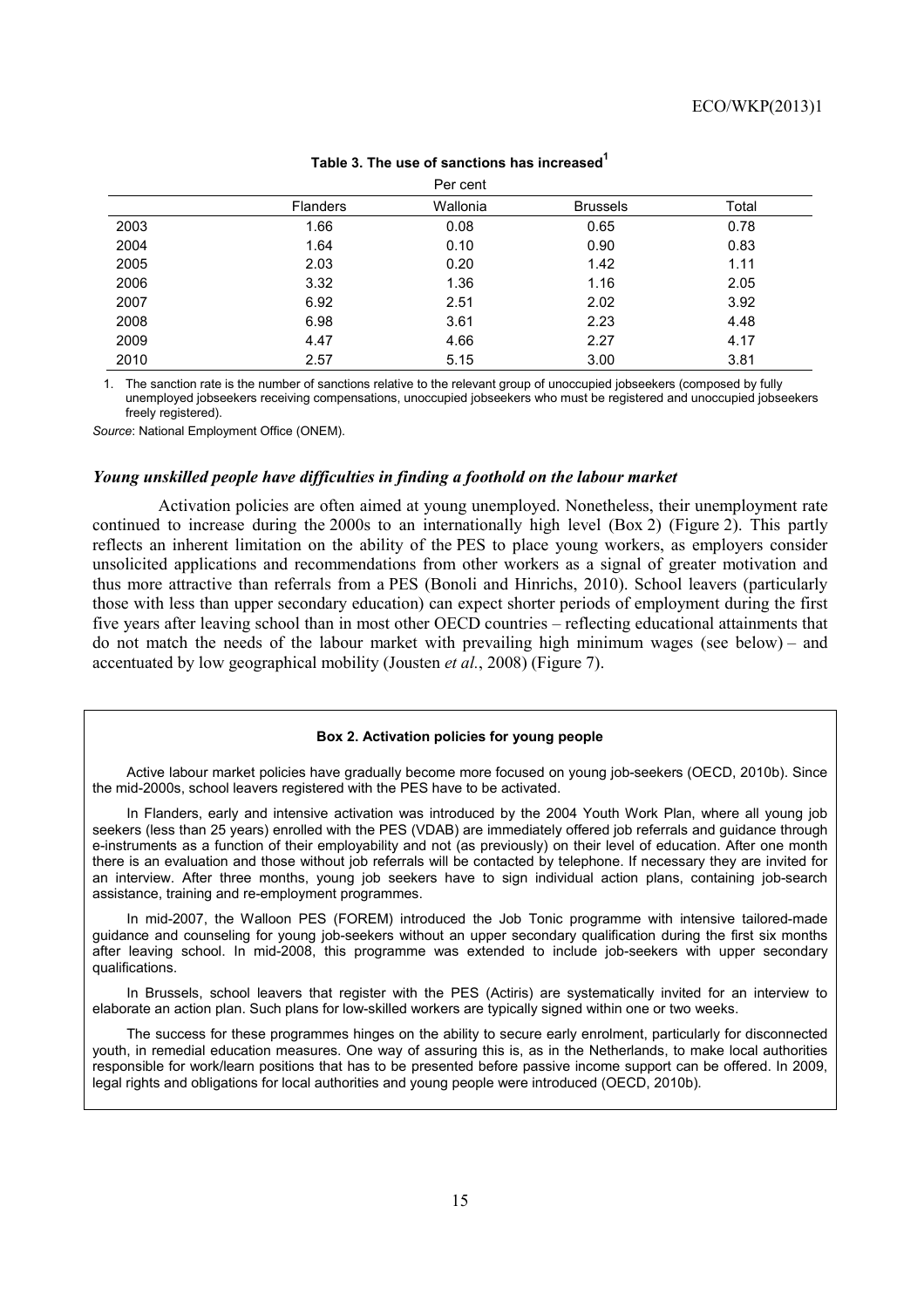

### Figure 7. Expected number of years spent in employment during the five years after school<sup>1</sup>

1. In the EULFS, individuals report on the year they obtained their highest degree. The respondent is no longer a student, this information is used to compute the durations underlying the indicator. In HILDA, respondents report on the number of years that have elapsed since they left full-time education. That information is used to compute durations, again conditional on the respondent no longer being a student. A similar methodology is used for Mexico and Canada. For the United States the typical age at which a degree is obtained is used to reconstruct a duration variable. Data refer to 2006 for Australia.

2. Less than upper secondary education.

*Source*: European Union Labour Force Survey (EULFS); Melbourne Institute, Household, Income and Labour Dynamics in Australia Survey (HILDA), Release 6 for Australia; Labour force survey for Canada; Encuesta Nacional de Ocupación y Empleo for Mexico; Current Population Survey for the United States.

 Apprenticeship schemes, internships (or other systems to mix school, training and work) and small hours student jobs are not well developed, implying in most cases an abrupt transition from education to work. Co-ordinating policies to secure a smoother transition is difficult, as the communities are responsible for education, the regions for employment and professional training, and the federal government for labour legislation, collective agreements and social security (OECD, 2007). Young people's employment prospects are also reduced by the widespread use of the LIFO (last-in first-out) firing principle and relatively short average trial periods for new hires (Figure 8). Standard trial periods should be extended to allow employers more time to assess capabilities and skills of new hires with a limited employment record, for example to levels observed in countries with traditionally high employment rates for young people, such as Denmark, Ireland, and the United Kingdom.

 High unemployment rates for young people can also be traced to a combination of relatively high statutory minimum wages and relatively generous unemployment benefits (particularly for those still living with their parents) (Figure 9). The high statutory minimum wage drives a wedge between the costs of young low-skilled workers with little previous work experience and their productivity, while generous benefits push up their reservation wages. Statutory minimum wages for younger workers (less than 21 years) is phased in relatively fast (from 70% of the minimum adult wage at age 16 to 94% by the age of 20) to reach an internationally high level (Immervoll and Pearson, 2009; OECD, 2010). It is noticeable that in the Netherlands the phase-in is much slower and youth employment much higher, as the former has contributed to increase the availability of small hours jobs. In some recent wage agreements, these phaseins were abolished altogether – effectively hampering the hiring of younger low-skilled workers. Moreover, the standard statutory minimum wage concerns only a relatively small part of the employed (1.1%) as everyone else is covered by sectoral minimum wages, which often are about one fifth higher  $(OECD, 2009a)^{10}$ 

<sup>10.</sup> The split between the statutory and the sectoral minimum wages reflects that the statutory minimum wage has not increased in real terms since 1993, while sectoral agreements typically adjust upwards all wages.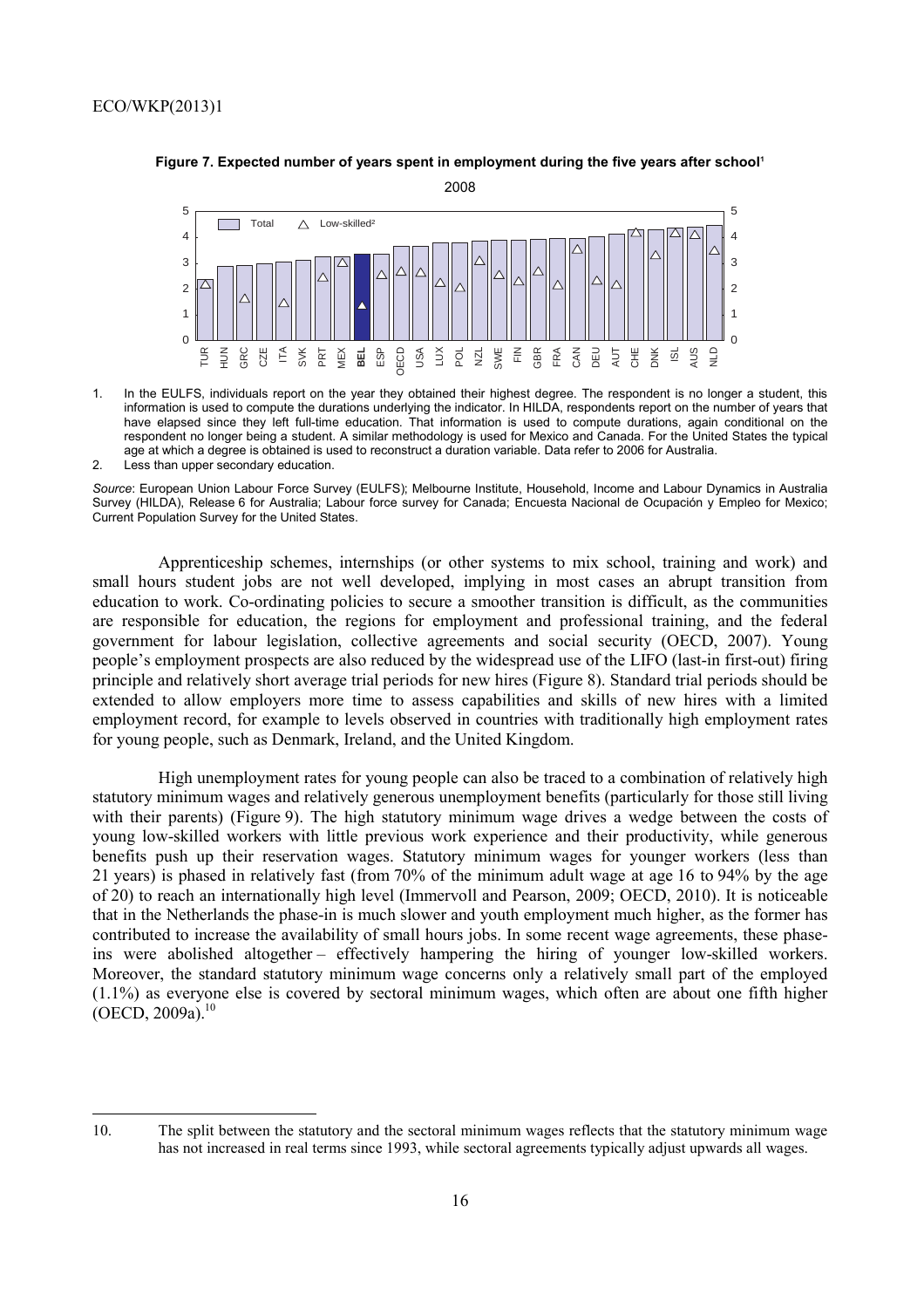



1. For France and Portugal, data refer to 2009.

2. Unweighted average of countries above.

*Source*: Venn (2009), 'Legislation, Collective Bargaining and Enforcement: Updating the OECD Employment Protection Indicators', OECD Social, Employment and Migration Working Paper, No. 89.



As a percentage of median wage, 2008



1. Data refer to the gross wage, which does not take into account potential social contribution exemptions. Data refer to 2007 for Mexico and to 2006 for Turkey.

*Source*: OECD (2010), *Off to a Good Start? Jobs for Youth.*

 Minimum wages need to be brought into line with the productivity levels of low-skilled young job seekers/labour market entrants, requiring that the sectoral minimum wages are aligned with the statutory minimum wage.<sup>11</sup> This would not only enhance the employment chances of low-skilled workers, but the associated increase in the wage differential boost the scope for low-skilled workers to price themselves into the labour market. For workers younger than 21 years, a more gradual phasing in of the minimum wage ensures that their wages and productivity developments are better aligned. Alternatively (sectoral) entry wages should be introduced, applicable to workers (re-) entering employment - a measure that ensures that insiders preserve their wages, while facilitating the transition for workers with weak labour market attachment into employment.

<sup>11.</sup> An argument for high minimum wages is to combat poverty. However, the minimum wage is a poor instrument to combat poverty, particularly for younger workers still living with their parents.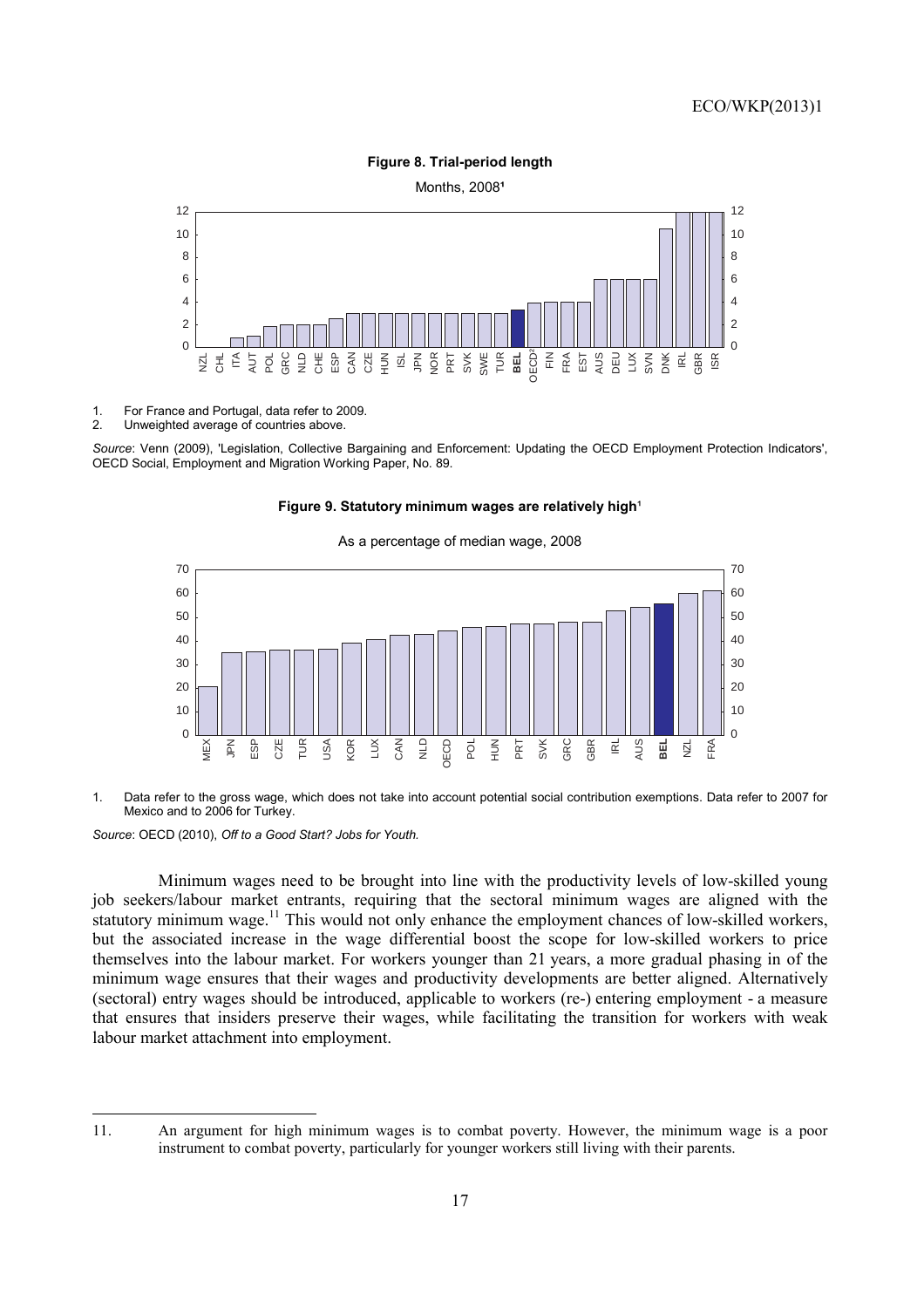Despite recent measures to promote internships and apprenticeships, there are still institutional factors hampering school-to-work transition (Box 3). School leavers who register with the regional PES get the right to the so-called waiting allowance, an unemployment benefit (about 50% of the ordinary minimum unemployment benefits) linked to age and the level of studies for an unlimited period after a waiting period of 6-12 months. Thus in the early stages of unemployment school leavers have considerable search incentives, but these are reduced once the waiting allowance kicks in.<sup>12</sup> In most OECD countries school leavers cannot receive unemployment benefits on the basis of their diploma and when they can (Denmark, Greece, Luxembourg and the Czech Republic) there is a well-defined bound on the duration. Search incentives for school leavers would be enhanced by abolishing the waiting allowance, or if it is retained be strictly limited in time, to school leavers (for example making it only available for school leavers younger than 26) and conditional on search activity. This could be combined with early job search assistance, preferably upon registration with the PES. Special measures should be available for school drop-outs, such as non-class remedial support to acquire relevant job market skills, like computer and basis technical qualifications.

#### **Box 3. Recent measures to facilitate the school-to-work transition**

Within the Belgian "study first, then work" model, recent measures have focused on promoting internship opportunities rather than encouraging student work.

In the Brussels region, the PES (Actiris) created in 2009 a database of internships and student jobs proposed by firms.

In Wallonia, an agreement has been reached to generalise internships and dual training and modularisation in vocational and technical secondary education in 2009-14. Some short cycle tertiary education programmes will have compulsory internships from September 2011 onwards.

In Flanders, internships in vocational and technical secondary education are now strongly recommended. In the Competence Agenda 2010, the social partners have committed themselves to create 75 000 work placements per year for pupils in technical and vocational secondary education and 30 000 work placements over a period of five years for teachers of practical and technology education. Since 2009, new programmes in the short cycle of tertiary education have compulsory internship.

The federal government reduced social security contributions in 2010 by EUR 400 per quarter for employers who have mentors for interns, apprentices or vocational education training teachers.

The OECD general recommendations to improve the effectiveness of vocational education and training (VET) policies include (OECD, 2010b):

- Provide a mix of VET programmes that reflect student preferences and employer needs through an apprenticeship system based on balancing supply and demand through a market.
- For VET beyond secondary level, share the costs between government, employers and individual students according to benefits obtained.
- Engage employers and unions in curriculum development and ensure that the skills taught correspond to those needed in the modern workplace.
- Provide young people with the generic, transferable skills to support occupational mobility and lifelong learning, and with occupational-specific skills that meet employers' immediate needs.

<sup>12.</sup> As with young unemployed receiving unemployment benefits, those on the waiting allowance are subject to the regional guidance and job-matching measures.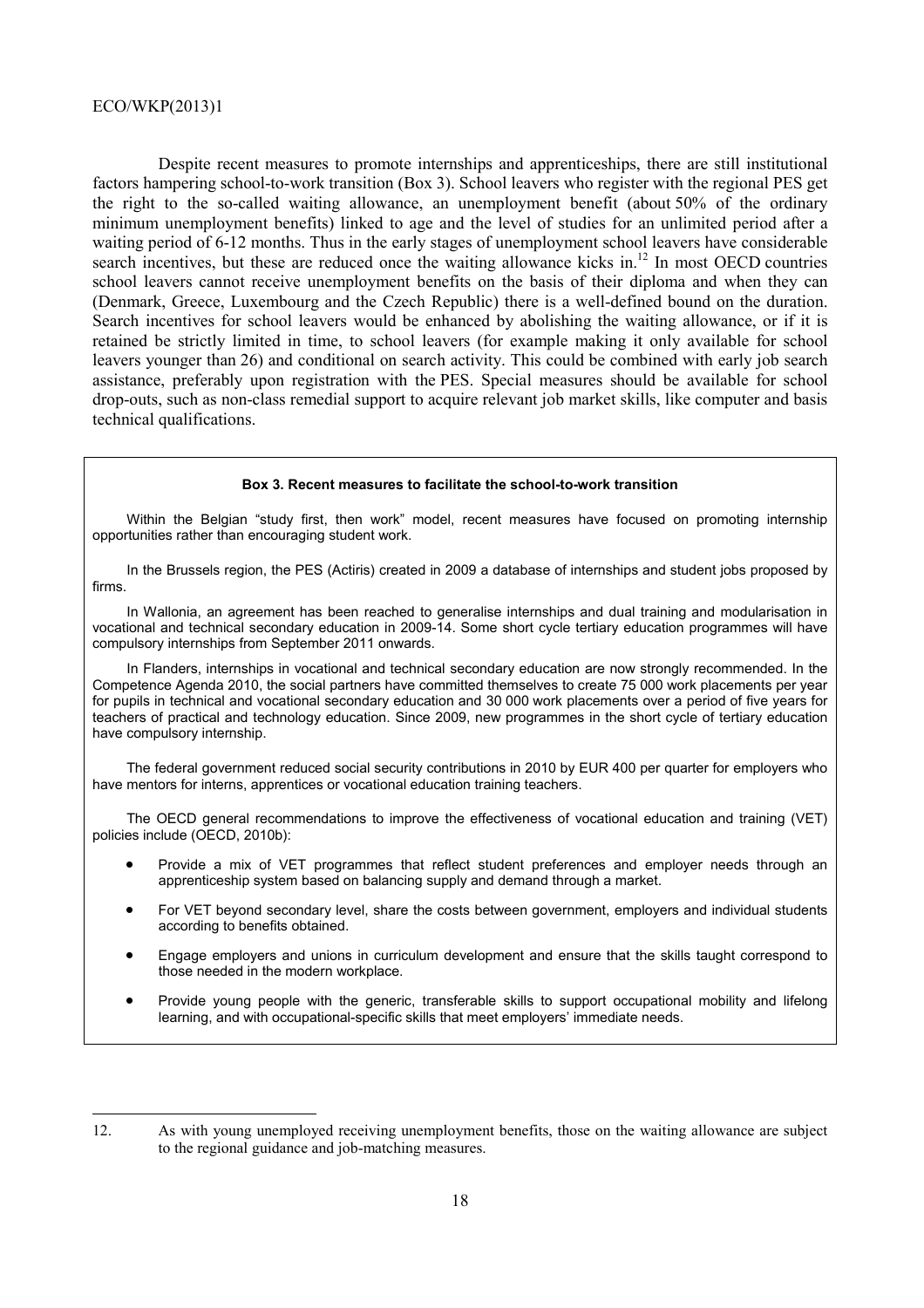The mandatory school leaving age is 18, well above standard age of 15 and 16 in most other OECD countries. In addition, there are few possibilities for younger people to gain workplace experience prior to leaving school. Vocational education (starting at age 16)<sup>13</sup> is poorly developed and mostly for unsuccessful students. Employment during school breaks is encouraged by a holiday-time exemption from social security contributions.<sup>14</sup> In all, both the employment rate for  $15-19$  (including apprenticeships) and the share of students combining study and work is relatively low – and with a particularly large gap in unemployment and employment rates between low-skilled and other youth (OECD, 2010) (Figure 10).

#### **Figure 10. Employment rates of youth**

Per cent, 2010



*Source*: OECD, Labour Force Statistics database.

International evidence indicates that school-to-work programmes boost labour market attachment, skill formation, wages, and earnings (OECD, 2010b and Neumark, 2009). Also Belgian evidence indicates that short-term jobs for long-term unemployed school leavers can act as a stepping stone to more permanent jobs (Cockx and Picchio, 2009). Thus, student jobs, small hours jobs, internships and apprenticeships may help to break the cycle of "no job no experience; no experience no job". However, there appears to be a scarcity of small-hours jobs as relatively few young people work in service sectors, which have many part-time job opportunities. In addition, working time rules are likely to hinder the supply of small hours jobs, as the minimum length of working time has to be at least 3 consecutive hours and a part-time job must be equal to at least one third of a full time position, although a number of sectoral agreements (particularly in service sectors) include derogations. The availability of small hours jobs could be stimulated by a better alignment of wages and productivity and a removal of restrictions on part-time working time rules. The special holiday exemption seems largely superfluous, as all low-income workers are exempt from social security contribution, and hence it should be abolished. Recent reform in this area abolished the holiday requirement and allows student to work for a maximum of 50 days per year.

### *High effective marginal tax rates and generous benefits undermine work incentives*

 Belgium has some of the highest tax wedges among the OECD countries, calling for deeper reform of the social security and tax systems (Figure 11). Low income workers have particularly high effective marginal tax rates in excess of 80%, arising from employment induced withdrawal of social

<sup>13.</sup> Students do not seem to value this type of training as they are perceived to have low status (OECD, 2010). This perception may partly be related to one of the largest discrepancy in performance between vocational and academic students in terms of PISA score in mathematics, reading and science.

<sup>14.</sup> In spring 2011, the rules were relaxed to allow the exemption to be applicable to an additional 4 days, totalling 50 days, and with no restrictions on timing.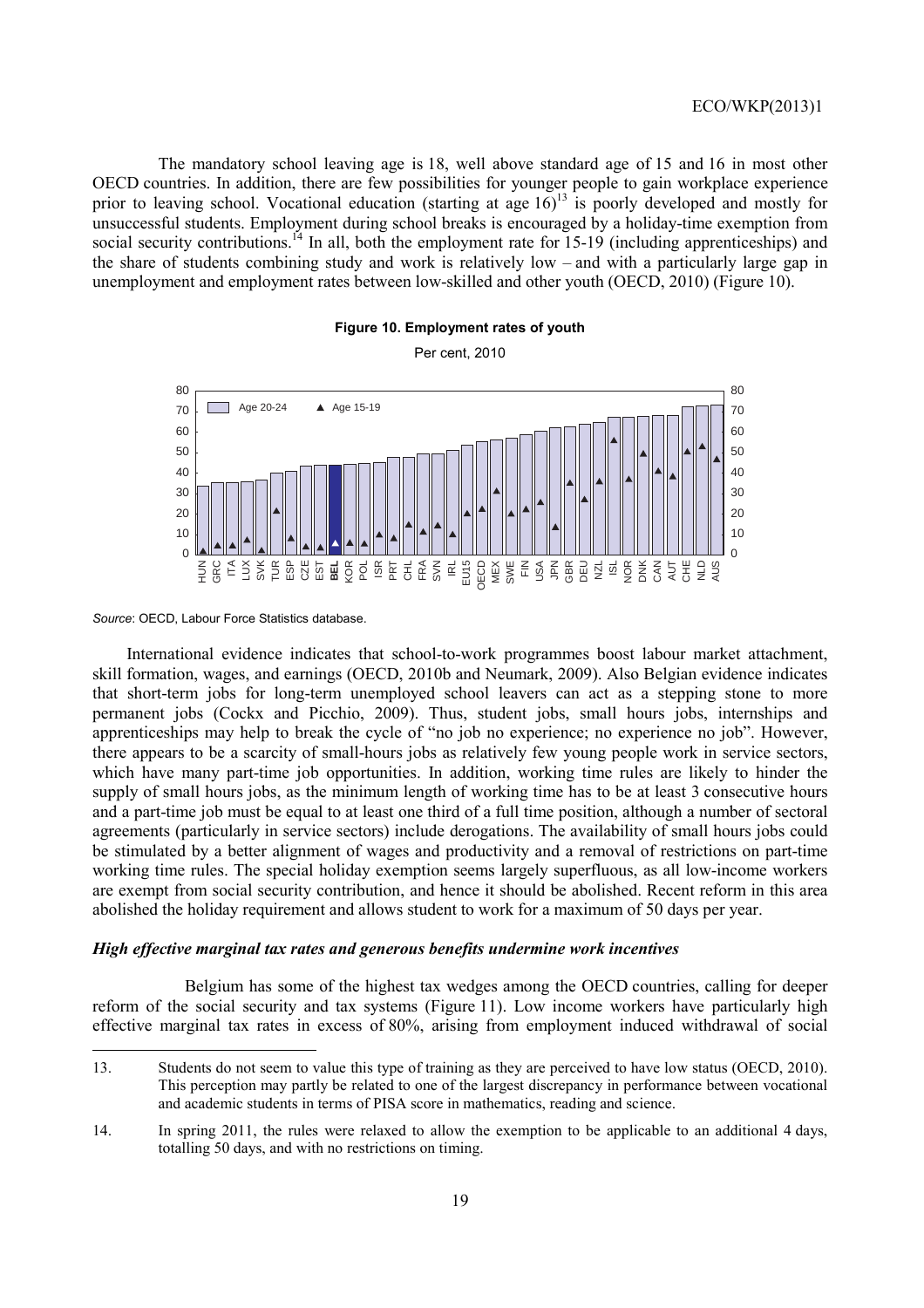transfers combined with high personal income taxation, greatly undermining work incentives (OECD, 2009a). Reforms to boost labour demand for low-skilled have mostly aimed at reducing labour costs via targeted cuts in employers' social security contributions. As also other categories of workers, such as young, older, low income, R&D, and shift- and night workers, have benefited from similar cuts, the result is a poorly targeted system with considerable dead-weight costs (OECD, 2009a). Plans to simplify the system and focus reductions on low paid workers have not been implemented so far due to the prolonged coalition negotiations. A recent report from the Federal Planning Bureau indicates a lowering of social security charges for low-income workers could boost employment by some 50 000 over the medium term, but at a financial cost in excess of 1% of GDP (Bassilière *et al.*, 2007). Possible reform of the social security contributions to improve tax incentives are discussed in the Economic Survey of Belgium, 2011.





As a percentage of gross income, 2009

1. OECD and EU19 aggregates are unweighted averages.

2. Tax wedge including employer's mandatory social security contributions for a single worker with no children earning 67% of the average wage, excluding social security reduction.

3. Tax wedge including employer's mandatory social security contributions for a single worker with no children earning the average wage, excluding social security reduction.

*Source*: OECD (2010), *Off to a Good Start? Jobs for Youth.*

 The combination of high statutory minimum wages and generous unemployment benefits raises long-term unemployment risks and constitutes a particular problem of young low-skilled unemployed with little on-the-job experience. The unlimited duration of unemployment benefits provides few search incentives. Both international evidence<sup>15</sup> and Belgian research indicate that job-search activity increases as benefits are terminated. In Belgium, all categories of unemployed have unlimited duration of unemployment benefits. The only exception (until 2004) was unemployed with abnormally long unemployment spells and with working partners. Notification of benefit termination for this category boosted their employment rates by up to 25 percentage points during the following 14 months (Cockx and Ries, 2004). In addition, the initial replacement rate for low-income workers is among the highest in the OECD. The replacement rate is also relatively high for long-term unemployed (Figure 12). In 2009, first-year benefits were increased, providing for some dynamic search incentives when benefits return to their previous level after one year (OECD, 2008). Income support was further boosted in early 2010 with the introduction of a one-off tax free payment (max EUR 1 666) to laid off blue-collar workers (OECD, 2009a). Nonetheless, job search incentives could be strengthened further by introducing a limit on duration (for example 24 months) and by reducing benefits over that period until they reach the level of social assistance.

<sup>15.</sup> Increased search activity in connection with exhaustion of benefits has been shown, among others, for Spain (Alba-Ramirez *et al.,* 2006), France (Dormont *et al.*, 2001), Portugal (Portugal and Addison, 2008), and the United States (Jurajda and Tannery, 2003).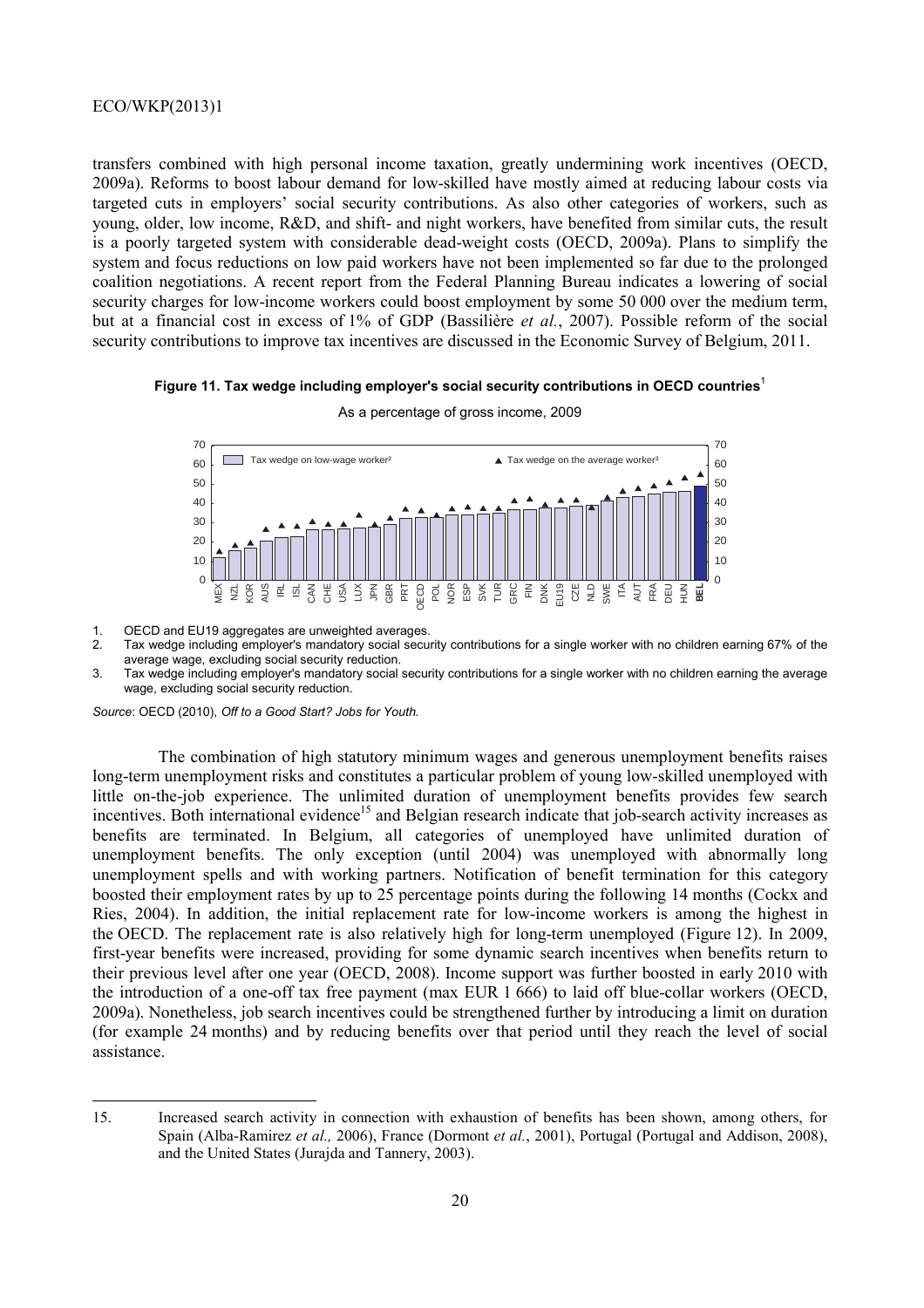### **Figure 12. Net replacement rates for a single person without children in OECD countries**



With pre-unemployment earnings at 67% of the average wage, 2009

- 1. Initial phase of unemployment but following any waiting period. No social assistance 'top-ups' are assumed to be available in either the in-work or out-of-work situation. Any income taxes payable on unemployment benefits are determined in relation to annualised benefit values (i.e. monthly values multiplied by 12) even if the maximum benefit duration is shorter than 12 months.
- 2. After tax and including unemployment benefits, social assistance, family and housing benefits in the 60th month of benefit receipt.

*Source*: OECD, Tax-Benefit Models.

 $\overline{a}$ 

#### *Immigrants have a relatively poor labour market performance*

 Workers with immigrant background have not only been relatively hard hit by the crisis, but represent a large underutilised labour resource. In all, more than 12% of the population has an immigrant background (first and second generation) and about a quarter of all teenagers have at least one foreign-born parent – one of the highest shares among the European OECD countries. Furthermore, immigrants from outside the EU (non-nationals) have one of the worst labour market outcome in the EU with a lower employment rate than nationals and an unemployment rate three times higher than for nationals (Tables 4, 5 and Figure 3 in A&R).<sup>16</sup> The high unemployment rate among immigrants is to some degree boosted by Belgian specific characteristics, such as the high youth unemployment rate, as 55% of non-EU immigrants are 15-34 years as compared with 38% of Belgian born citizens. Employment rates for all youth in the age cohort 20-24 are low, but remain low for non-EU immigrants throughout their working lives unlike the situation for Belgian and EU citizens, for whom the employment rate for the next age cohort is already at par with the national level.

<sup>16.</sup> Nationality acquisition is easy in Belgium (only requiring 7 years of permanent residency and no language or integration tests) benefiting more than 400 000 foreigners in 1990-2002. An implication is that Belgian immigration data represent a narrower group of immigrants than in other countries. Foreigners represent 9% of the population, but at birth almost 13% do not have Belgian nationality (Wets, 2006). Recent immigration relates mostly to family reunification, often implying new arrivals with a longer distance to the labour market.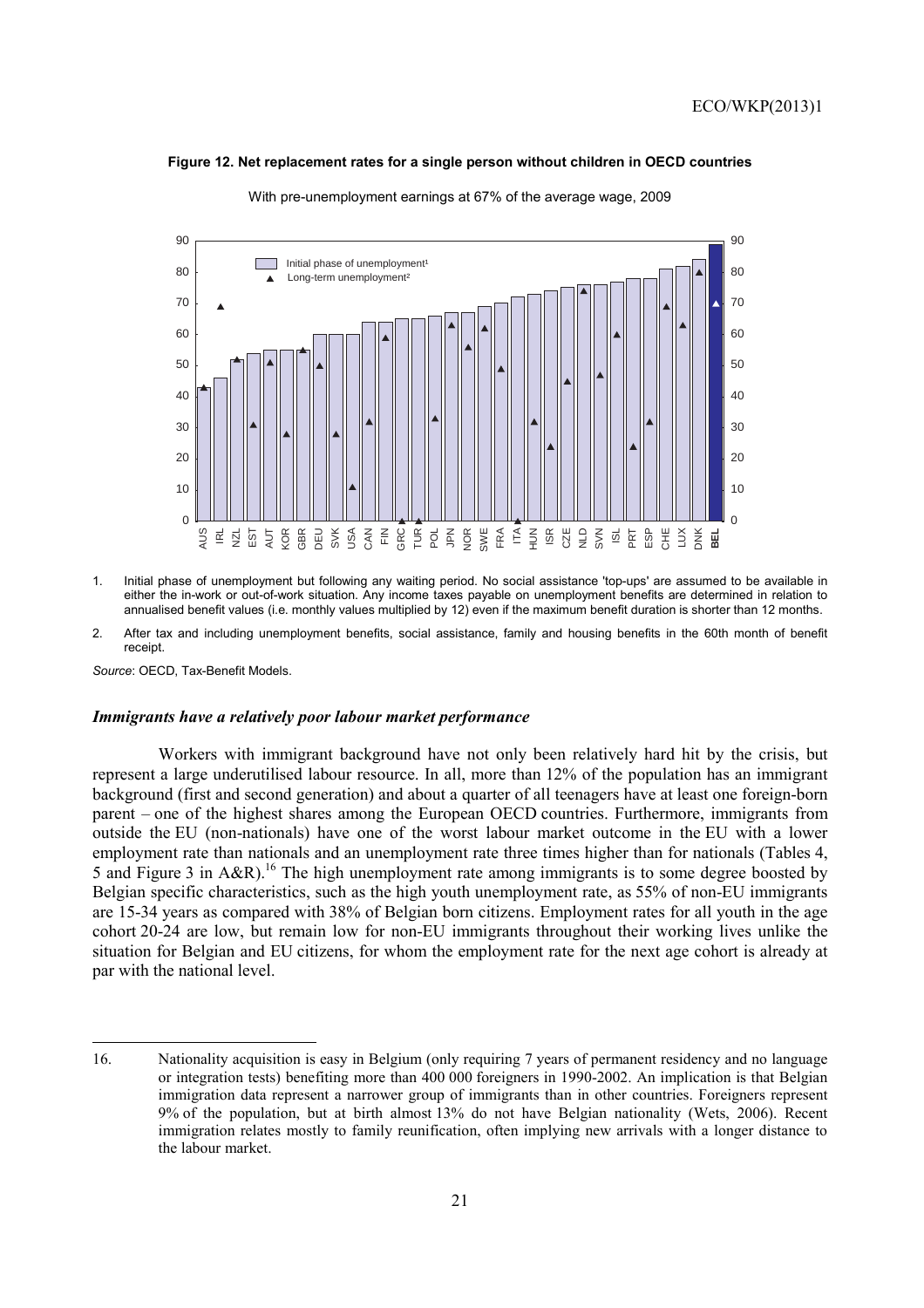### **Table 4. Employment rates for nationals and immigrants**

|                  | <b>Brussels</b> | Flanders | Wallonia | <b>Belgium</b> | EU27 |
|------------------|-----------------|----------|----------|----------------|------|
| <b>Nationals</b> | 55.4            | 66.3     | 57.2     | 62.5           | 65.0 |
| EU citizens      | 63.1            | 64.8     | 52.8     | 59.6           | 68.0 |
| Non-EU citizens  | 38.8            | 44.5     | 28.9     | 38.8           | 55.7 |

As a percentage of corresponding working age population, 2009

Source: EC, Directorate-General for Statistics and Economic Information (DGSEI).

#### **Table 5. Unemployment rates for nationals and immigrants**

|                  | <b>Brussels</b> | <b>Flanders</b> | Wallonia | <b>Belgium</b> | <b>EU27</b> |
|------------------|-----------------|-----------------|----------|----------------|-------------|
| <b>Nationals</b> | 15.1            | 4.5             | 10.5     |                | 8.4         |
| EU citizens      | 10.3            | 8.6             | 13.8     | 11 1           | 11.6        |
| Non-EU citizens  | 33.0            | 21.6            | 38.9     | 29.4           | 19.4        |

As a percentage of corresponding active population, 2009

*Source:* EC, Directorate-General for Statistics and Economic Information (DGSEI).

 Immigrants have relatively low educational attainment; about half of them are low-skilled, compared with less than one-third of natives. The OECD PISA study shows that the educational disadvantage of second generation immigrants is larger than elsewhere. Moreover, the educational qualifications of immigrants are often discounted in the labour market, and the employment rates for medium and highly skilled workers are much lower than for Belgian natives with similar education background (Figure 13). An additional problem for well educated immigrants is that many highly qualified civil servant jobs in the public sector are restricted to EU citizens.

#### **Figure 13. Employment rates by nationality and educational attainment<sup>1</sup>**



As a percentage of working age population, 2009

1. Low skilled refer to pre-primary, primary and lower secondary education, medium skilled refer to upper secondary education and post-secondary non-tertiary education and highly skilled refer to tertiary education.

*Source*: Directorate-General for Statistics and Economic Information (DGSEI), "Labour Force Survey 2009"*.*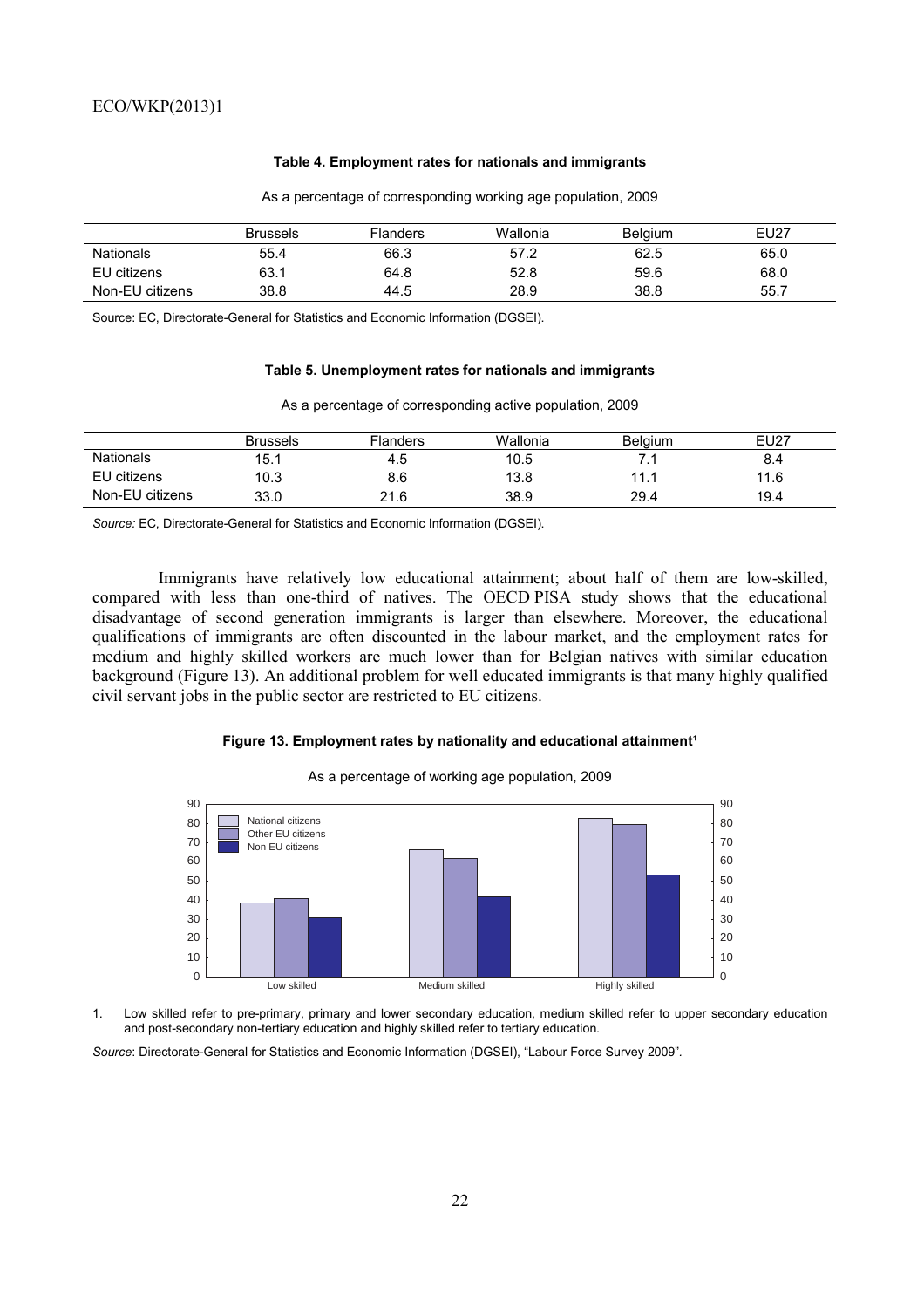The educational achievement of Belgian pupils is in the top 10 in the most recent PISA study (OECD, 2010c). The performance gap of pupils with immigration background (and controlling for socioeconomic factors) *vis-à-vis* other pupils has narrowed over the past decade, but remains larger than the OECD average. Pupils with immigration background are twice as likely as other pupils to be in the bottom quarter of students, even though Belgium is relatively good at allocating additional teaching resources to socioeconomically disadvantaged schools. However, these additional resources are not sufficiently targeting immigrant areas. Principals for schools in high immigrant areas report more frequently than in most other countries that insufficient educational resources hinder learning (OECD, 2010c). Targeting more resources to students with immigrant backgrounds could narrow disparities in educational attainment and help to better integrate such students in society.

 A main problem is often a lack of language proficiency. Participation in pre-primary education strengthens immigrant children's language ability, leading to improved educational performance and employment probabilities (OECD, 2010d). In this respect, the new legislation mandating pre-school education of immigrant children is a welcome measure – an area that was previously poorly developed (OECD, 2008). For new arrivals who enrol in the school system, there are special "welcome classes", lasting for less than a year and targeting pupils less than 18 years, although language courses are mandatory only in Flanders. Arriving adults often receive language courses only a year after arrival. Early language education should become mandatory, and for new arrivals language courses should be offered upon arrival and be available for a sufficient long time to secure adequate language skills.

 The Belgian education system is characterised by early streaming of pupils into an "upper" academic stream aimed at students that are expected to pursue further studies and a "lower" vocational and technical stream. The first streaming at age 12 tends to steer pupils with immigrant background into the lower vocational stream. The next streaming at age 14 tends to steer them into a technical orientation with few subsequent possibilities to move upstream. Students tend to see the vocational track as a dead-end with relatively little value in the labour market (OECD, 2009a). Remedies in this area should include improving the quality of the vocational track, facilitating later streaming, and improving the possibilities for moving to a higher track at a later stage.

 The successful integration of immigrants is complicated by immigration policy being a federal responsibility, labour market integration a regional responsibility, and integration and education policies community responsibilities. There is little interaction among key actors, both within but especially between government levels, and policies are seldom targeted specifically at immigration. Such general measures may help immigrants as witnessed by the service vouchers (aimed at boosting demand for household services) that have boosted employment of immigrants by individual households. Regular national integration reports to identify good and bad practices could help to improve transparency and co-ordination and help to develop a coherent economic immigration policy (OECD, 2008). More generally, the main problem for many workers with immigrant background is to find a first job as they have to overcome prejudices and discrimination - less important factors once immigrants have had to opportunity to demonstrate ability (Bisin *et al.*, 2011). This suggests that reforms that aim at making the labour market more flexible are particularly beneficial for the labour market integration of workers with immigration background (OECD, 2009a and 2010).<sup>17</sup> Similarly, low-skilled immigrants can be expected to benefit from better targeting of demand-side barriers, such as wage subsidies and targeted reductions of social security contributions to low-wage workers.

<sup>17.</sup> A striking comparison can be made with Austria, which has an employment rate for Turks that is comparable or higher than for natives and much higher than for Turks in Belgium. The main difference between the two countries is that in Austria an extended period of unemployment can cost immigrants the legal base of their stay, while in Belgium the ease of obtaining nationality provides the right to unlimited duration of unemployment benefits, creating large unemployment traps (Wets, 2006).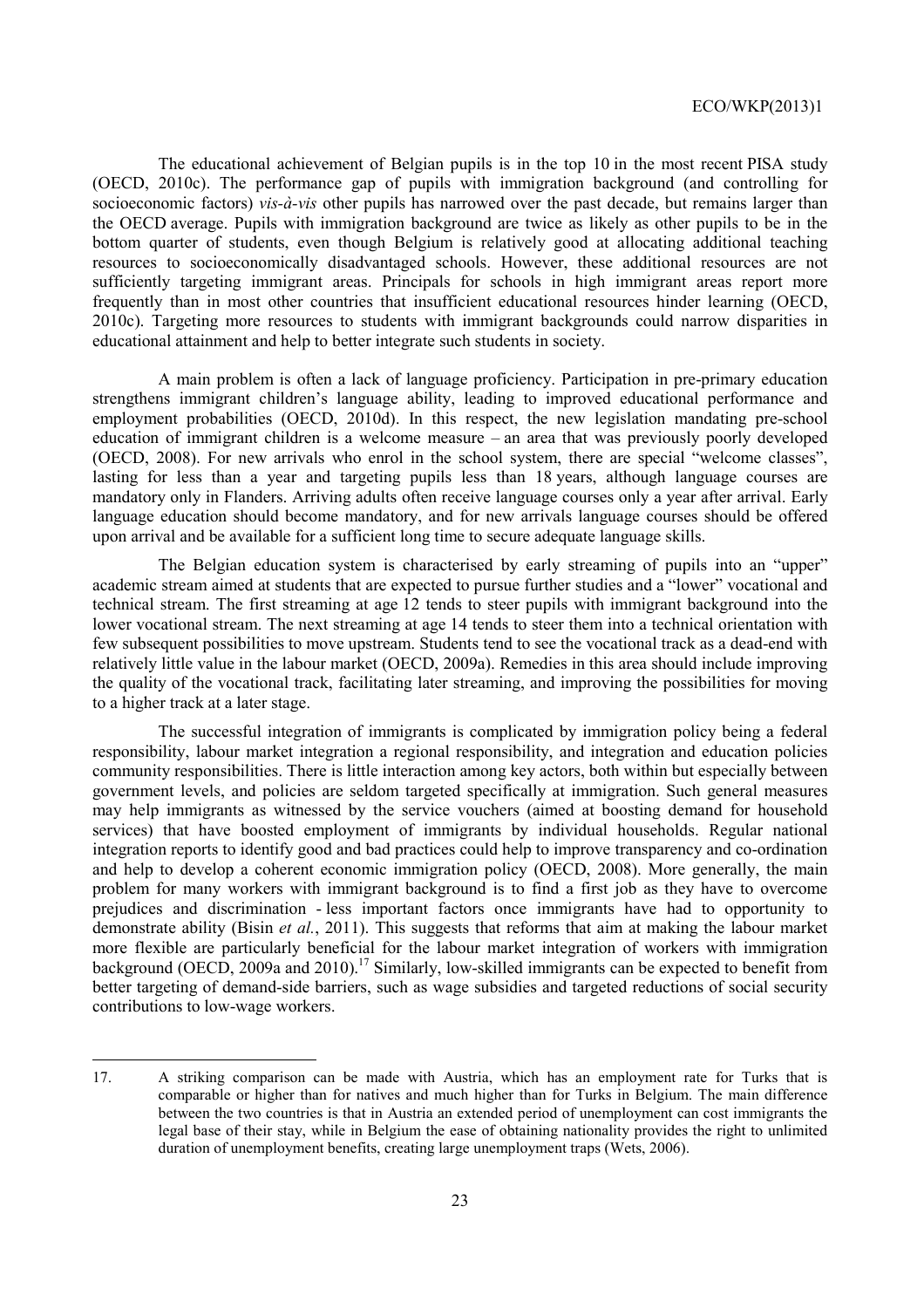#### *The wage determination process has not preserved international cost competitiveness*

 The wage determination process aims at preserving international competitiveness and protecting workers' purchasing power. Nonetheless, wages have increased faster than in neighbouring countries and real wages have outpaced domestic productivity. Wages are determined in a highly co-ordinated wage negotiation system with a wage norm for maximal wage increases (with the upper limit determined by the expected wage developments in Germany, France, and the Netherlands) and a lower bound of expected price developments. Agreed wage increases are subsequently implemented in sectoral wage agreements (covering more than 90% of all employees). A result is rigid real wages, which forces firms to adjust labour costs via labour inputs, explaining the high take up of reduced working time schemes and the encouragement of older workers to leave (on early retirement) so they can be replaced by cheaper (because of the strong seniority element in wages) younger workers (Babecky *et al.*, 2009). *Ex ante*, the setup should secure wage developments that are in line with trading partners. *Ex post* this is not the case, as the automatic indexation of wages to the health index (the consumer price index less transport fuels, tobacco and alcohol items) have ensured that unexpected inflation has been translated into higher wages. Since 1996, an accumulated hourly wage gap of about 4% *vis-à-vis* the main trading partners has opened up (Conseil Central de l'Économie, 2010). Over the same period, an even larger hourly productivity gap of 5½% has opened up, leading to accumulated competitive losses in terms of unit labour costs of nearly 10%. For the business sector  $\frac{3}{4}$  of the accumulated loss in competitiveness is due to relative weak productivity developments (NBB, 2011).

 The wage agreement for 2011-12 stipulates a real wage increase of zero in 2011 and only 0.3% in 2012. As accumulated expected price increases were 3.9 percentage points higher, accumulated expected nominal wage growth is correspondingly higher. Subsequently, the health index projections have been revised up to 5% over 2011-12, implying that total accumulated nominal wage increases are expected to reach 5.3% under the assumption of zero wage drift. Not all social partners accepted the agreement and the government subsequently passed it into law with some modification, including the introduction of a (in-) working bonus of EUR 10 net per month for the lowest income workers. During the negotiations, the social partners initially agreed to study the effects of wage indexation (an idea that was subsequently abandoned), reflecting increasing concerns about possible negative effects of the system, particularly as a number of service prices are indexed to general price developments. The government has decided to change the indexation formula (lower frequency of tariff changes) for gas and electricity contracts to assure less volatile energy prices and has requested the energy regulator to increase market surveillance. Nevertheless, the current high oil and raw material prices may yet again be (partly) absorbed in relatively higher wages, threatening further erosion of external competiveness.

 The agreement also gradually (only for new hires) harmonises dismissal notification periods for blue- and white-collar workers (aiming at a general rule of one month pay for each year worked) implying shorter periods for white-collar workers and longer for blue-collar workers. More importantly, the alignment of reduced working time schemes may lead to a structural increase in enrolment, which has to be financed by the federal government. Also the previous wage agreement contained measures that increased federal financing (Box 4) (OECD, 2009a). The one-day wait for receiving sickness benefits for blue-collar workers was also suppressed in the agreement.

 The wage norm law stipulates that past overshooting of wage developments should be recovered in the subsequent wage period. The scope for negotiations in the 2011-12 agreement was limited to 1% by the system's upper bound on expected wage developments in France, Germany, and the Netherlands and it's lower bound on expected domestic price increases - not taking into account past overshooting. The agreement implies – in the absence of inflation surprises – that Belgium wages should grow an accumulated  $\frac{3}{4}$  per cent less than in the neighbouring countries - a relatively minor improvement in relative wages considering the accumulated loss in cost competitiveness. Indeed, even no change in real wages would restore lost international competiveness only over a very long period. On the other hand, the employment gains of recuperating the lost external wage competitiveness would be considerable. Closing the wage gap could generate an additional 48-83 000 jobs (Bureau du Plan, 2010; Abraham and Konings, 2010).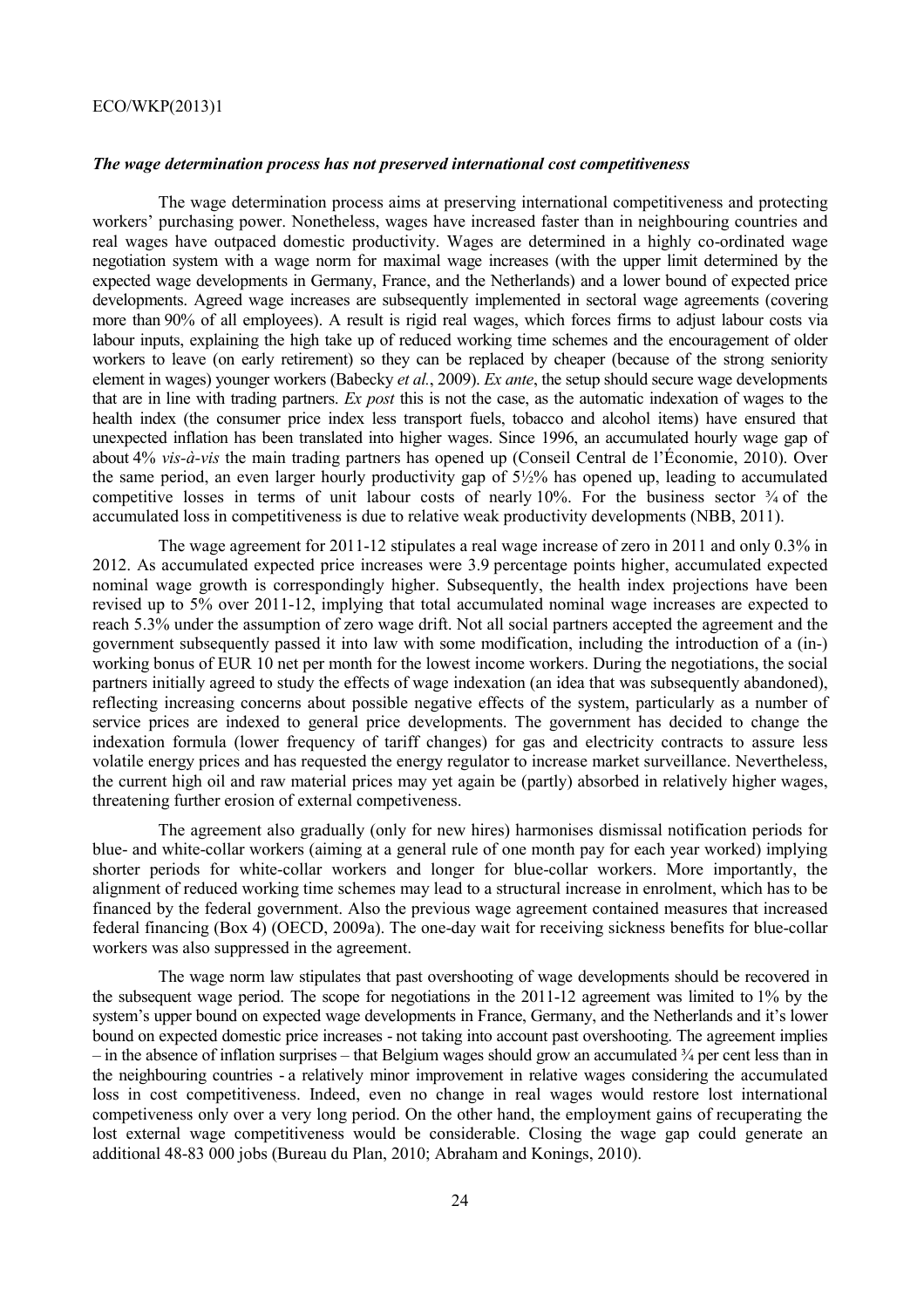#### **Box 4. Reductions in employers' social security contributions in 2009-10**

To offset the impact on labour costs of the negotiated wage increases, the rebate on the withholding tax on wages was increased in 2009-10. These rebates do not affect wage earners' personal income tax liability. Thus, the rebate acts as a wage subsidy.

- The general rebate granted to all firms was increased from 0.25% of gross wages to 0.75% in July 2009 and to 1% in January 2010.
- The rebate for night and shift work was raised from 10.7% to 15.6%.
- The rebate for researchers was raised from 65% to 75%.
- The number of overtime hours that qualify for a rebate in charges was increased from 65 to 100 hours in 2009 and again to 135 hours in 2010.

At the end of 2009, reductions in labour costs amounted to EUR 1.7 billion or 1.2% of the private sector wage bill (Table 6). According to the national account definitions as drawn up in the ESA95 rules, these are not treated as direct reductions in labour costs, but as subsidies. Thus from a statistical viewpoint, these measures do not reduce labour costs despite their effect in real life. If these cost reductions had been taken into account in calculating the increases in labour costs per hour worked, then the increase would have been 0.4 percentage point lower in 2009 and with a similar impact in 2010.

| Millions of euros                                 |          |        |        |        |         |        |
|---------------------------------------------------|----------|--------|--------|--------|---------|--------|
|                                                   | 2004     | 2005   | 2006   | 2007   | 2008    | 2009   |
| Total reductions of which:                        | 25       | 110    | 455    | 834    | 1 2 2 3 | 1687   |
| General reductions                                | 0        | 0      | 0      | 53     | 208     | 470    |
| Shift and night work                              | 25       | 95     | 343    | 606    | 697     | 756    |
| Researchers                                       | 0        | 4      | 63     | 90     | 193     | 340    |
| Overtime                                          | $\Omega$ | 11     | 24     | 33     | 37      | 24     |
| Share of private sector wage<br>bill              | 0        | 0.1    | 0.4    | 0.6    | 0.9     | 1.2    |
| Impact on private sector<br>labour costs per hour | 0        | $-0.1$ | $-0.3$ | $-0.3$ | $-0.3$  | $-0.4$ |

**Table 6. Wage subsidies granted by increasing the rebate on the withholding tax on wages** 

*Source*: National Bank of Belgium.

 External competitiveness could be better preserved if wage developments reflect productivity developments at the firm level. This is currently possible through the seldom used opt-out clauses, but their implementation is restricted by the requirement of approval from inter-industrial committees. The clauses cannot be used to reduce wages and are bound by the statutory (sectoral) minimum wage (Keune, 2011). The use of opt-out clauses would be facilitated by making them only subject to approval by the involved workers and firms. Their usefulness would be enhanced if they were not bound by sectoral agreements on statutory minimum wages and the automatic wage indexation. Another possibility is the rarely used all-in agreements, which stipulate nominal wage growth thus removing any effect of inflation surprises. These should be promoted along with opt-out clauses. Within the current wage agreement's focus on real wage increases, the all-in agreements would have to use the expected nominal wage increases as a benchmark. In the context of an overall review of all indexation mechanisms, the automatic wage indexation should be reformed. A first step in this direction could be to redefine the health index to exclude all energy components in the consumer price index so as to remove the most common terms-of-trade shocks. Also all effects of higher indirect taxation could be excluded. In parallel, there is a need for improving the price and tariff mechanisms in the energy markets. However, such a first step would not remove inflation effects of euro depreciations. In the medium term, it would be advisable that the social partners consider phasing out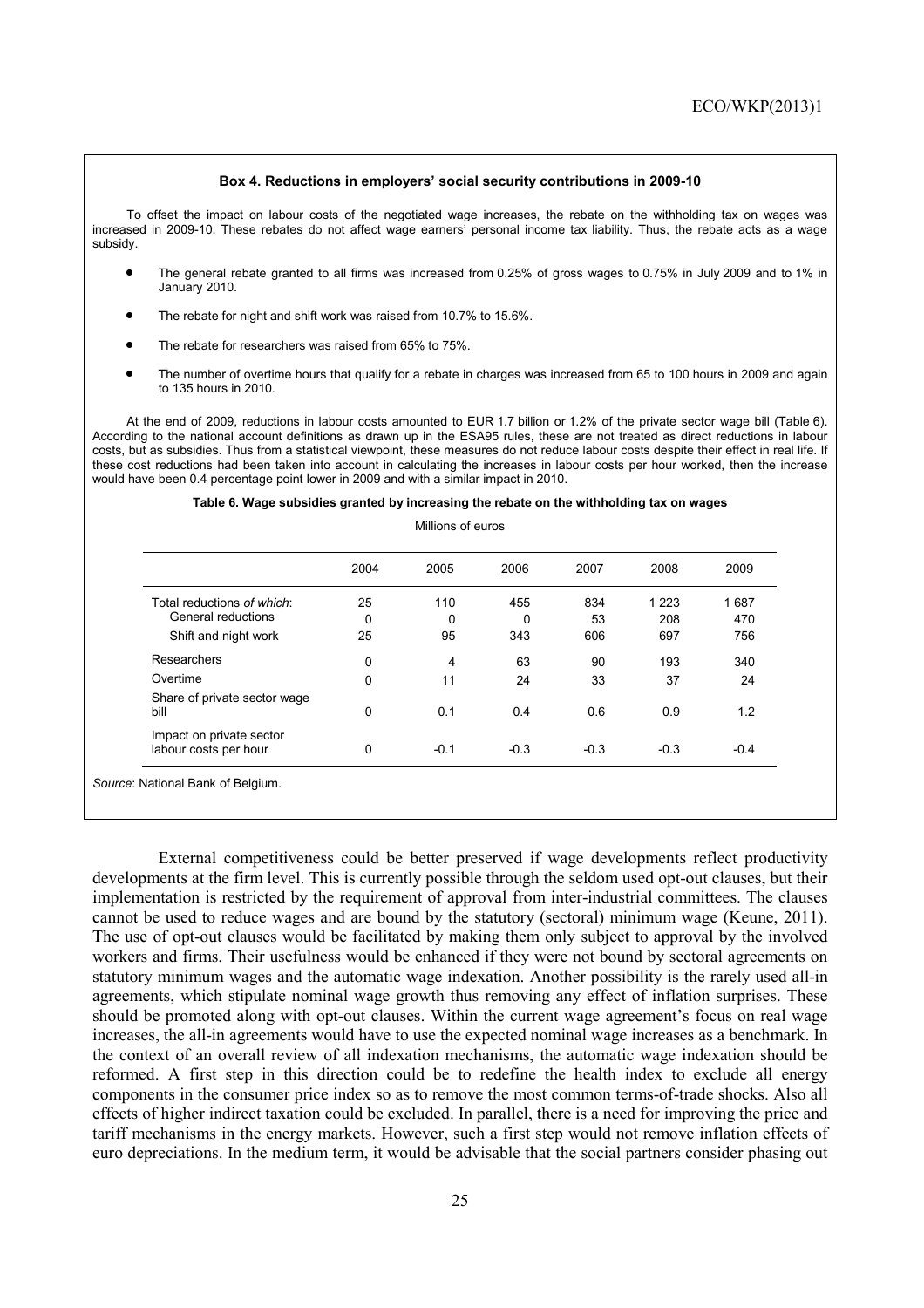the wage indexation system, so as to allow greater real wage flexibility. Over the longer term, the losses in competitiveness can be prevented by having wage developments based on domestic (firm-level) productivity developments.

### **There are still large underutilised sources of labour**

 The labour force could be expanded substantially by increasing the low female employment rate. It is low largely because of the low employment rate for low-skilled women, but also a strong cohort effect (Figure 14). The cohort effect, together with the continued expansion of service sectors, means that the female employment rate will increase over time. On the other hand, boosting employment of low skilled women requires marked reductions in the internationally high effective marginal tax rates, which creates inactivity and unemployment traps that hit low income spouses particularly hard. While further reforms in this area are needed, such measures should be combined with an expansion of earned income tax credits (EITC) to reduce the effective marginal tax rates for low-income families. Such a measure should be combined with the completion of the full tax separation of spouses as recommended in the last *Survey* (OECD, 2008).



**Figure 14. Female labour participation exhibits a strong cohort effect** 

*Source*: OECD, Labour Force Statistics database.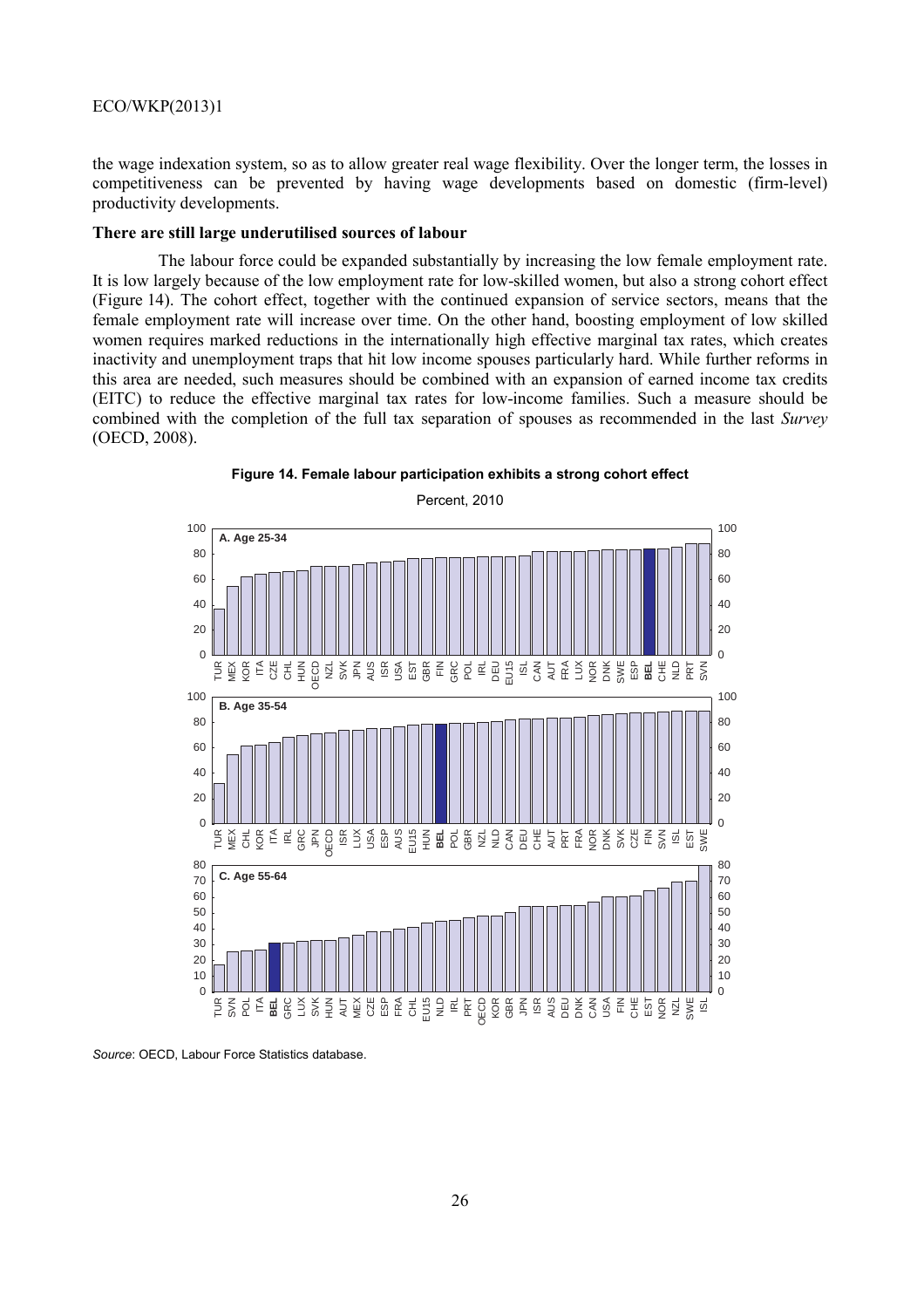#### *The effective retirement age is among the lowest in the OECD*

 Since mid-2000, there has been a minor increase in the effective retirement age for males and a two year increase for females, largely reflecting the gradual increase, completed in 2009, in the legal retirement age for women to 65 to align it with that of men. Despite these positive developments, the age for both males and females remains among the lowest in the OECD (Figure 15). The 2005 Intergenerational Solidarity Pact aimed at increasing working lives by reforming early retirement systems (Box 5). The Pact tightened access to the conventional early retirement scheme by restricting eligibility before the age of 58 to workers with long working careers and in physically demanding jobs (Jousten *et al*., 2008).18 Moreover, the Pact stipulates that in 2012 the career length for men and women should increase from 37 and 33 years, respectively, to 40 years, if the employment rate for +50 years has not increased 1½ time faster than the EU average. If that is the case, the career length is to be increased to 38 years as from 2014. The implementation of these measures is to be discussed in the autumn of 2011.



**Figure 15. Effective retirement ages in the OECD**<sup>1</sup>

1. The average effective age of retirement is calculated as a weighted average of (net) withdrawals from the labour market at different ages over a 5-year period for workers initially aged 40 and over. In order to abstract from compositional effects in the age structure of the population, labour force withdrawals are estimated based on changes in labour force participation rates rather than labour force levels. These changes are calculated for each (synthetic) cohort divided into 5-year age groups.

*Source*: OECD estimates based on the results of national labour force surveys, the European Union Labour Force Survey and, for earlier years in some countries, national censuses.

 $\overline{a}$ 

<sup>18.</sup> Similar exceptions are in place for some workers in the construction sector and some shift workers. Earlier retirement is possible (at 52 or even 50 years) under special circumstances, if the company is in economic difficulties. Legally, it is possible to activate early retirees, but this is rarely done.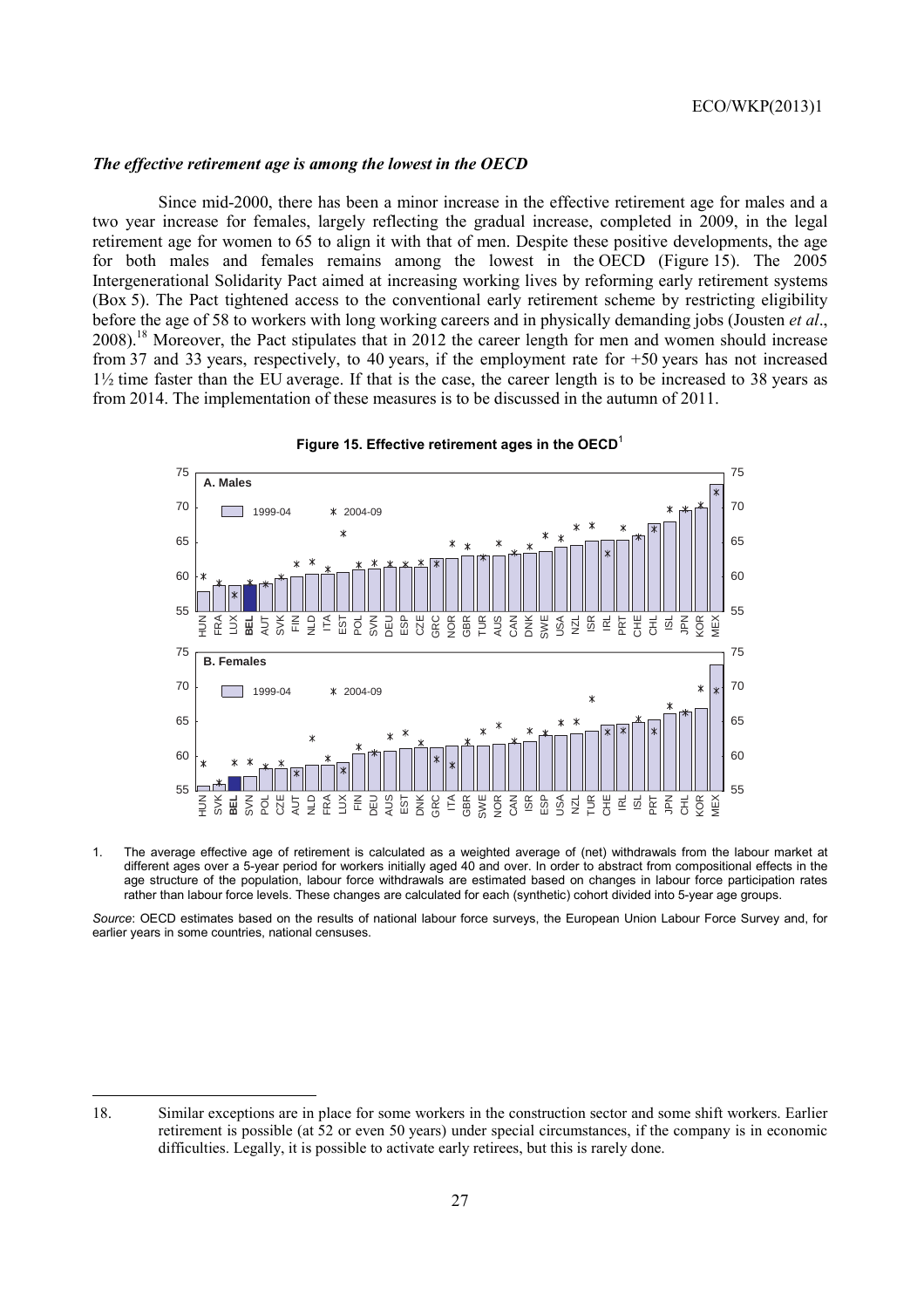#### **Box 5. Present and past early retirement systems in Belgium**

The 1967 merger of several existing pension systems laid the basis for the current pension system. The Pay-As-You-Go (PAYG) system originally had a normal retirement age of 65 for men and 60 for women. In that system, earlier retirement was possible within 5 years before the normal retirement age by accepting a 5% reduction of benefits per year before the normal retirement age. Full pension benefits were calculated on the basis of a 45 year working career for men and 40 years for women. Since 2009, male and female legal retirement ages have been aligned to 65 and they have the same 45 years working career condition. Some categories of workers, such as veterans, resistance fighters, deported people, coal miners and sailors are allowed to retire up to five years earlier without reductions in benefits. One of the arguments for increasing the scope for early retirement was to create employment possibilities for younger workers, but the lack of an empirical link between retiring cohorts and youth unemployment shows this to be a lump-oflabour fallacy (Jousten *et al.*, 2008).

An early retirement scheme was introduced in 1983, allowing workers to retire up to five years before the normal retirement age if the employer replaced the worker with an unemployed person. This scheme was terminated in 1991, when the present system came into force, effectively reducing the early retirement possibilities for females to the age of 60 rather than 55. Between 1997 and 2009, the female retirement age was gradually aligned with the male one.

In 1973, a parallel system of complementary benefits for early retirement was introduced for fired older workers (+60 years), who would be entitled to an employer paid top-up equal to half of the difference between the net wage and the unemployment benefit. In addition, older workers would be exempt from job search and the unemployment spell would be fully credited in the calculation of the working career – such credits are also made for a range of other non-work periods, including for sickness, maternity leave, partial work, vacation, strikes, lock-outs, among others (Conference Pensions, 2011). The initial age limit of 60 years was since lowered through collective sectoral bargaining agreements to 58 years. Numerous exceptions are in place. For example, the general rule stipulates that the retiree must be replaced, unless the company is in economic difficulties, restructuring or unable to find a suitable replacement. If the company is in economic difficulties, the standard minimum age of 58 can be lowered to 52 or even 50 in special circumstances. Some sectors and professions enjoy lower minimum access ages (55, 56, or 57) such as the steel, glass, textiles, construction sectors and some shift workers, etc depending on more stringent career conditions.

Granting early retirement to workers from larger firms in economic difficulties has been used repeatedly, including Renault Vilvorde (1997), Sabena (2002), Belgacom (2001), Siemens Belgique (2001), Philips Hasselt (2002), Fortis (2002), Ford Genk (2003), VW Forest (2007), BASF Feluy (2009), GSK (2009), and Carrefour (2010). More recently, an exceptional lowering of the legal early retirement age from 52 to 50 years was granted to nearly 650 fired Opel workers (Antwerp) as nearly half of these were in the age bracket 50-52 years.

 The employment rate for older workers (age 55-64) is about 41% higher than in the beginning of the 2000s, partly reflecting that the possibility for older workers to receive unemployment benefit without being available to the labour market was in 2004 restricted to workers older than 57 and stricter access to conventional early retirement in 2008 (Jousten *et al.*, 2008). Since 2007, a financial reward – a pension supplement of 2 EUR per day worked – has been offered to workers who remain in the labour market after the age of 61 or prolong their career beyond 43 years. Nonetheless, the employment rate for older workers in 2009 (age cohort 55-64) was only around 35%, some 11 percentage points lower than the EU average. On the other hand, the measures implemented have helped during the crisis to contain the increase in early retirement to be less than in other recessions. Nevertheless, many (high-skilled) workers are still retiring from the labour market well before reaching the official retirement age of 65, adding to the labour market mismatch problems, and further measures are needed to boost the effective retirement age.<sup>19</sup>

<sup>19.</sup> There are examples of key workers entering early retirement. When the large metallurgist Arcelor Mittal began to restart steel production after the crisis on a temporary basis in 16 of its 25 European furnaces, none of the Belgian ones were restarted, reportedly because of a lack of replacements for former skilled employees that have entered early retirement.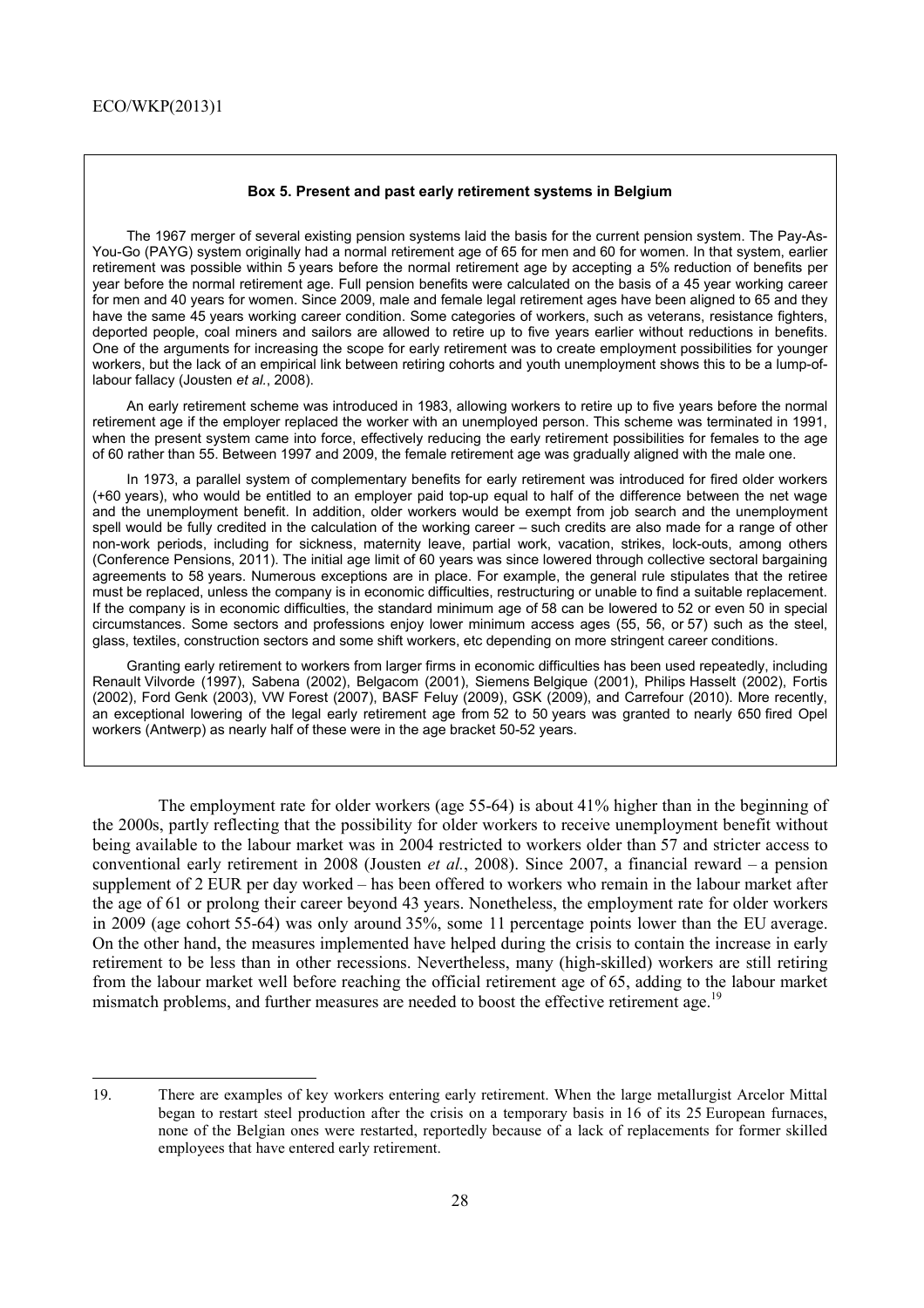There remain a number of routes to leave the labour market before the legal pension age of 65. Firstly, workers in the age bracket 60-64 can retire through the standard pension system after a career of 35 years. In addition, the unemployment benefit system provides for four main paths for the age bracket 55-59 (Cremer *et al.*, 2009):

- Unemployed older than 57 are not subject to search requirements and can thus use the unemployment benefit as their pension income.
- Unemployment benefits may, in some instances (typically in case of collective dismissals), be topped up by the former employer with the consent of the government, the so-called prepension.
- Firms persuade their workers to take unemployment and provide a compensation to make up for (some of) the difference between their earlier salary and unemployment benefits. This system is often referred to as "Canada Dry" pre-pension.<sup>2</sup>
- Firms allow workers to take a part-time career break ("time credit") and compensate them for the non-worked time. Schemes that are based on social benefits other than unemployment benefits and employer top-ups are often referred to as pseudo pre-pensions.

 The two latter paths (with employer-provided compensation) are made more attractive by the fact that the top-up payments are taxed at a preferential rate and not subject to social security charges. The 2005 Intergenerational Solidarity Pact subjected employer-provided compensation outside the provisions of sectoral collective agreements to special social security charges to discourage the use of these alternative early retirement schemes. The benefit for firms of providing top-ups is that this allows for relatively cheap downwards adjustment of labour inputs and avoids a negative gap between productivity and experiencebased wages. Indeed, the steep earning-age gradient in Belgian wages may hamper the ability of older workers to remain in employment. Furthermore, all three paths allow the accumulation of pension rights based on the previous salary (as is the case with other job seekers) unlike the situation in most other OECD countries with a pay-as-you-go pension system (OECD, 2009b). Moreover, the top-ups and the continued accumulation of pension rights mean that workers are often financially better off using the unemployment benefit system as a pathway into early retirement than actually taking early retirement, which would mean a significantly lower replacement rate (Whitehouse *et al.*, 2010).

 Increasing the effective retirement age is one of the most effective measures to meet the fiscal challenge of population ageing (OECD, 2011) and has been pursued across the OECD countries by closing down paths into early retirement and by giving economic incentives for workers to remain in the labour market. The 2005 Intergenerational Solidarity Pact contains provisions for longer careers before entering early retirement to secure a full pension as the increase in the effective retirement age falls short of expectations. Nevertheless, additional measures are needed. A first step would be to increase the age at which early retirement programmes can be accessed and make entry conditional on individual assessments of work capacity. It should also become more economically beneficial to remain on the labour market. Currently, workers choosing the exit route can maintain almost all of their previous income without losing pension rights. This can be addressed by taxing all employer-provided top-ups in line with other labour income instead of being declining with the age of the worker and exempted for top-ups under sectoral collective agreements. This should be combined with the introduction of a differential in the accumulation

<sup>20.</sup> The term originates from an old European commercial stating that: "Canada Dry Ginger Ale looks like beer, has the colour of beer, but is not beer" and where the word "beer' is replaced by "unemployment".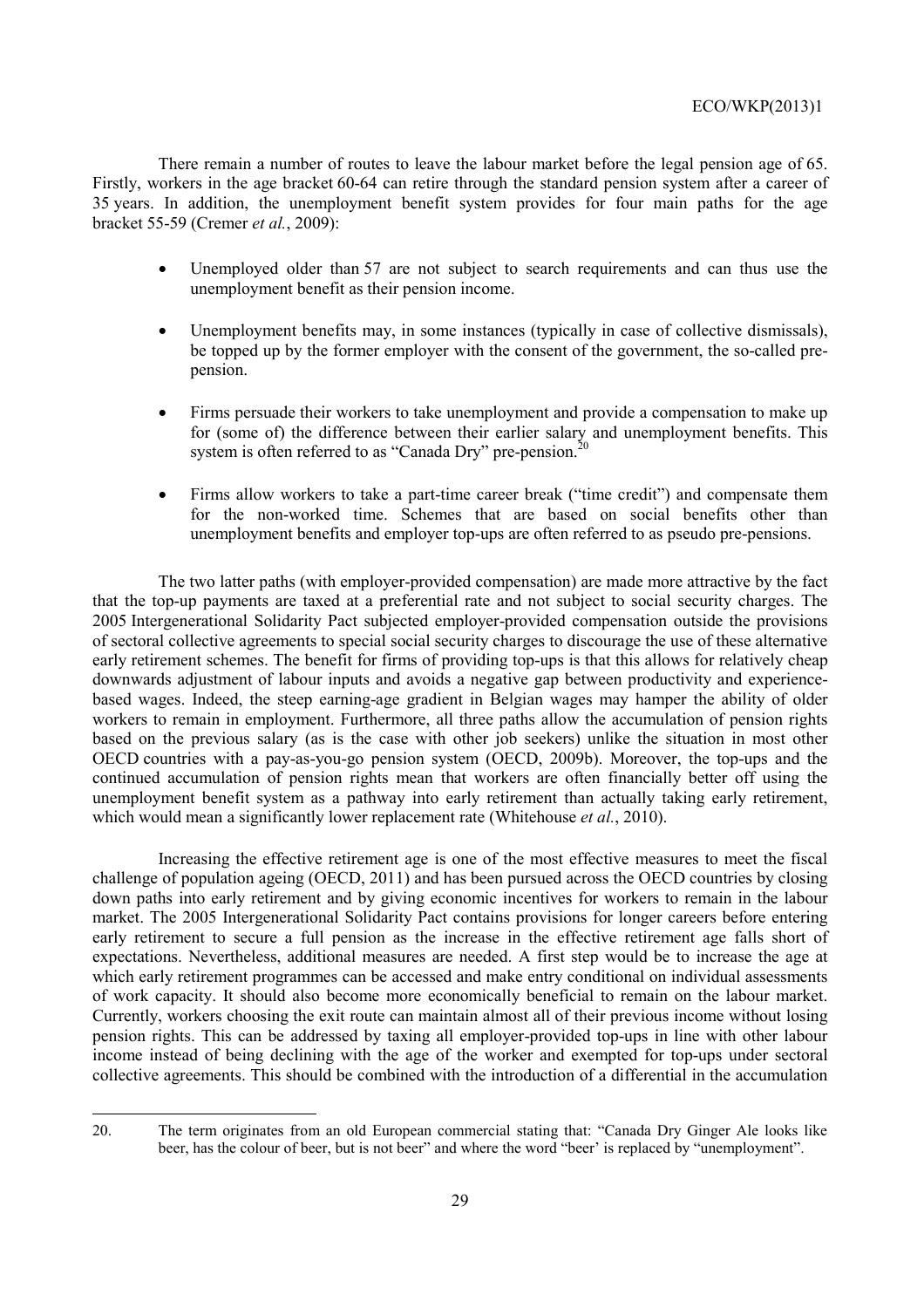in pension rights between unemployed and active workers, for example by crediting the unemployment period in the calculation of the working career, but only with the value of the received benefit rather than the previous salary. In addition, taxing of pensions should be increased to the same level as is applied to similar income from other sources. To encourage those that nevertheless chose this route to seek employment, the standard job search requirements should be extended to all unemployed irrespective of age. Such measures could be combined with enhancing incentives to remain in work by increasing the accumulation of pension rights, for example by raising the pension supplement for workers continuing working after the age of 61. Increasing the legal retirement age and the required career length to obtain a full pension for women contributed significantly to push up their effective retirement age. This measure could used again by increasing the official retirement age to, for example, 67 years to partly reflect past gains in life expectancy and thereafter link it to further changes in longevity. The effectiveness of such a reform would depend on introducing measures to improve labour demand for older workers, such as ensuring that their wages and productivity are aligned. Moreover, an increase in the legal pension age could be accompanied by special retirement arrangements for workers that via individual assessments are found to have reduced work ability.

### *A relatively high share of the potential labour force is parked in disability benefit system*

 In 2008, the number of recipients of disability benefits was above 6% of the working age population (equivalent to nearly 9% of the labour force) and spending stood at about 2% of GDP (Figure 16), following a couple of years with doubled digit spending growth (NBB, 2008; Jousten *et al.*, 2010). There is some concern that disability is being used as a route to early retirement as twice as many of an older cohort collect disability benefits than of middle age cohort (Milligan and Wise, 2011; Jousten *et al.*, 2010). Moreover, spending on disability has increased as labour market policies became stricter, suggesting possible substitution. In other European countries disability reforms have been high on the agenda, particularly to restrict access and introducing retesting procedures of claimants (OECD, 2010). The 2011 Budget contains some measures to encourage disabled to voluntary return to work, in terms of making it financially more attractive and to provide support and counselling. Testing or retesting that can distinguish between disabled and healthy, but retirement-prone, workers may prevent the use of disability as a route into early retirement (OECD, 2010e; Cremer *et al.*, 2004). In Belgium, the eligibility criteria in disability include a loss of earnings capacity of 66% over a period of at least 12 months and the recipient must also satisfy a minimum contribution requirement of 120 days (Jousten *et al.*, 2010). The level of benefit is dependent on the household situation and paid free of taxes with replacement rates that are similar or lower than those in the unemployment benefit system. Incentives to return to work are limited as recipients are initially classified as fully disabled and thus without work capacity. Subsequently, recipients may return to (part-time) work if their work capacity is reduced by at least 50%, but benefits are reduced in line with rising wage income, entailing a high effective marginal tax rate.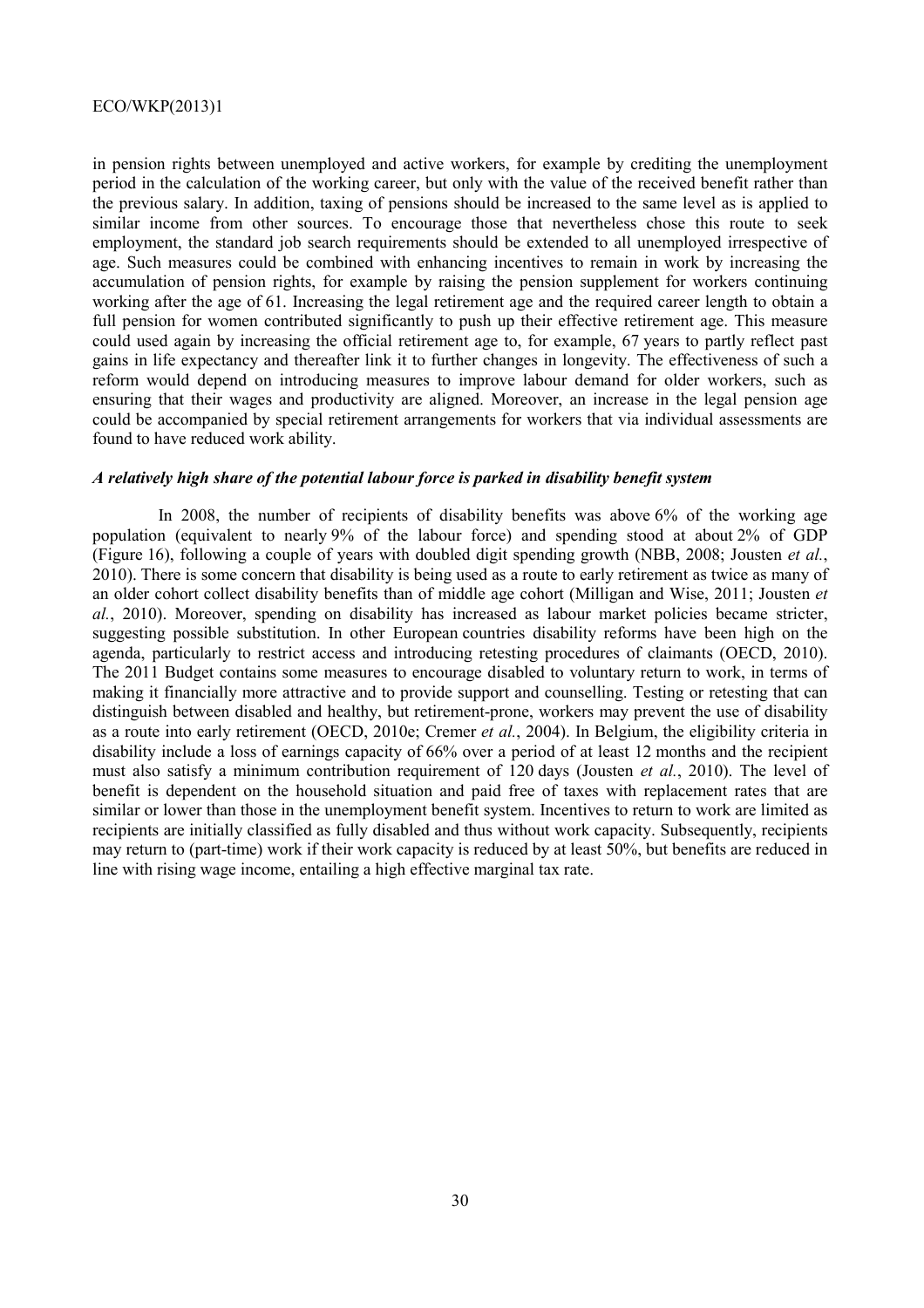### **Figure 16. Disability benefit recipients**

As a percentage of the population aged 20-64



- 1. 2005 for Luxembourg, 2007 for Austria, Canada, France, Israel, Italy, Poland, the Slovak Republic, Spain and the United Kingdom. Data for Hungary include three different non-contributory allowances.
- 2. 1996 for Belgium and Canada, 1999 for the Netherlands, 2000 for Hungary, Italy and the Slovak Republic, 2001 for Ireland, 2003 for Japan and Mexico, 2004 for Poland.

*Source*: OECD (2010), 'Sickness, Disability and Work: Breaking the Barriers: A Synthesis of Findings across OECD Countries'.

- 1. 2005 for Luxembourg, 2007 for Austria, Canada, France, Israel, Italy, Poland, the Slovak Republic, Spain and the United Kingdom. Data for Hungary include three different non-contributory allowances.
- 2. 1996 for Belgium and Canada, 1999 for the Netherlands, 2000 for Hungary, Italy and the Slovak Republic, 2001 for Ireland, 2003 for Japan and Mexico, 2004 for Poland.
- 3. The statistical data for Israel are supplied by and under the responsibility of the relevant Israeli authorities. The use of such data by the OECD is without prejudice to the status of the Golan Heights, East Jerusalem and Israeli settlements in the West Bank under the terms of international law.

*Source*: OECD (2010), *Sickness, Disability and Work: Breaking the Barriers: A Synthesis of Findings across OECD Countries.* 

 Reform of the disability system could follow initiatives in taken in other countries, notably in the Netherlands. Stricter entry requirements could improve sorting and assess remaining work capacity. For those enrolled in the programme, work capacity should be assessed on a regular basis (rather than the degree of disability). To ensure that it always pays to work for the partially disabled, the work capacity assessments should be used to determine the hypothetical earnings capacity of the benefit recipients. Disabled that return to the labour market should have benefits that (partially) cover the income loss implied by the difference between the received wage and the hypothetical wage.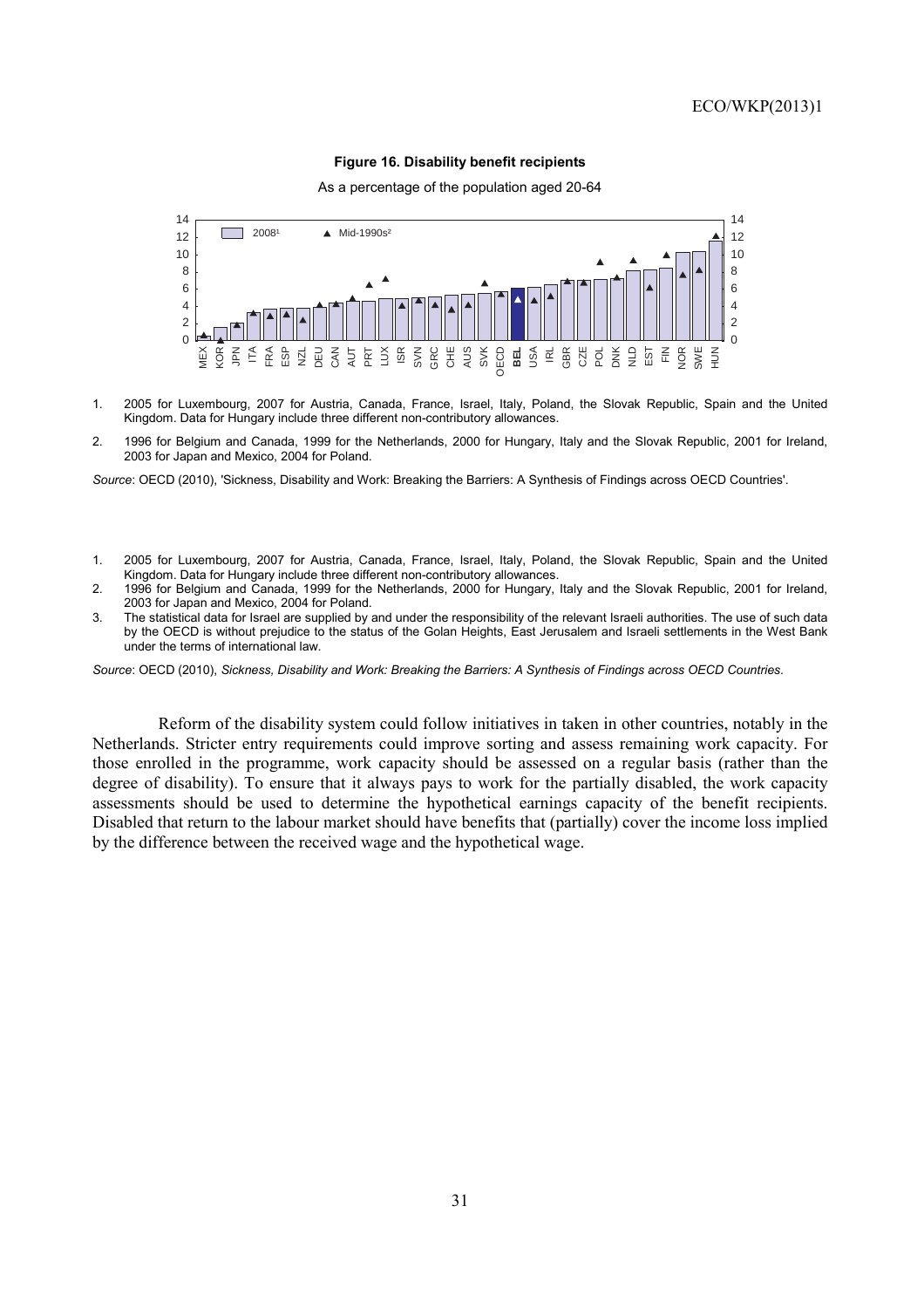#### **Box 6. Summary of recommendations to make the labour market more inclusive**

#### **Introduce checks and balances to reduce deadweight costs of the reduced working time schemes**

- Access should be restricted to firms that can demonstrate a significant drop in activity and approved by the relevant labour market authority. Restrict re-entry into the schemes to reduce systematic use. Alternatively, employers should finance the initial period of enrolment. Control overall costs by making schemes budget dependent, requiring parliamentary approval for continuation.
- Avoid parking of key workers by requiring employers to (partially) re-pay subsidies if workers are fired after enrolment. Make enrolled workers available for hiring by other firms. In case of prolonged enrolment, considered making enrolled workers subject to standard job search requirements. Enhance job-search incentives by reducing benefits over time, banning benefit top-ups from employers, and limiting days of enrolment per year.

#### **Improve young people's labour market transition**

- Facilitate school leavers' transition into the labour market by abolishing minimum hour restrictions on small hours jobs to secure a more flexible supply of such jobs.
- Better align young people's wages with their productivity by reducing sectoral minimum wages to the statutory minimum wage, combined with a more gradual phase-in of the youth minimum wage. Alternatively (sectoral) entry wages should be introduced, applicable to workers (re-)entering employment.
- Strengthen job search incentives in the system of special unemployment benefits for young school leavers (the socalled "waiting allowance') by restricting such benefits to those younger than 26 years.

#### **Enhance the labour market performance of immigrants**

• Extend sufficient language teaching to all age groups, particularly early language training of new arrivals. Postpone streaming in the education system as long as possible and improve the possibilities for returning to a higher track. Include a more significant immigration element in the allocation mechanism of additional educational resources to correct for socio-economic backgrounds. More generally, there is a need to improve vocational training to better reflect labour market demands.

#### **Refocus the wage determination system on preserving and improving external competitiveness**

- The possibilities for aligning wage developments with local labour market conditions should be enhanced by making opt-out clauses and all-in agreements only subject to approval by employers and employees of the involved firm. Wage determination should be based on domestic productivity developments.
- In the context of an overall review of all indexation mechanisms, the automatic wage indexation system should be reformed. A first step could be to redefine the health index to exclude all energy components from the health index. Also all effects of higher indirect taxation could be excluded. In parallel, there is a need for improving the price and tariff mechanisms in the energy markets, including stronger competition enforcement. In the medium term, it would be advisable that, so as to allow greater real wage flexibility. In the long term, external competitiveness losses could be prevented by basing wage developments on Belgian productivity developments.

#### **Activate other resources of under-utilised workers**

- Boost work incentives for low-income spouses by reducing their effective marginal tax rates by completing the tax separation of spouses.
- Increase the effective retirement age by raising the minimum enrolment age in early retirement programmes and replace sectoral exemptions with individual assessments of work capacity. Enhance incentives to remain in the labour market by taxing pensions similarly as income from other sources. Increase the legal retirement age to reflect past gains in life expectancy, and thereafter link it to further gains in longevity.
- Subject older workers on unemployment benefit to standard search obligations. Tax all employer-provided top-ups similarly to other work-related income. In addition, a differential in the accumulation of pension entitlements between unemployed and employed should be introduced.
- Restrict access to the disability system to prevent it being used as a route into early retirement particularly if other routes are being closed.
- Reform of the disability system should focus on assessing partial disability with a link to benefits that ensures that work pays for the partially disabled.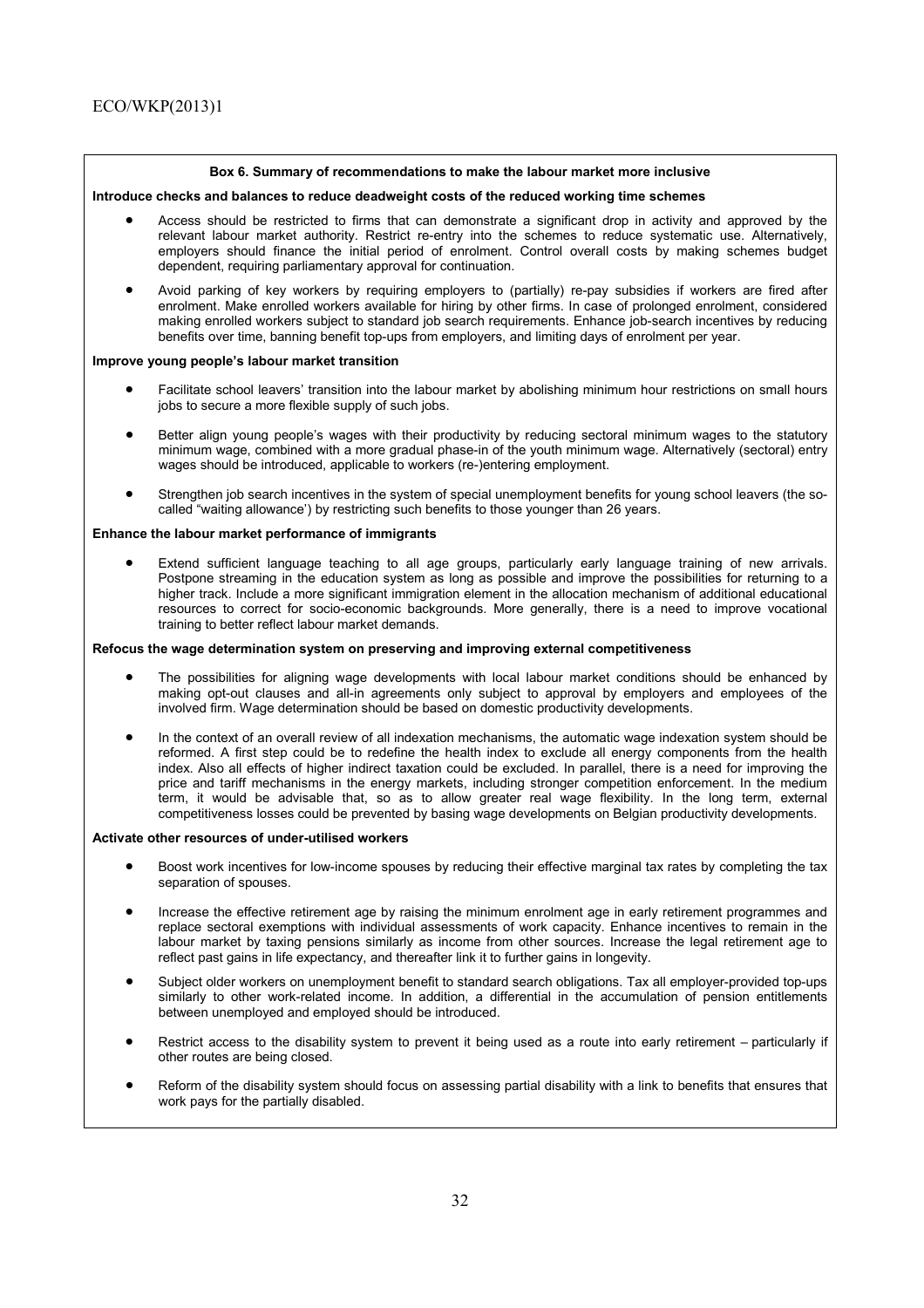### **BIBLIOGRAPHY**

- Alba-Ramirez, A., J.M. Arranz-Munoz and F. Munoz-Bullón (2006), "Exits from Unemployment: Recall or New Job", Universidad Carlos III de Madrid, *Business Economics Working Paper* 06-03.
- Abraham, F. and J. Konings (2010), "Loonkosten, Productiviteit en Werkgelegenheid in een concurrentiële internationale omgeving: Een Analyse met Belgische Bedrijfsgegevens", Rapport from KU Leuven.
- Babecky, J., P. Du Caju, T. Kosma, M. Lawless, J. Messina, and T. Room (2009), "Downward Nominal and Real Wage Rigidity – Survey Evidence From European Firms", *ECB Working Paper Series*, No. 1105/November 2009.
- Bisin, A., E. Patacchini, T. Verdier and Y. Zenou (2011), "Immigrants and the Labour Market", *Economic Policy*, V. 26, pp. 57-92, January 2011.
- Bonoli, G. and K. Hinrichs (2010), "Statistical Discrimination and Employers' Recruitment Practices for low-skilled Workers", *Working Papers on the Reconsolidation of Work and Welfare in Europe*, REC-WP 10/2010. A Network of Excellence of the European Commission's Sixth Framework Programme.
- Bassilière D. *et al.*, (2007), "Le programme national de réforme de la Belgique. Effets macroéconomiques de réductions de charges sur le travail", Federal Planning Bureau, *Working Paper* 11-07.
- Conseil supérieur de l'emploi (2009), "L'insertion des jeunes sur le marché du travail", *Rapport 2009*, Bruxelles.
- Conference Pensions (2011), "Consolider l'Avenir des Pensions", *Livre Vert*.
- Conseil Central de l'Économie, "Rapport technique du secrétariat sur les marges maximales disponibles pour l'évolution du coût salarial", November 2010.
- Cockx, B. and J. Ries (2004), "The Exhaustion of Unemployment Benefits in Belgium. Does it Enhance the Probability of Employment", *CESifo Working Paper* No. 1226.
- Cockx, B. and M. Picchio (2009), "Are Short-Lived Jobs Stepping Stones to Long-Lasting Jobs?", *IZA Discussion Paper*, No. 4007, Bonn.
- Cockx, B. and M. Dejemeppe (2010), "The Threat of Monitoring Job Search. A Discontinuity Design", *IZA Discussion Papers* 5337, Institute for the Study of Labor (IZA).
- Cremer, H., J.-M. Lozachmeur, and P. Pestieau (2004), "Disability testing and retirement", *CEPR Discussion Paper Series*, No. 4773.
- Cremer, H., J.-M. Lozachmeur, and P. Pestieau (2009), "Use and misuse of unemployment benefits for early retirement", *European Journal of Political Economy* 25, p. 174-185.
- De Serres, A., G. Nicoletti, and F. Murtin (2011), "Policies to Facilitate the Return to Work", *OECD Economics Department Working Paper*, forthcoming.
- Dormont, B., D. Fougère et A. Prieto (2001), "L'effet de l'allocation unique dégressive sur la reprise d'emploi", *Économie et Statistique,* No. 343.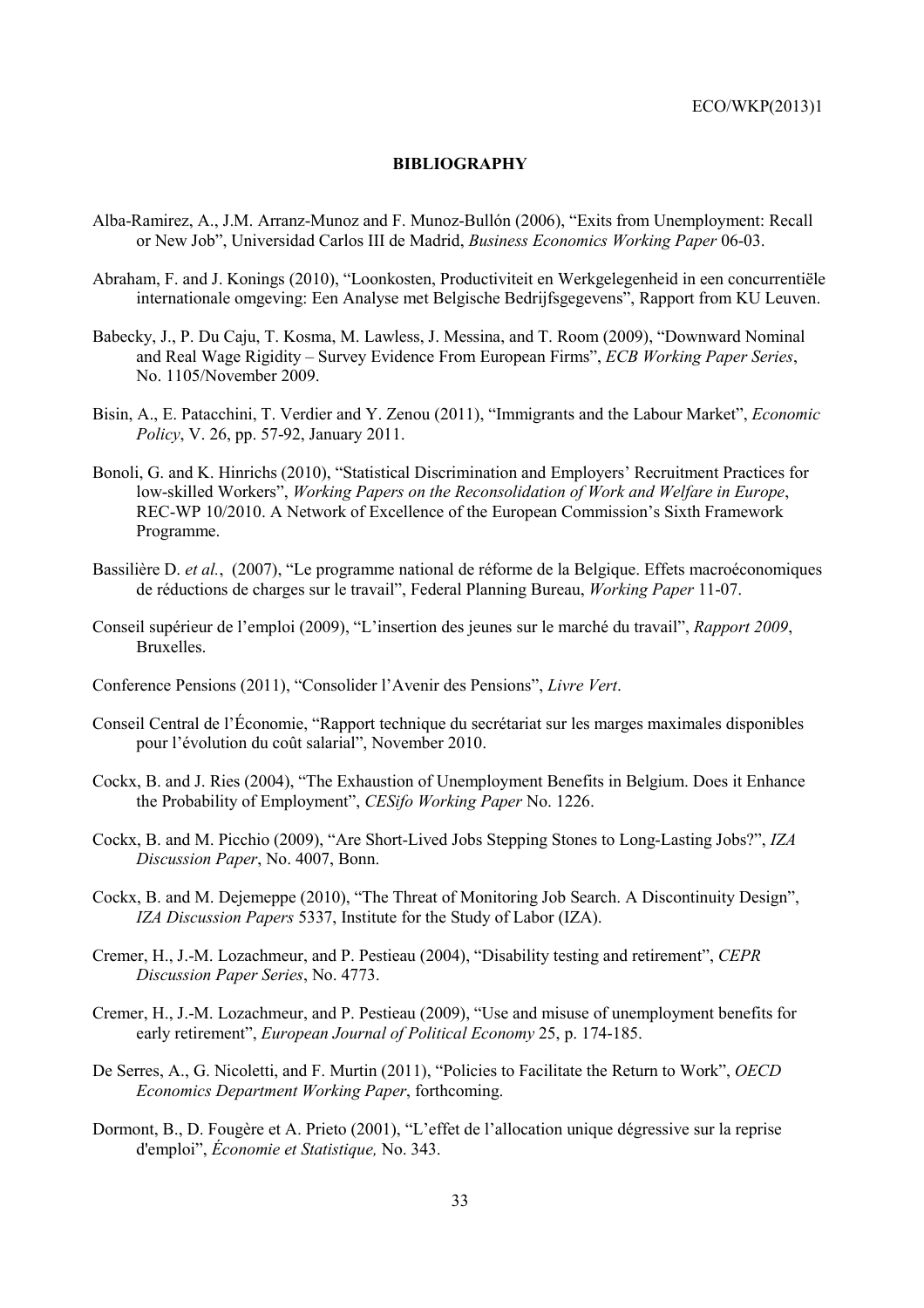- Federal Planning Bureau (2010), *Perspectives économiques 2010-2015*, Federal Planning Bureau, May 2010, Brussels.
- Hijzen, A. and D. Venn (2011), "The Role of Short-Time Work Schemes during the 2008-09 Recession", *OECD Social, Employment and Migration Working Papers*, No. 115, OECD Publishing.
- Immervoll, H. and M. Pearson (2009), "A Good Time for Making Work Pay? Taking Stock of In-Work Benefits and Related Measures across the OECD", *OECD Social, Employment and Migration Working Papers*, No. 81.
- Jousten, A., M. Lefebvre, S. Perelman, and P. Pestieau (2008), "The Effects of Early Retirement on Youth Unemployment: The Case of Belgium", *IMF Working Paper*, WP/08/30.
- Jousten, A., M. Lefebvre, and S. Perelman (2010), "Disability in Belgium There is More than Meets the Eye", *Netspar Discussion Paper* 09/2010-062.
- Jurajda, Š. and F.J. Tannery (2003), "Unemployment Durations and Extended Unemployment Benefits in Local Labor Markets", *Industrial and Labor Relations Review*, Vol. 56, No. 2, January, pp. 324-348.
- Keune, M. (2011), "Sector-level bargaining and possibilities for deviations at company level: country fiche for Belgium", Eurofound Project: The functioning of sector level wage bargaining systems and wage setting mechanisms in adverse labour market conditions (Eurofound Internal Reference 09/0282/01).
- Mahy, B. and M. Volral (2010), "Firm training and labour demand in Belgium: Do Productivity Dominate Cost Effects?", Université Libre de Bruxelles, *Working Paper* No. 10-08.RS.
- Milligan, K.S. and D.A. Wise (2011), "Social Security and Retirement Around the World: Mortality and Health, Employment, and Disability Insurance Participation and Reforms", *NBER Working Paper* 16719.

National Bank of Belgium (2008), Comptes Nationaux – Comptes des administrations publiques 2008.

National Bank of Belgium (2011), *Annual Report* for 2010.

- Neumark, D. (2009), "Alternative Labor Market Policies to Increase Economic Self-sufficiency: Mandating Higher Wages, Subzidising Employment, and Increasing Productivity", *NBER Working Paper Series*, No. 14807, Cambridge, Massachusetts.
- OECD (2003), *OECD Employment Outlook 2003: Towards More and Better Jobs*, OECD Publishing.
- OECD (2007), *Des emplois pour les jeunes/Jobs for Youth Belgique 2007*, OECD Publishing.
- OECD (2008*), Jobs for Immigrants (Vol. 2): Labour Market Integration in Belgium, France, the Netherlands and Portugal*, OECD Publishing.
- OECD (2009a), *OECD Economic Surveys: Belgium 2009*, OECD Publishing.
- OECD (2009b), *Pensions at a Glance 2009: Retirement-Income Systems in OECD Countries*, OECD Publishing.
- OECD (2010), *OECD Employment Outlook 2010: Moving beyond the Jobs Crisis*, OECD Publishing.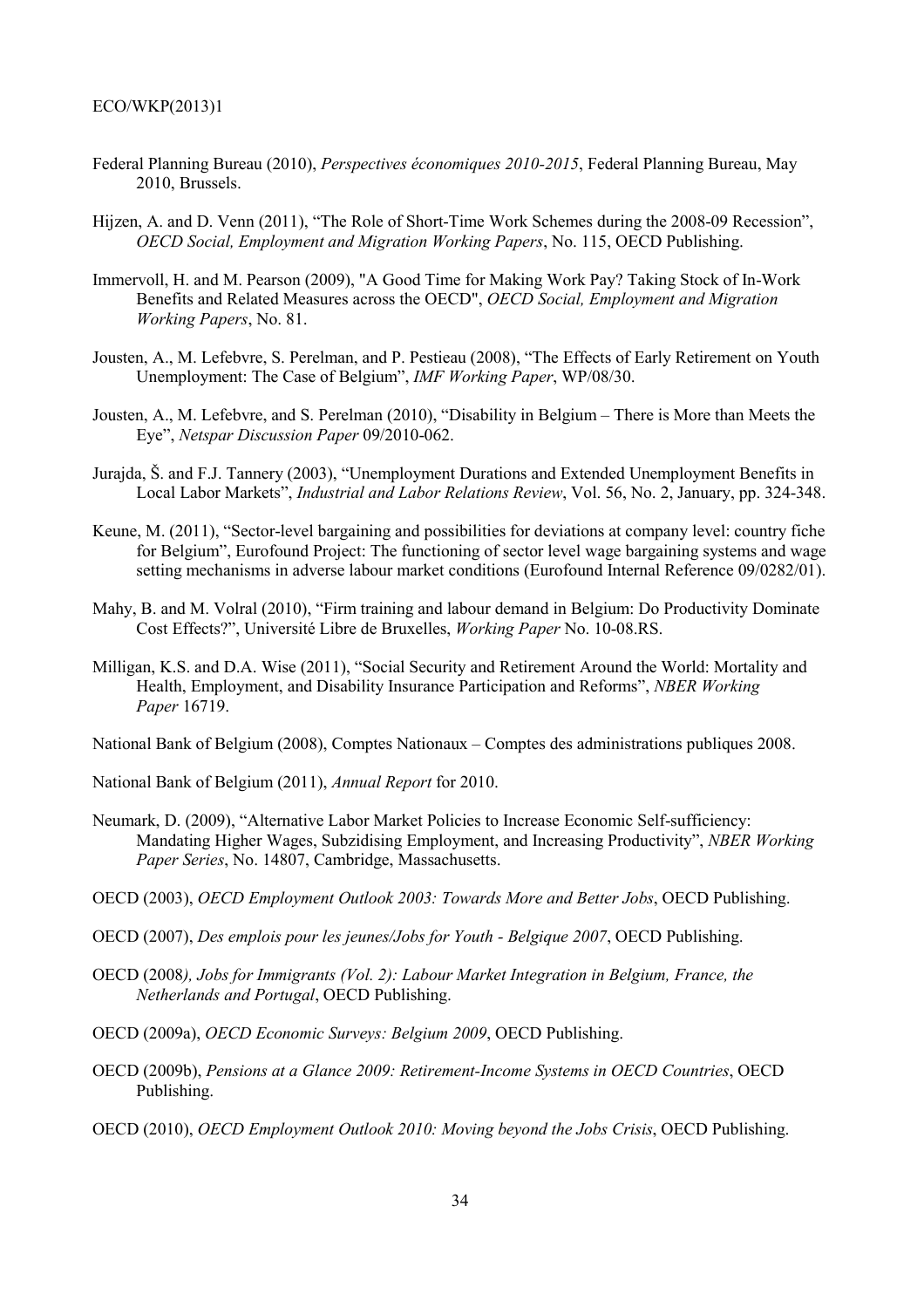OECD (2010a), *OECD Economic Outlook*, Vol. 2010/2, OECD Publishing.

- OECD (2010b), *Off to a Good Start? Jobs for Youth*, OECD Publishing.
- OECD (2010c), *PISA 2009 Results: What Students Know and Can Do: Student Performance in Reading, Mathematics and Science (Vol. I)*, OECD Publishing.
- OECD (2010d), PISA 2009 Results: Overcoming Social Background Equity in Learning Opportunities and Outcomes (Vol. II).
- OECD (2010e), *OECD Economic Surveys: Netherlands 2010*, OECD Publishing.
- OECD (2011), *OECD Economic Surveys: Belgium 2011*, OECD Publishing, OECD
- Portugal, P. and J.T. Addison (2008), "Six Ways to Leave Unemployment".
- Wets, J. (2006), "The Turkish Community in Austria and Belgium: The Challenge of Integration", *Turkish Studies*, Vol. 7, No. 1, March 2006.
- Whitehouse, E., A. D'Addio, R. Chomik, and A. Reilly (2010), "Pension reforms in EU and OECD countries 1990-2009", *OECD Social Policy Division*, Paris.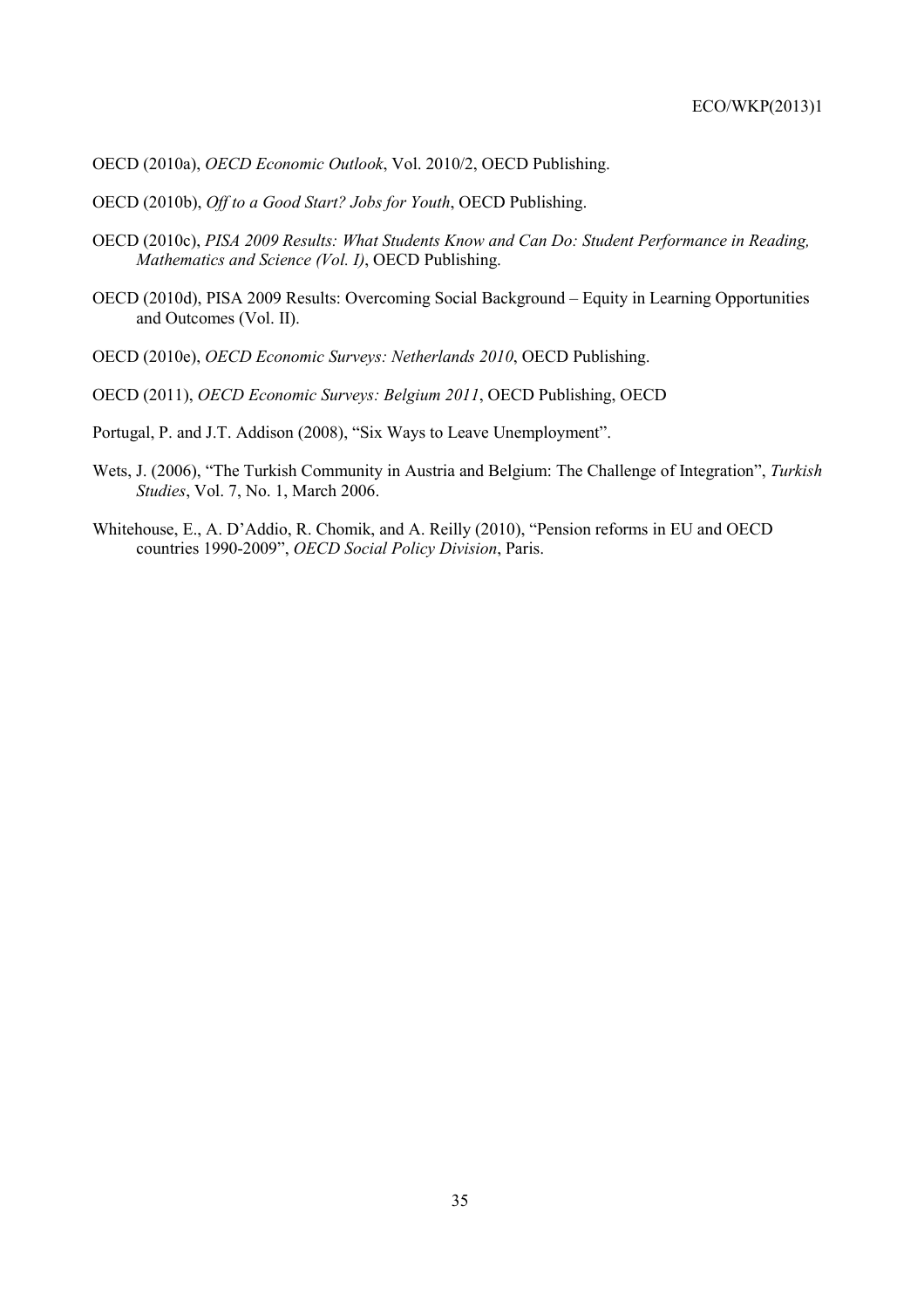#### Annex

# **The seasonal pattern in the reduced working time programme**

 There is a strong seasonally in the use of the reduced working time programme for blue-collar workers with a particularly strong pick-up in usage during the poor weather season in the autumn and winter. This indicates that the programme is not really targeting special adverse economic situations, but rather has become an integral part of the functioning of the labour market. This is likely to have adverse effects on wage formation and labour allocation, as firms that park their employees in the programme are willing to offer a higher wage to ensure that workers return to their company after the unemployment spell, reducing reallocation of labour. In addition, there is a risk that firms do not adopt new production planning, processes and methods to counter adverse seasonal developments.

 The seasonality is tested for by estimating the variable on its lagged value and a dummy for each of the four quarters.

#### Table A1. Estimation results<sup>1</sup>

Dependent Variable: EMECSAPT Method: Least Squares Sample (adjusted): 1988Q2 2011Q1 Included observations: 92 after adjustments

| Variable                | Coefficient  | Std. error            | t-Statistic | Prob. |
|-------------------------|--------------|-----------------------|-------------|-------|
| EMECSAPT (-1)           | 0.63         | 0.08                  | 7.69        | 0.00  |
| Q1                      | 40 689.660   | 3 622.67              | 11.23       | 0.00  |
| Q2                      | $-2980.52$   | 5 670.34              | $-0.53$     | 0.60  |
| Q3                      | 4150.62      | 3 583.26              | 1.16        | 0.25  |
| Q4                      | 21080.76     | 2 940.36              | 7.17        | 0.00  |
| R-squared               | 0.764901     | Mean dependent var    | 42 417.33   |       |
| Adjusted R-squared      | 0.754092     | S.D. dependent var    | 17 603.25   |       |
| S.E. of regression      | 8729.294     | Akaike info criterion | 21.04       |       |
| Sum squared residuals   | $6.63E + 09$ | Schwarz criterion     | 21.18       |       |
| Log likelihood          | $-962.8203$  | Hannan-Quinn criter.  | 21.10       |       |
| Durbin-Watson statistic | 1.882682     |                       |             |       |

1. EMECSAPT is the number of persons on part-time employment for economic reasons.

*Source*: OECD, *Main Economic Indicators Database*.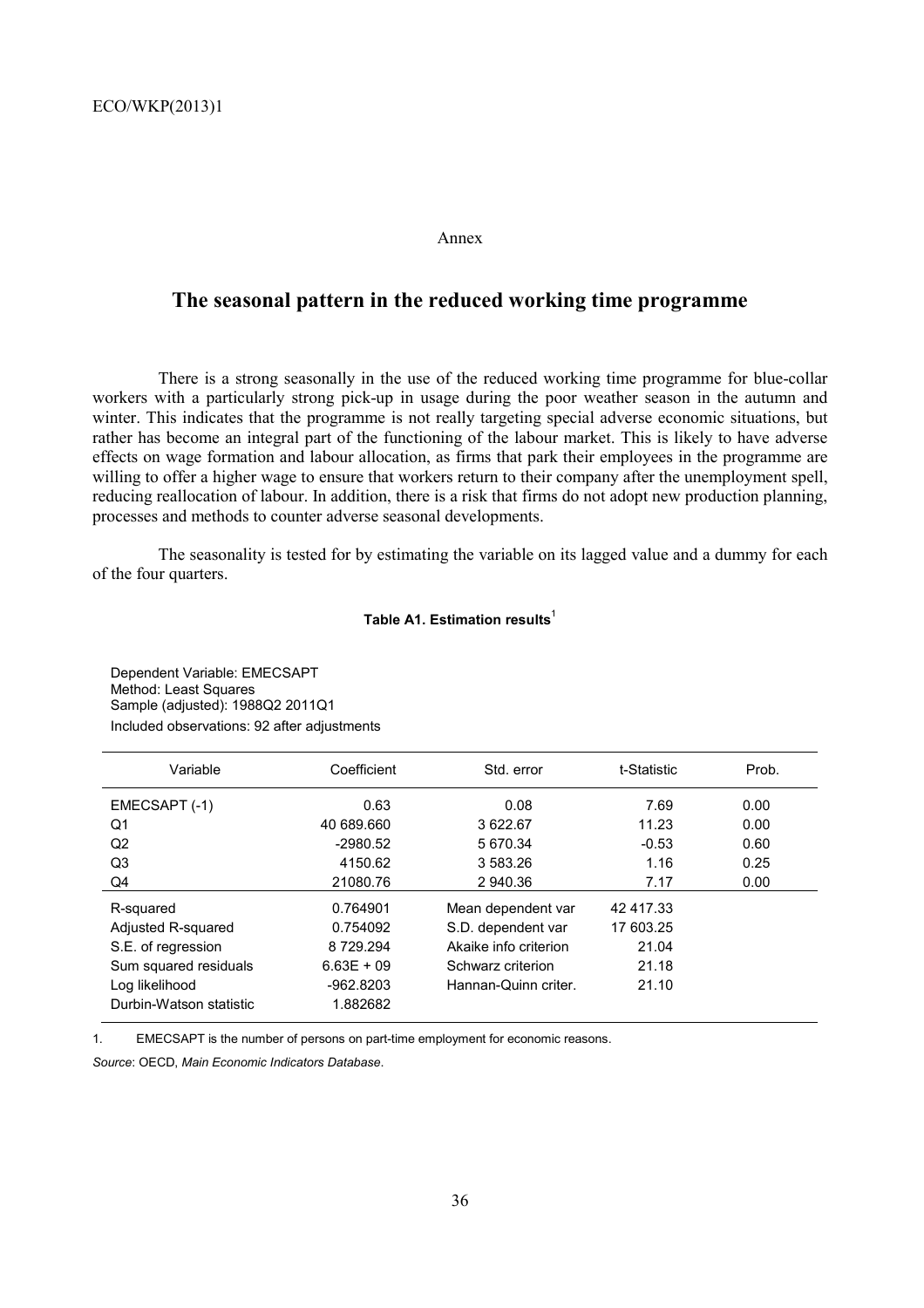### **WORKING PAPERS**

*The full series of Economics Department Working Papers can be consulted at www.oecd.org/eco/workingpapers/* 

- 1008. *Reducing poverty in Estonia through activation and better targeting* (December 2012) by Sarah Flèche and Artur Radziwill
- 1007. *Matching skills and jobs in Estonia* (December 2012) by Lilas Demmou
- 1006. *Debt and macroeconomic stability: An overview of the literature and some empirics*  (December 2012) by Douglas Sutherland and Peter Hoeller
- 1005. *Debt and macroeconomic stability: Debt and the business cycle*  (December 2012) by Volker Ziemann
- 1004. *Debt and macroeconomic stability: Case studies* (December 2012) by Rossana Merola
- 1003. *Debt and macroeconomic stability*  (December 2012) by Douglas Sutherland, Peter Hoeller, Rossana Merola and Volker Ziemann
- 1002. *Reducing greenhouse gas emissions in a cost effective way in Switzerland.*  (December 2012) by Anita Wölfl and Patrizio Sicari
- 1001. *Strengthening innovation in the United States* (November 2012) by David Carey, Christopher Hill and Brian Kahin
- 1000. *Long-term growth scenarios* (forthcoming) by Åsa Johansson, Yvan Guillemette, Fabrice Murtin, David Turner, Giuseppe Nicoletti, Christine de la Maisonneuve, Philip Bagnoli, Guillaume Bousquet and Francesca Spinelli
- 999. *Selected aspects of household savings in Germany evidence from micro-data* (November 2012) by Christina Kolerus, Isabell Koske and Felix Hüfner
- 998. *Improving the tax system in Indonesia*  (November 2012) by Jens Arnold
- 997. *Unleashing business innovation in Canada*  (November 2012) by Alexandra Bibbee
- 996. *Public policy and resource allocation: evidence from firms in OECD countries*  (October 2012) by Dan Andrews and Federico Cingano
- 995. *Promoting SME development in Indonesia* (October 2012) by Annabelle Mourougane
- 994. *Portugal: Rebalancing the economy and returning to growth through job creation and better capital allocation.* (October 2012) by Álvaro Pina and Ildeberta Abreu